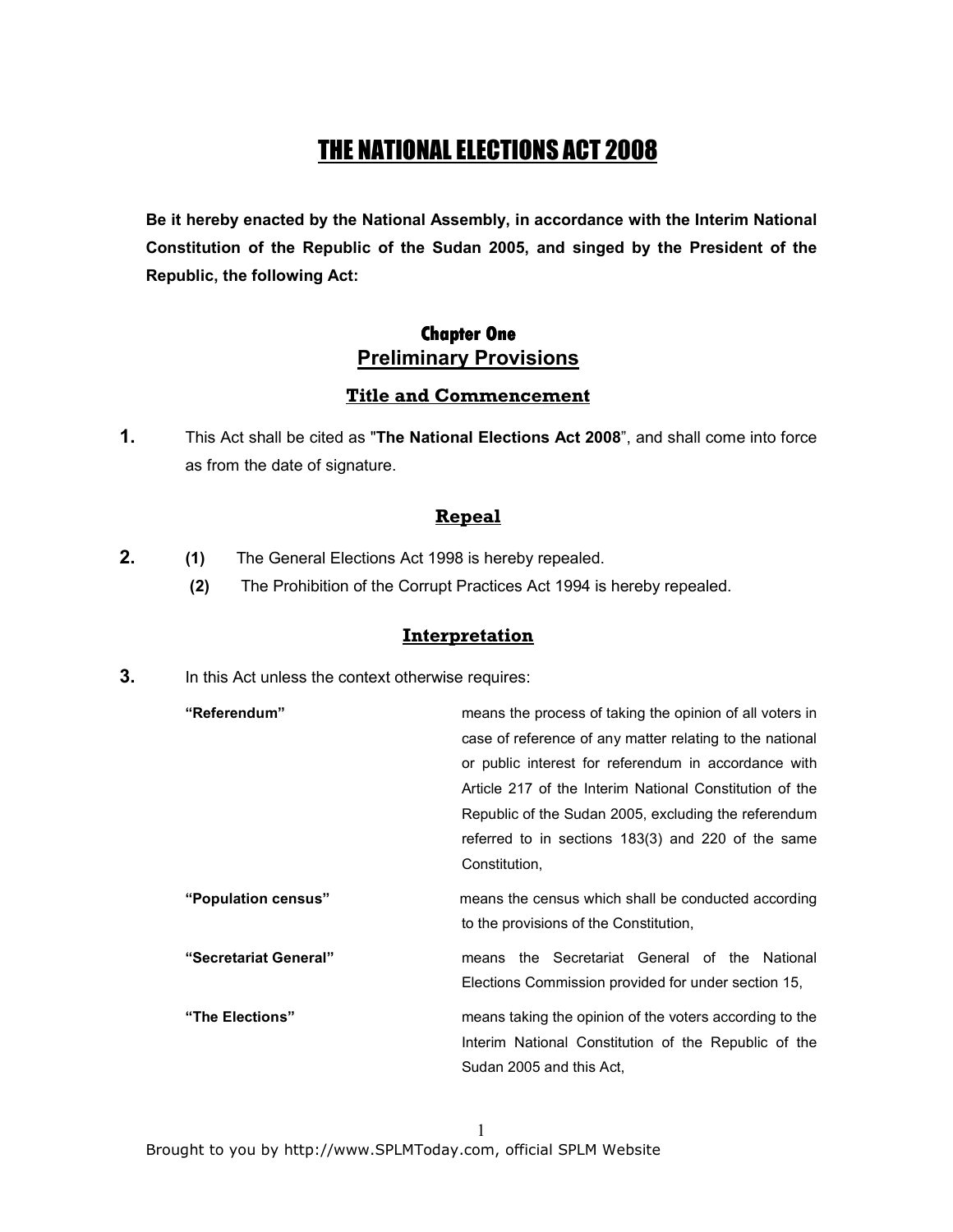| "Political Party"                                                 | means the Political Party registered under the Political<br>Parties Act 2007,                                                                                                                                                                                                                                                                                                                                                                                                                                            |
|-------------------------------------------------------------------|--------------------------------------------------------------------------------------------------------------------------------------------------------------------------------------------------------------------------------------------------------------------------------------------------------------------------------------------------------------------------------------------------------------------------------------------------------------------------------------------------------------------------|
| "Geographical Constituency"                                       | means the Geographical area comprising the voters<br>for the election of the President of the Republic, the<br>President of the Government of Southern Sudan, the<br>Governors and also for the election of the membership<br>of the National, Southern Sudan or state legislative<br>Assemblies, provided that the number of citizens in the<br>constituency shall not be more or less than the<br>electoral or national dividend except as per the<br>conditions provided for in this Act,                             |
| "Constitution"                                                    | means the Interim National Constitution of the Republic<br>of the Sudan 2005,                                                                                                                                                                                                                                                                                                                                                                                                                                            |
| "Chairperson"                                                     | means the Chairperson of the National Elections<br>Commission elected under section 6(4),                                                                                                                                                                                                                                                                                                                                                                                                                                |
| "Chief of the Polling Committee"<br>"Chief of the Polling Centre" | means the person appointed under section 20(3),<br>means the person appointed under section 20(3),                                                                                                                                                                                                                                                                                                                                                                                                                       |
| "The Electoral Register"                                          | means the General Electoral Register which shall<br>include the names of persons entitled to vote and<br>contribute<br>in the referendum according<br>to the<br>provisions of the Constitution and this Act,                                                                                                                                                                                                                                                                                                             |
| "Election Conduct"                                                | means doing or refrain from doing any act or carry out<br>any procedure relating to the elections or referendum,                                                                                                                                                                                                                                                                                                                                                                                                         |
| "Election Officer"                                                | means the person appointed under section 20(1),                                                                                                                                                                                                                                                                                                                                                                                                                                                                          |
| "Member"                                                          | member of the National<br>the<br>Elections<br>means<br>Commission provided for under section 6(1),                                                                                                                                                                                                                                                                                                                                                                                                                       |
| "Electoral Dividend"                                              | means the dividend obtained from the result of the<br>division of the total number of the Southern Sudan<br>population by the number of seats designated in the<br>Legislative Assembly of Southern Sudan to represent<br>the geographical constituencies or the dividend<br>obtained from the result of the division of the number<br>of population of each State by the number of seats<br>designated in its Legislative Assembly to represent the<br>geographical constituencies in the State, as the case<br>may be. |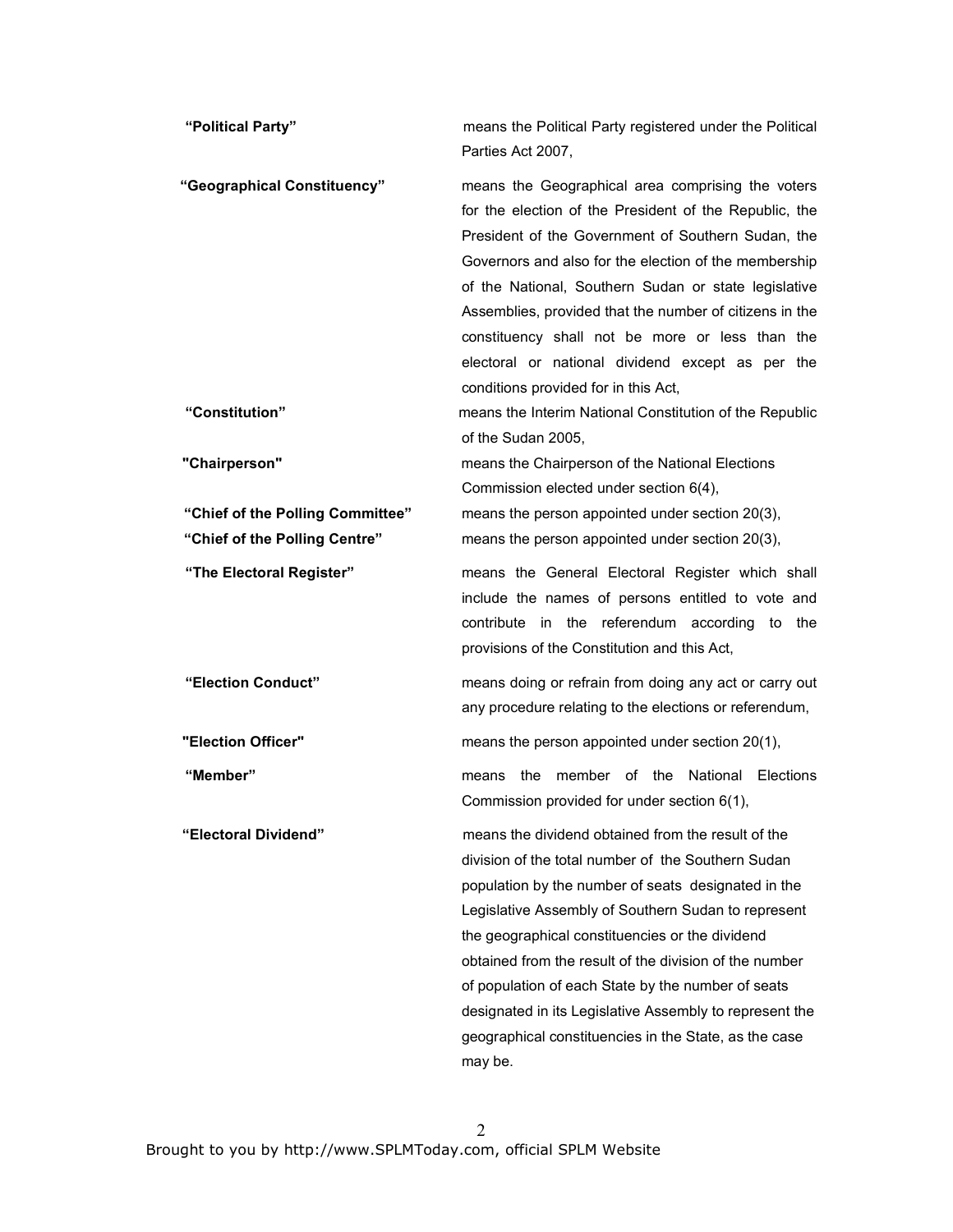| "National Dividend"           | means the result of the division of the whole number of<br>the population of the Sudan by the number of seats<br>designated to the National Assembly to represent the<br>geographical constituencies as specified in section 35, |
|-------------------------------|----------------------------------------------------------------------------------------------------------------------------------------------------------------------------------------------------------------------------------|
| "Rules"                       | means the rules made under the provisions of this Act,                                                                                                                                                                           |
| "Returning Elections Officer" | means the person appointed under section 20(1),                                                                                                                                                                                  |
| "High Committees"             | means the High Committees provided for under<br>section 18,                                                                                                                                                                      |
| "Branch Committees"           | means Branch Committees for any elections or<br>referendum formed according to section 19,                                                                                                                                       |
| "Legislative Assemblies"      | includes the National Legislature, the Southern Sudan<br>Legislative Assembly and the States Legislative<br>Assemblies,                                                                                                          |
| "Court"                       | means the National Supreme Court,                                                                                                                                                                                                |
| "Competent Court"             | means the Court specified by the head of the National                                                                                                                                                                            |
|                               | Judiciary or the President of the Southern Sudan                                                                                                                                                                                 |
|                               | Supreme Court, as the case may be, to be competent                                                                                                                                                                               |
|                               | to rule on appeals and contraventions presented in                                                                                                                                                                               |
|                               | accordance with the provisions of this Act,                                                                                                                                                                                      |
| "Commission"                  | means the National Elections Commission established                                                                                                                                                                              |
|                               | under the provisions of section 4(1),                                                                                                                                                                                            |
| "Voter"                       | means a person who is eligible to vote and participate                                                                                                                                                                           |
|                               | in referendum, and registered in the Electoral Register                                                                                                                                                                          |
|                               | as provided for under sections 21 and 22,                                                                                                                                                                                        |
| "Ballot Card"                 | means the card officially issued by the Commission for                                                                                                                                                                           |
|                               | polling by the voter for any elections or referendum to                                                                                                                                                                          |
|                               | be conducted under the provisions of this Act,                                                                                                                                                                                   |
| "Competent Judge"             | means the judge specified by the head of the                                                                                                                                                                                     |
|                               | National Judiciary or the President of the Southern                                                                                                                                                                              |
|                               | Sudan Supreme Court to chair the committee to                                                                                                                                                                                    |
|                               | consider the objections against the details of the                                                                                                                                                                               |
|                               | electoral register provided for in section 24(2).                                                                                                                                                                                |
| "Party List"                  | means the State closed party list containing 15% of                                                                                                                                                                              |
|                               | the total number of the members of any Legislative                                                                                                                                                                               |
| "Women List"                  | Assembly and nominated by the party.                                                                                                                                                                                             |
|                               | means the State separate closed list relating to<br>women which contains 25% of the total number of                                                                                                                              |
|                               | any Legislative Assembly and nominated by a                                                                                                                                                                                      |
|                               | political party.                                                                                                                                                                                                                 |
|                               | 3                                                                                                                                                                                                                                |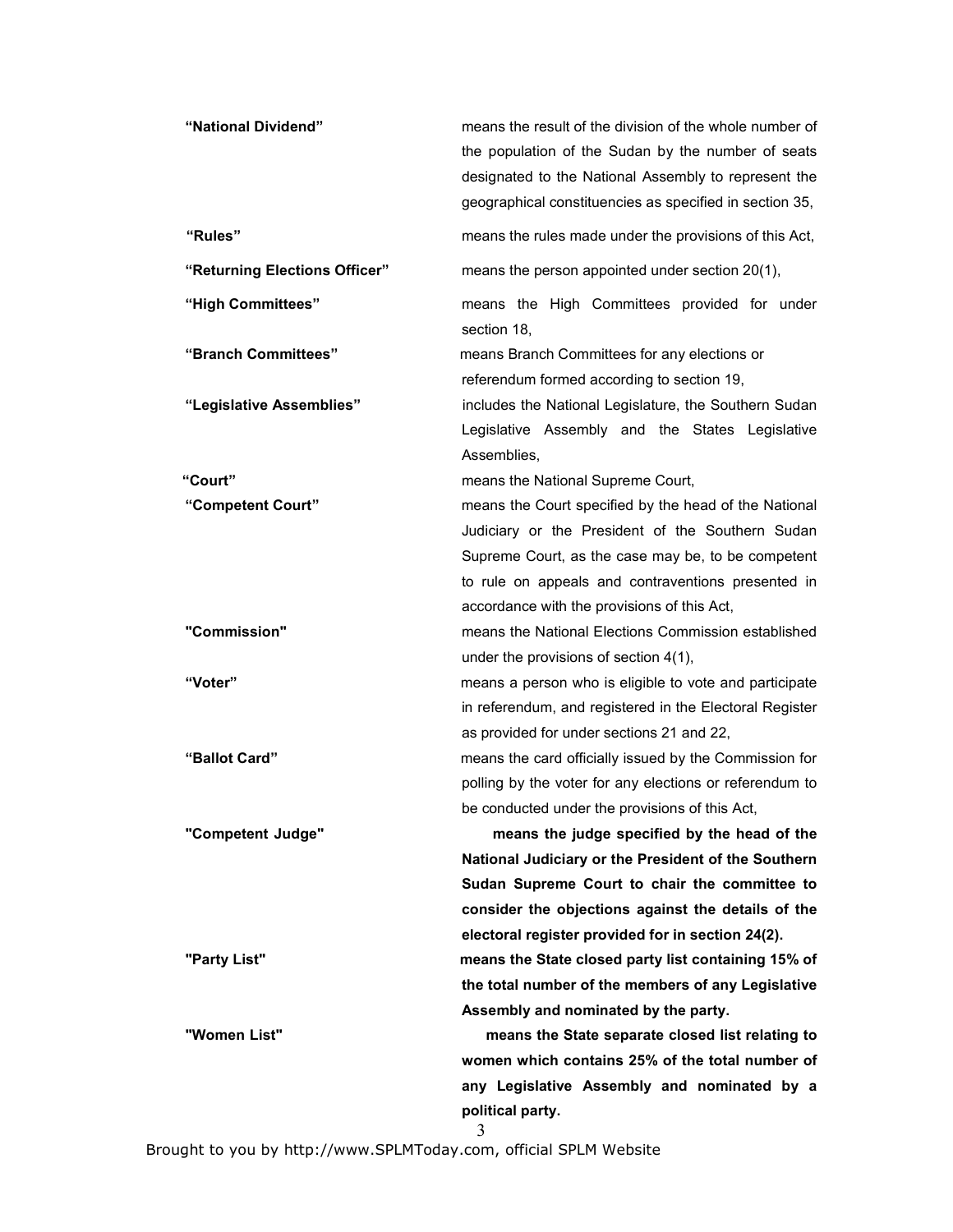"Qualifying Percentage" means the standard qualifying to compete for obtaining a seat in Legislative Assemblies in case of election through the proportional representation by party or women lists. "Power of the Seat" means the dividend obtained from the result of the division of the total valid votes for all the lists of the proportional representation of the Legislative Assembly concerned by the number of seats designated in the Legislative Assembly concerned, whether for a party list or women list, as the case may be.

# **Chapter Two** The Commission

# Establishment of the Commission and Seat thereof

- **4.** (1) There shall be established, within one month after the adoption of this Act, a Commission to be known as "The National Elections Commission" having corporate personality and a public seal of its own.
	- (2) The Commission shall establish High Committees at the Southern Sudan level of government and in all the States of the Sudan.
	- (3) The seat of the Commission shall be in Khartoum.

# Independence of the Commission

5. The Commission shall be financially, administratively, and technically independent, and shall perform its functions and duties independently, impartially and transparently without interference from any body in its affairs, business or functions, or limitation of its powers.

### Composition of the Commission and its Membership

**6.** (1) The Commission shall be composed of nine persons to be selected and appointed by the President of the Republic, with the consent of the First Vice-President according to Article 58(2) (c) of the Constitution and approval of two thirds of the members of the National Assembly, taking into consideration inclusiveness of representation to include the representation of women and other civil society groups.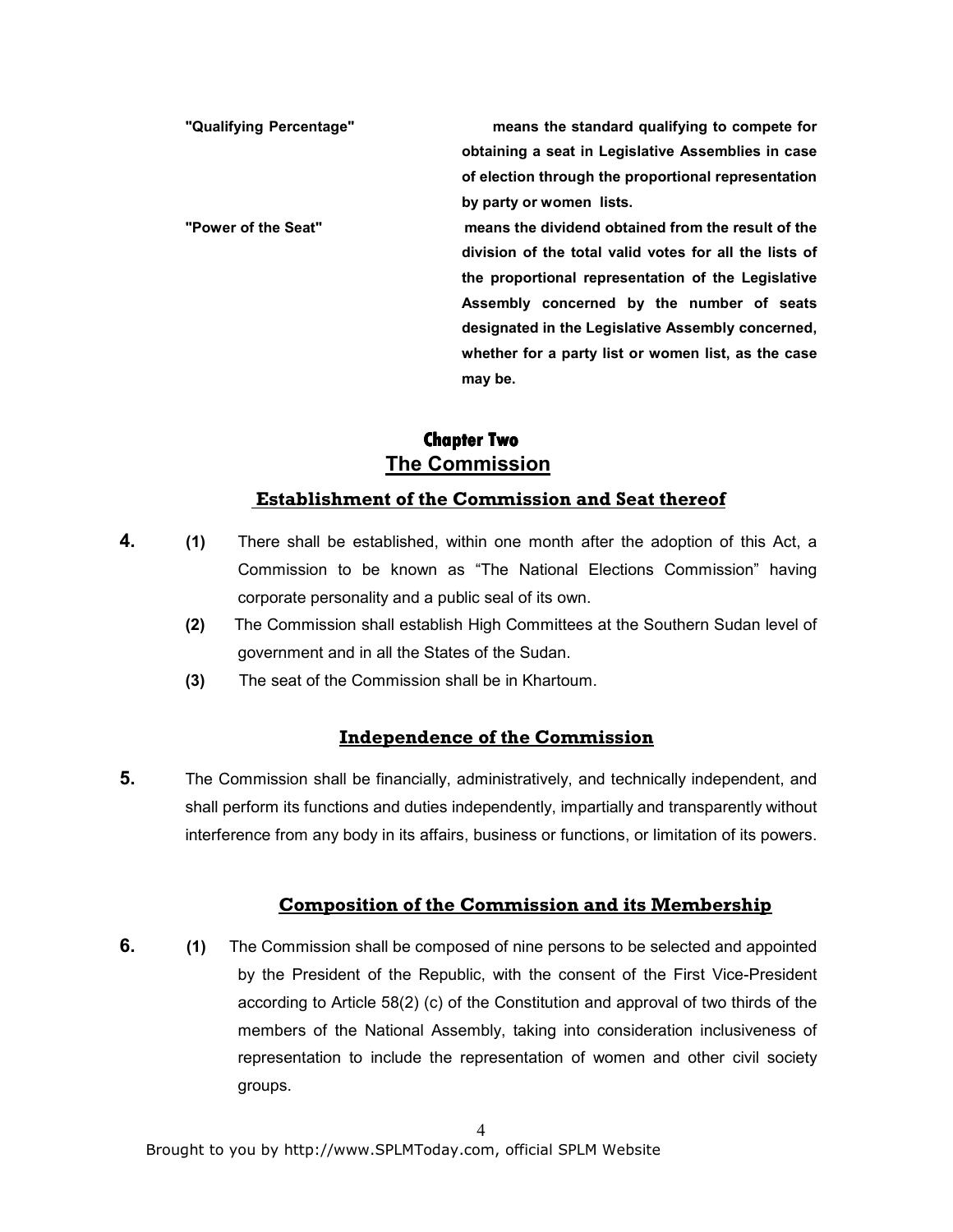- (2) Each of the persons stated in subsection (1) above shall:-
	- (b) be a Sudanese,
	- (c) be independent, competent, non-partisan and impartial,
	- (d) be not less than thirty five years of age,
	- (e) be of sound mind,
	- (f) be literate, preferably University degree holder at least, or whoever in the status of a Court of Appeal Judge,
	- (g) have not been convicted in the previous seven years of a crime involving honesty or moral turpitude or contravention of the election conduct , even if s/he enjoys amnesty,
	- (h) not be a candidate in general elections, or agent of a candidate throughout her/his term of membership in the Commission,
	- (3) The tenure of office shall be six years renewable one additional term only by the Presidency of the Republic, provided that the conditions provided for under this Act are satisfied.
	- (4) The Chairperson and the Deputy Chairperson of the Commission shall be appointed by the President of the Republic with the consent of the First Vice President, from among the members of the Commission who were selected and appointed according to subsection (1) above.
	- (5) The Chairperson and the Deputy Chairperson shall work on a full time basis.

### Vacancy of the Post

- 7. (1) A post in the Commission shall fall vacant for any of the following reasons:-
	- (a) decision made under section 8,
	- (b) acceptance of the resignation by the Presidency of the Republic,
	- (c) certified mental infirmity or physical incapacity by an official medical report,
	- (d) death,
	- (2) Whenever the post of any member falls vacant for any of the reasons provided for under sub-section(1), selection of the successor of such member shall be made in a period not exceeding thirty days, following the same procedures and conditions provided for under section 6(1).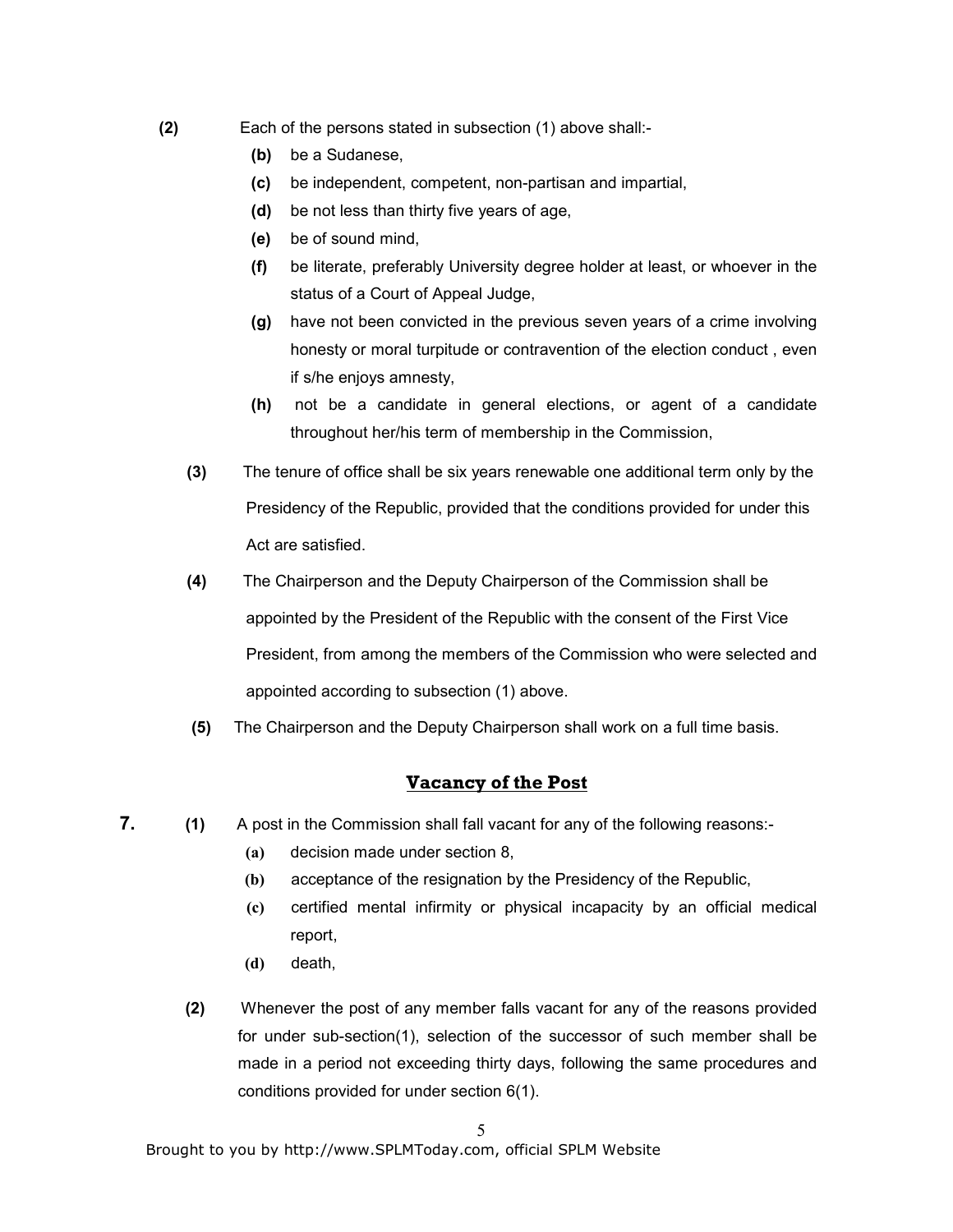#### Lapse of Membership and Removal

- 8. (1) Membership of the Commission may lapse by a decision of the Presidency of the Republic for any of the following reasons:
	- (a) repeated absence for five ordinary consecutive meetings without permission or an acceptable excuse, based on a report submitted by the Chairperson or his Deputy, as the case may be, to the Presidency of the Republic,
	- (b) conviction for a crime involving honesty or moral turpitude, based on a communication made by the Chairperson or Deputy Chairperson, as the case may be.
	- (2) The Presidency of the Republic may remove upon a decision thereof the Chairperson, Deputy Chairperson or any other member of the Commission from office, for partiality or incapacity related to the functions, powers, and procedures of the Commission, such incapacity or partiality shall be assessed by an investigation committee to be formed by the Chairperson of the Commission or Deputy Chairperson, as the case may be, with the approval of two thirds of the members, from Judges whose grade is not less than Supreme Court Judge, and the decision of such committee shall be raised by the Chairperson or Deputy Chairperson, as the case may be, to the Presidency of the Republic,

#### Oath of the Members of the Commission

9. Members of the Commission shall take the following Oath before the President of the Republic :-

 "I FFFFFFFFFFFFF., as a member of the National Elections Commission, swear by Almighty God to perform my duties and responsibilities faithfully, impartially and independently without fear or favour to any body, and to observe the Constitution and the law and God is my witness".

### Functions and Powers of the Commission

**10.** (1) The Commission shall ensure and guarantee the enjoyment by all citizens without discrimination the exercise of their political rights to nominate and freely express their will in secret ballot in every periodic elections or referendum to be conducted under the provisions of the Constitution and this Act.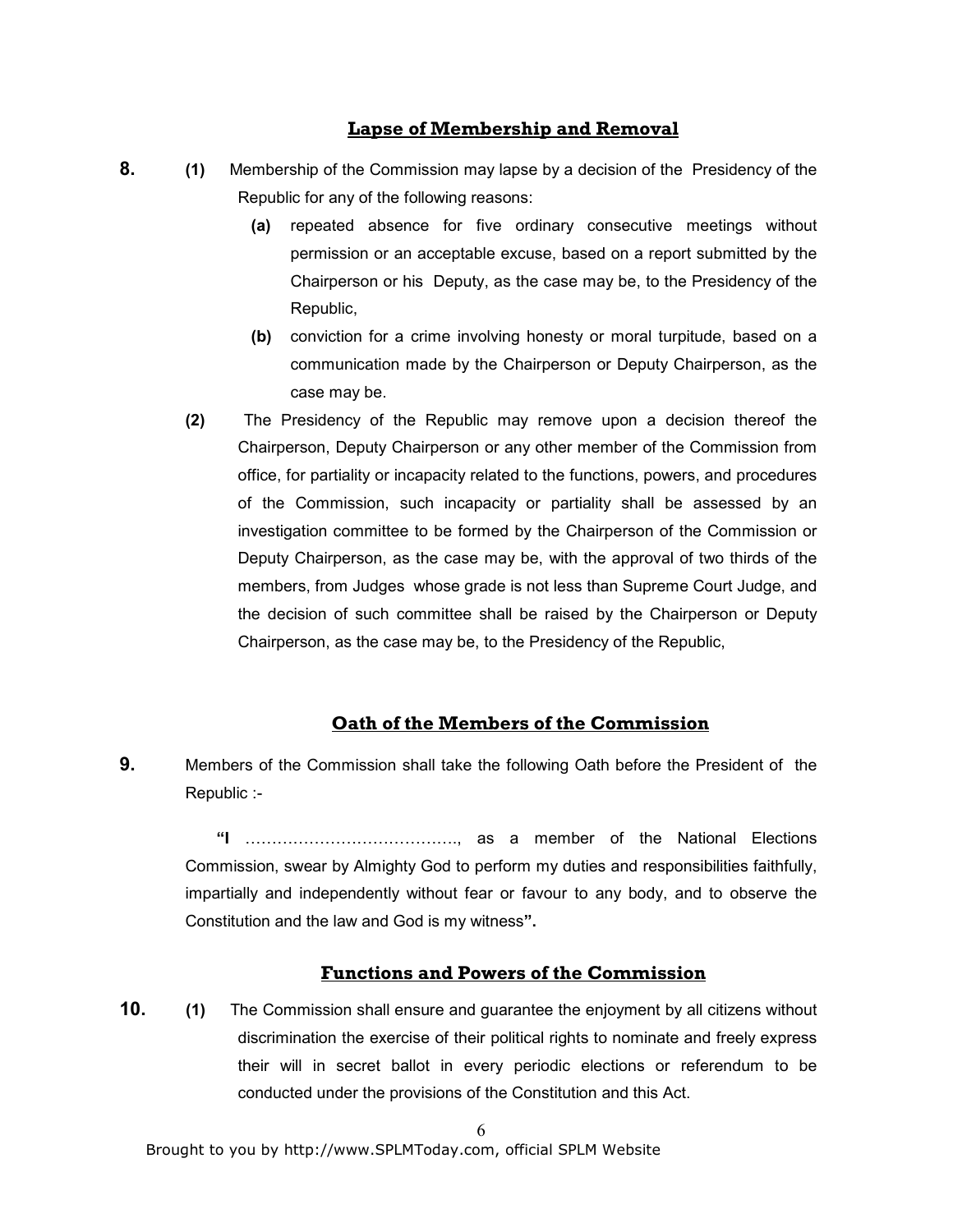- (2) Without prejudice to the generality of sub-section (1), the Commission shall be the only body to assume the following functions and powers:-
	- (a) regulation and supervision of the elections of the President of the Republic, President of the Government of Southern Sudan , Governors and the Legislative Assemblies,
	- (b) regulation and supervision of any referendum to be made according to the Constitution, without prejudice to Articles 183(3) and 220 of the Constitution.
	- (c) Prepare, revise, approve and keep the Electoral Register,
	- (d) determine the geographical constituencies and conduct the elections in accordance with the provisions of this Act,
	- (e) issue the general rules of elections and referendum and take the necessary executive measures,
	- (f) lay down the procedures relating to the regulation of the candidates' election campaigns and prepare the electoral symbols lists thereto, and regulate the procedures for the affirmation of agents and observers,
	- (g) determine the measures and arrangements and periodical schedules and the local centres for registration and polling, and the measures to ensure the order, freedom, justice and secrecy in the performance of registration and polling and the control measures to guarantee the same,
	- (h) control the sorting and count of the ballot cards and the arrangements of the final results, and declaration of the elections or referendum results,
	- (i) postpone any procedure of elections or referendum for any compelling situation according to this Act and determine new dates thereto,
	- (j) cancel the result of elections or referendum by a decision of the Court if it is proved that there was corruption in the correctness of the procedure in any centre or geographical constituency, provided that the Commission shall rectify the incorrectness and reorganize the conduct of elections or referendum in the affected centres or constituencies in a maximum period of sixty days in accordance with this Act,
	- (k) disseminate the forms and formats to be used in the elections or referendum process, prepare the documents necessary for the elections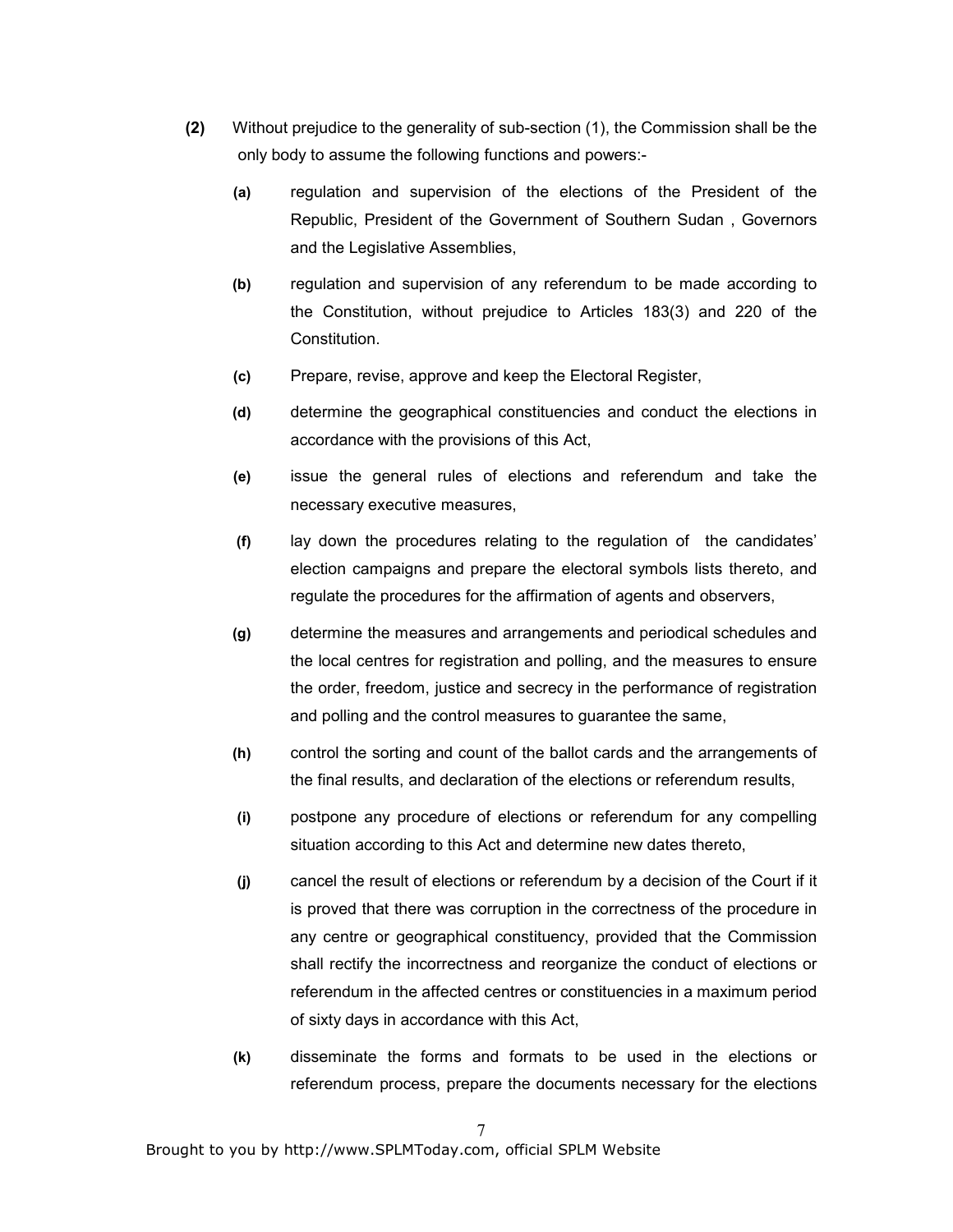or referendum, and determine the procedures and periodical schedules for the secondment of candidates, evaluate and approve them and determine the procedure of withdrawal of nomination and publication of the approved final list of candidates,

- (l) take the necessary action against any person who commits any corruptive and illegal practices and contravention of the election conduct, and take the appropriate action against any official or worker whenever it discovers that such official or worker has infringed any of the provisions of this Act or rules and regulations made hereunder,
- (m) establish and maintain liaison and co- operation with political parties,
- (n) form the necessary committees to help in the performance of its functions, and determine their functions and powers and working procedures,
- (o) establish its executive offices in Southern Sudan and all the States of Sudan and determine their functions and powers,
- (p) Recruiting officers and staff of the registration and the referendum and specifying their functions and powers and supervising them,
- (q) adopt its annual current budget and the budgets for elections and referendum process,
- (r) approve the organizational chart of the Commission and the Secretariat General, and determine the emoluments of the Secretary General and the terms and conditions of service for the employees, and submit the same to the Presidency of the Republic for approval,
- (s) deal with any requirements, matters or procedures necessary for registration, voting, sorting or referendum
- (t) perform any other functions necessary to conduct the elections or referendum.
- (3) The Commission may delegate any of its powers or functions to the Chairperson, his Deputy, any of its members or to any committee formed or office established thereby with such terms and conditions as it may deem appropriate.

### Meetings of the Commission

11. (1) The Commission shall hold regular ordinary meetings, and may hold an extraordinary meeting at the invitation of the Chairperson or at the request of one third of the members.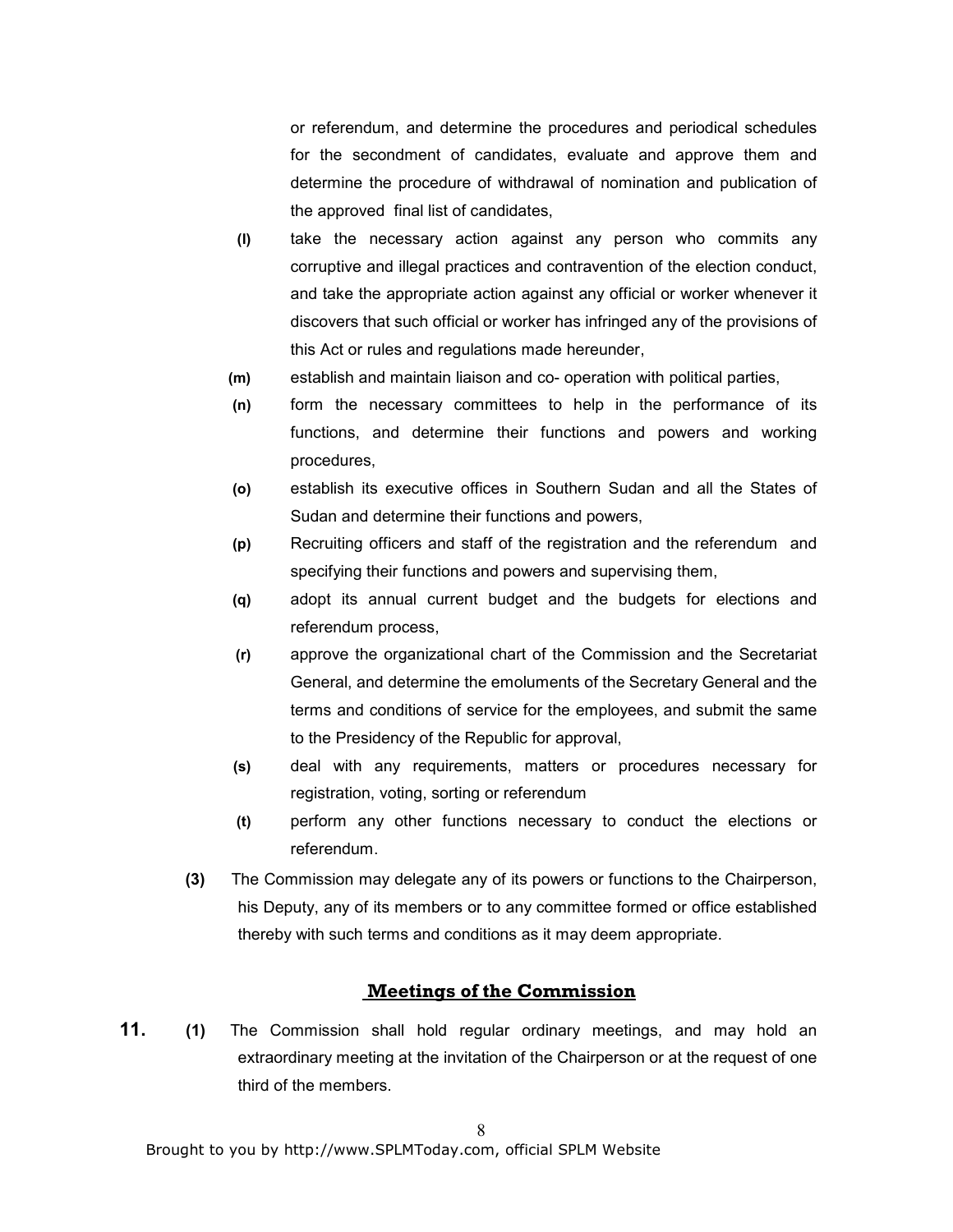- (2) The quorum of the meeting of the Commission shall be deemed complete by the presence of more than half of its members.
- (3) The decisions of the Commission shall be taken by majority votes of the members present. If the votes are equal the Chairperson shall have a casting vote provided that the quorum is present.
- (4) The decisions of the Commission shall be made public in the manner approved by the Commission, provided that it may decide not to publicize certain decisions with the approval of the majority of its members.
- (5) The Commission shall adopt internal regulations for the organization of its business and procedures of its meetings.

## Functions of the Chairperson

- **12.** The Chairperson shall be the responsible person for the business of the Commission and without prejudice to the generality of the foregoing the Chairperson shall have the following functions:-
	- (a) chair the meetings of the Commission,
	- (b) represent the Commission before others,
	- (c) follow-up the implementation of the decisions of the Commission,
	- (d) supervise the Secretariat General,
	- (e) submit the budget as approved by the Commission to the Presidency of the Republic,
	- (f) any other duties which may be assigned to her/him by the Commission.

### Functions of the Deputy Chairperson

13. The Deputy Chairperson shall perform the functions of the Chairperson in her/his absence, and shall perform the functions delegated to her/him by the Chairperson,

# Immunity of the Chairperson His Deputy and Members

14. No criminal proceedings shall be taken against the Chairperson, the Deputy Chairperson, or any member of the Commission, in the performance of their duties according to this Act, except in a situation where any of them was caught in the commission of a crime, and after obtaining a written permission from the President of the Republic.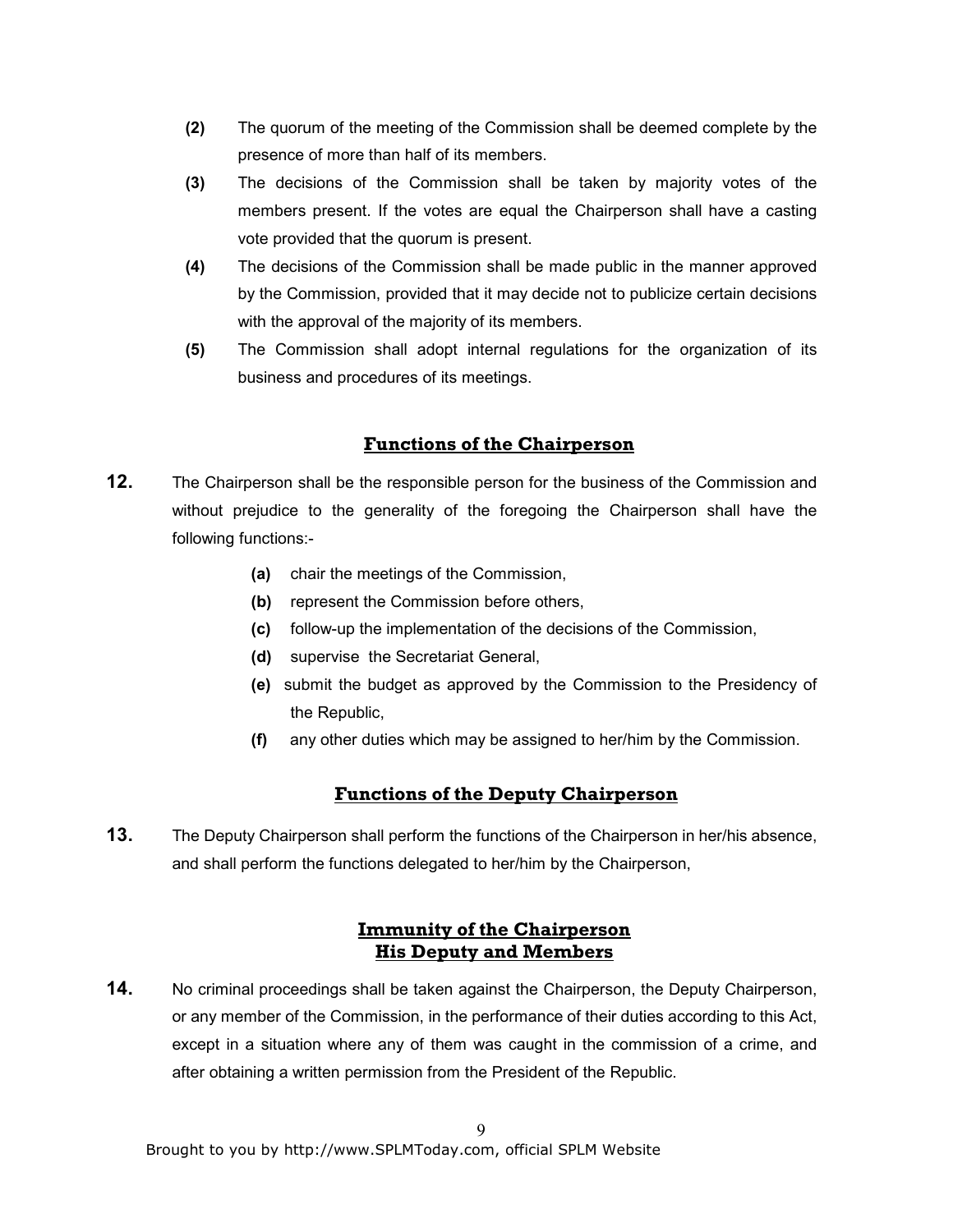# The Secretariat General and its Functions

- **15.** (1) The Commission shall have a Secretariat General headed by a Secretary General to be appointed by a decision of the Chairperson with the approval of two thirds of the members. The Secretariat General shall include a number of employees according to the approved organizational chart to enable the Commission to perform its duties.
	- (2) The Secretariat General shall be responsible for running the executive, administrative and financial business of the Commission.
	- (3) The regulations shall specify the detailed functions and duties of the Secretariat General.

# Budget and Accounts of the Commission

- **16.** (1) The Commission shall have an independent budget to be prepared according to the relevant principles observed by the State. Such budget shall be approved by the Commission and submitted to the Presidency of the Republic for inclusion within the Annual General Budget of the State.
	- (2) The Commission shall keep regular accounts and registers for the revenues and expenses set according to the adopted accountancy rules.
	- (3) The Commission shall apply the Financial and Accounting Procedures Act 2007, and the regulations made thereunder.

# Audit of the Commission Accounts

17. The National Audit Chamber or whoever it may delegate and under its supervision shall audit the accounts of the Commission at the end of every financial year, and also after the end of any elections or referendum process, for tabling it before the National Assembly.

# **Chapter Three** Administration of the Elections

Section one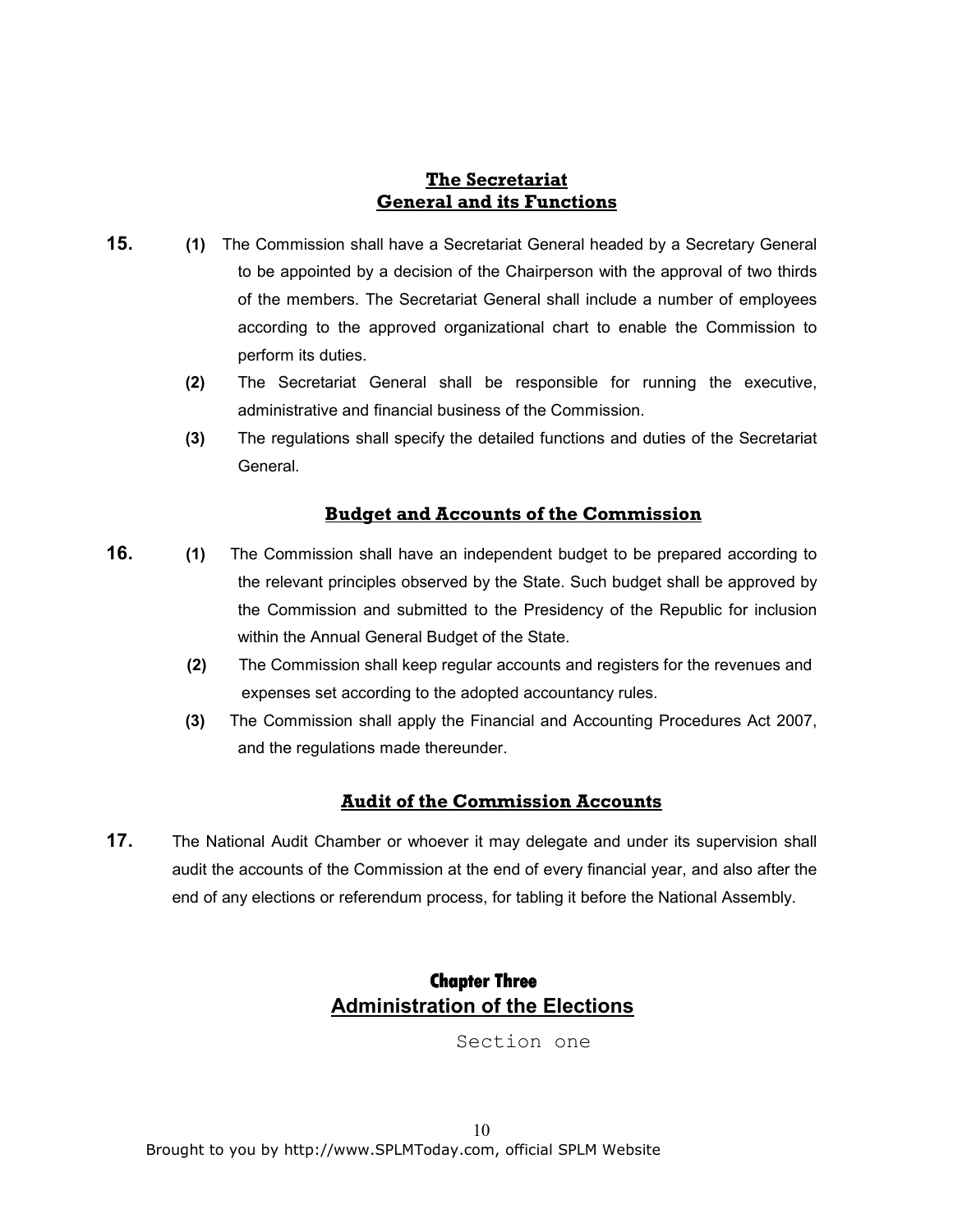# High Committees, Branch Committees, Registration And Elections Officers

# Formation of High Committees, their Functions And Powers

- 18. (1) The Commission shall form the High Committees in accordance with sub-section (2) and appoint the heads and members of the High Committees at the Southern Sudan, and the states Levels.
	- (2) Each High Committee shall be composed of five members known to be independent, experienced, non-partisan and impartial, provided that they comply with the conditions provided for in section 6, with the exception of the approval of two thirds of the members of the National Assembly.
	- (3) Subject to Articles 183(3) and 220 of the Constitution, the High Committees shall be responsible to the Commission in administering and supervising the elections and referendum at the Southern Sudan, and the states levels.
	- (4) High Committees shall be totally independent from legislative Assemblies and executive bodies of the National Government, Government of Southern Sudan and States Governments, as the case may be.
	- (5) The High Committees in Southern Sudan and the States shall perform all functions and powers related to the elections or referendum delegated thereto by the Commission by an order to be published in the Official Gazette.

# Formation of Branch Committees

**19.** The High Committee may, upon approval of the Commission, form temporary branch committees in each geographical constituency, or a referendum or election centre, and determine, in writing, their functions and powers.

# Registration and Elections Officers and Officials

- 20. (1) The Commission shall appoint:-
	- (a) Returning Elections Officer at the level of Southern Sudan and in each state, and election officers at the level of each geographical constituency to undertake the organization, revision and maintenance of the electoral register,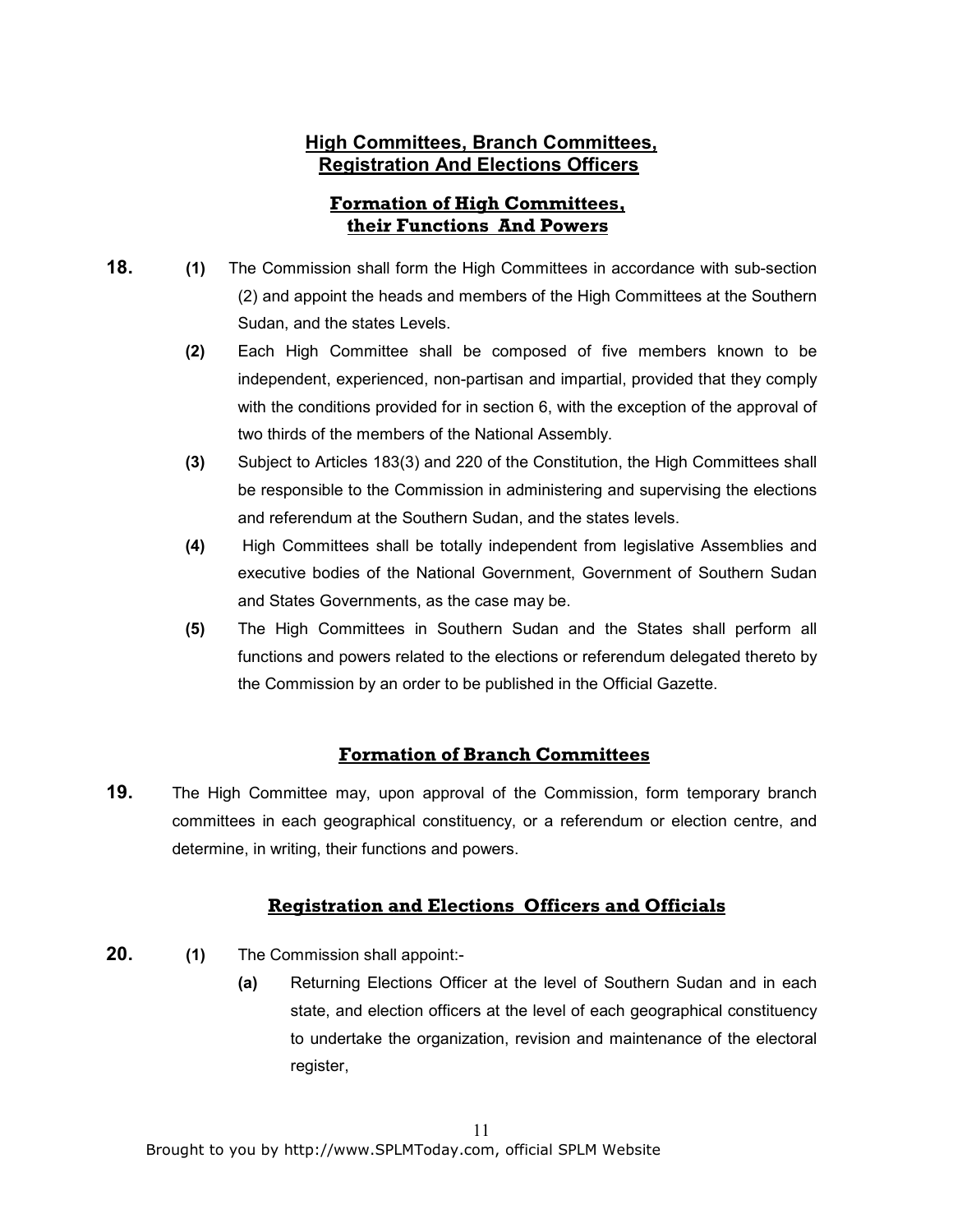- (b) officials to assist in the preparation and revision of the electoral register as it deems necessary.
- (2) The Returning Elections Officer at the level of Southern Sudan and in each state and the election officers at the level of the geographical constituencies shall organize the conduct of polling, sorting and counting of elections and referendum, according to the provisions of this Act and the rules made hereunder and the directions of the Commission.
- (3) The Commission shall, before the start of every election or referendum, appoint a Chief for every polling centre in each geographical constituency, and a Chief for every branch polling centre within each polling centre, to carry out the polling, sorting and counting processes according to the provisions of this Act and the rules.

# Section Two The General Electoral Register Eligibility of the Voter

- 21. The voter shall satisfy the following conditions to be :-
	- (a) Sudanese,
	- (b) eighteen years of age,
	- (c) registered in the Electoral Register,
	- (d) enjoying all his civil and Political Rights,
	- (e) of sound mind,

## Conditions of Registration and Participation in the Election or Referendum

- 22. (1) Registration in the electoral register is a basic right and an individual responsibility of every citizen who satisfies the required legal conditions.
	- (2) Without prejudice to the generality of sub–section (1) a Sudanese resident inside the Sudan shall, at the time of application for inclusion in the register, satisfy the following conditions:-
		- (a) be a resident in the geographical constituency for a period not less than three months before the date of closure of the register,
		- (b) have a personal identification document or a certificate authenticated from the People's Committee at the Locality or the native or traditional administrative authority, as the case may be,

#### 12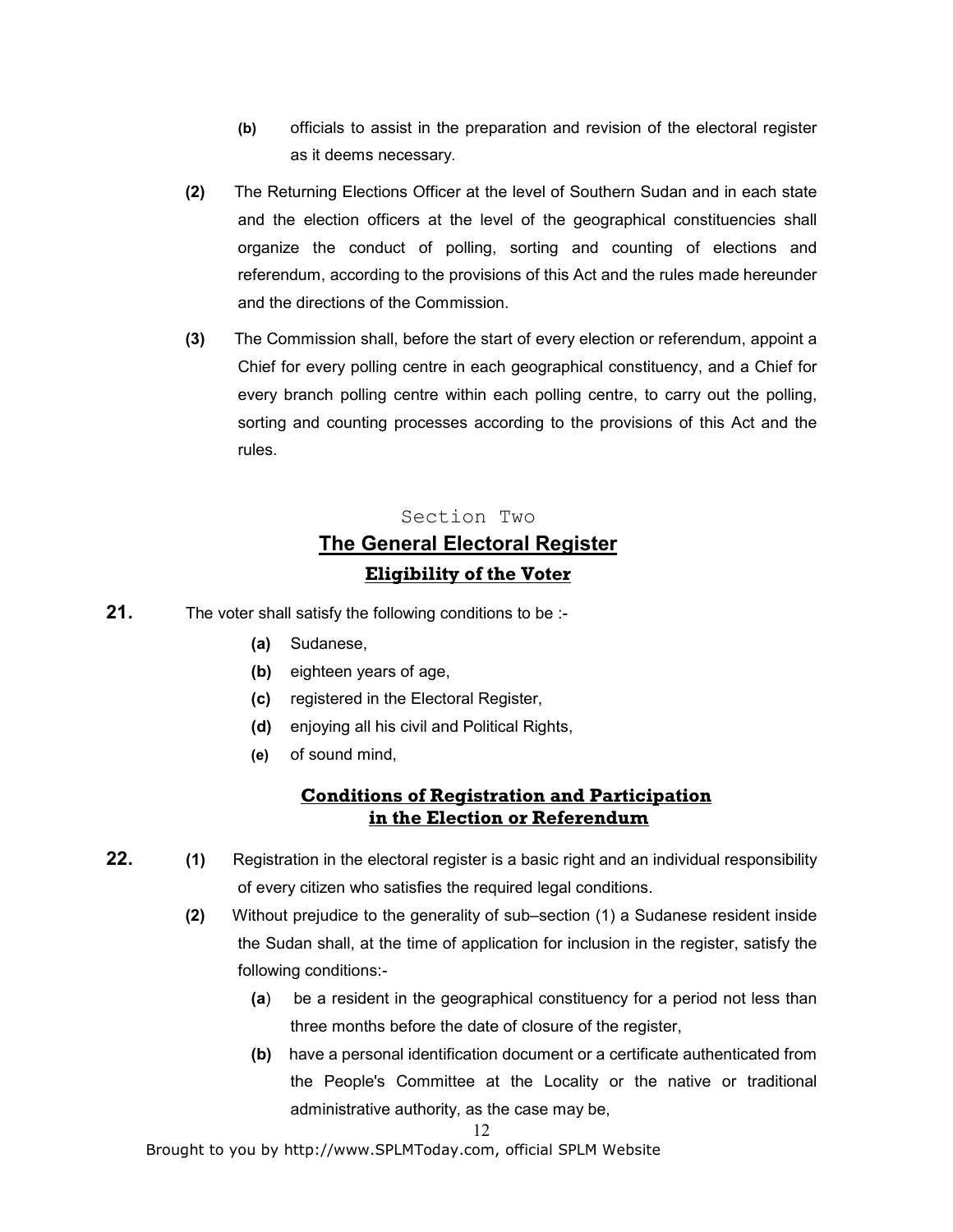- (c) have not been registered in any other geographical constituency.
- (3) A Sudanese resident outside the Sudan and possesses a Sudanese passport and a valid resident visa in the country where she/he resides, and satisfies the conditions provided for under section 21, shall have the right to apply for registration or inclusion in the electoral register for election of the President of the Republic or Referendum, in accordance with the Rules.
- (4) No voter shall be eligible to participate in the election or referendum unless she/he was registered three months before the date of elections or referendum.
- (5) The Rules shall prescribe the methods and means of registration and the period of appeals.

### Organization of the Electoral Register

- 23. To organize the electoral register, the Commission shall do the following:
	- (a) Preparation of the register of voters at the level of the Republic of the Sudan or abroad in the manner and time as prescribed by the rules,
	- (b) Revision of the Electoral Register by addition, deletion or amendment once per annum, or three months before any elections or referendum take place, according to this Act,
	- (c) Make available the electoral register for public display to allow for revision of voters' details and objections to entries,
	- (d) Specification of the time and period for the display of the register during which voters may apply to correct their details of their entries or change the place of their residence.

### Objections Against the Details of the Electoral Register

- 24. (1) Any registered voter in a geographical constituency may submit a written objection within seven days from the publication of the electoral register to correct the details of her/his entry or to challenge the registration of another person if the person :-
	- (a) is dead, or
	- (a) has moved to another location, or
	- (b) has not attained the age of eighteen,
	- (c) has not completed three months in the Geographical constituency'
	- (d) was not a Sudanese during registration,
	- (e) has been registered in another geographical constituency,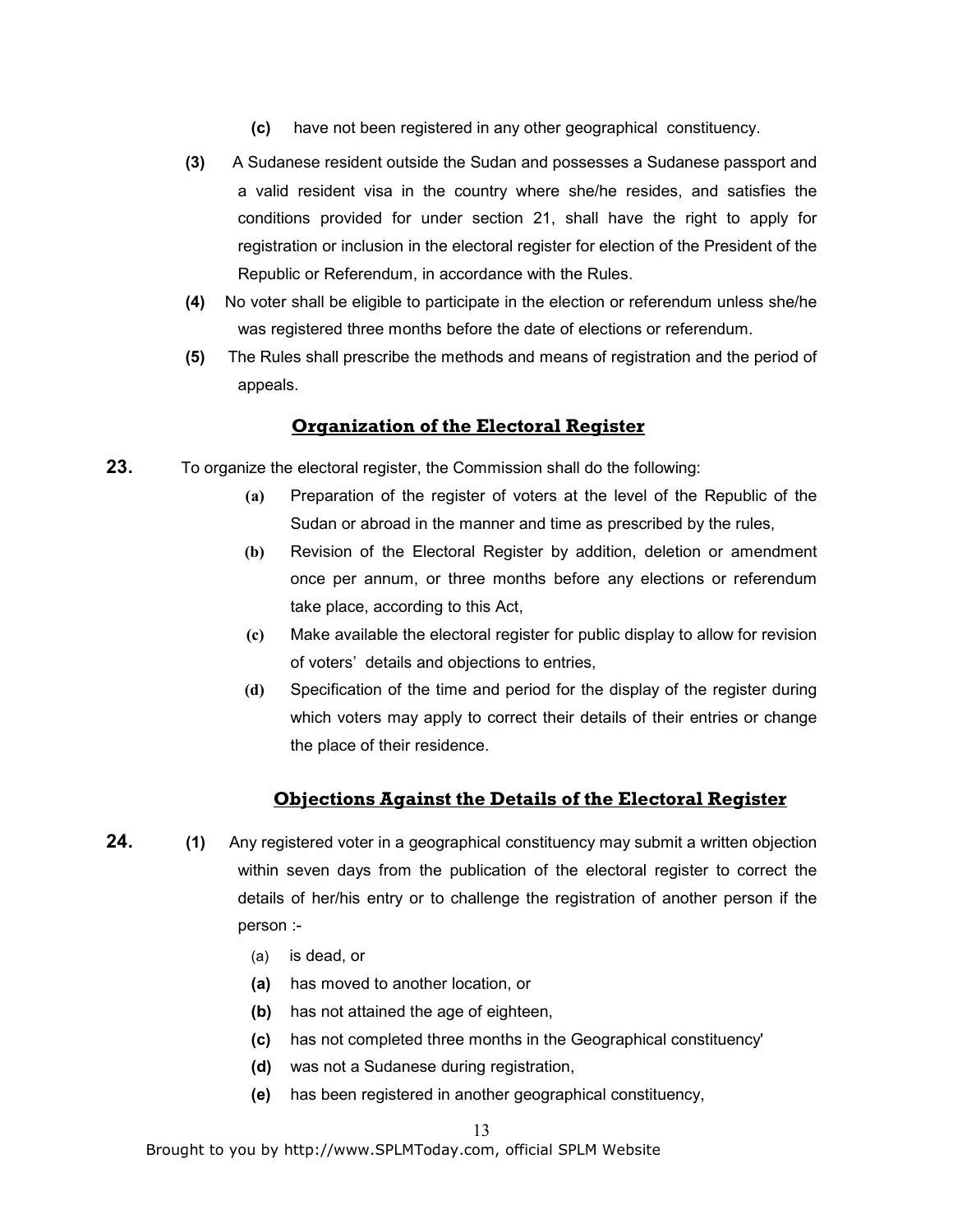- (f) was not of sound mind.
- (2) The objections made against the electoral register shall be dealt with within five days of the date of submission thereof, by a Committee chaired by a competent judge appointed by the Returning elections officer in each geographical constituency with the approval of the Commission.
- (3) (a) the Returning Elections Officer shall, within fifteen days immediately after determination of all objections, publish a list of the names of the persons whose details were corrected or to be deleted from the electoral register for inspection.
	- (b) the voters referred to herein above shall have the right to object, within the specified period in paragraph (a), against the decision of correction or deletion by submitting a signed certificate declaring the person's right of registration as shall be specified by the rules,
	- (c) the Returning Elections Officer shall amend the details corrected or re-enter the deleted name of the voter in the register.
- (4) The Returning Elections Officer shall immediately after the end of publication and objection provided for under sub-section (3) in the state concerned submit to the Commission the names of persons that s/he recommends the correction of their details or their deletion.

### The Final Electoral Register

- 25. (1) The Commission shall, after making the final revisions following the receipt of the results of any objections, prepare and approve the final electoral register for the elections and shall publish it three months before the date of polling. No further objections may be entertained after the Commission has published the final electoral register for the elections.
	- (2) The Commission shall:
		- (a) provide a free copy of the final electoral register to the political parties if they so request,
		- (b) avail the final electoral register for inspection by any person on application in the form prepared by the Commission after payment of the prescribed fees.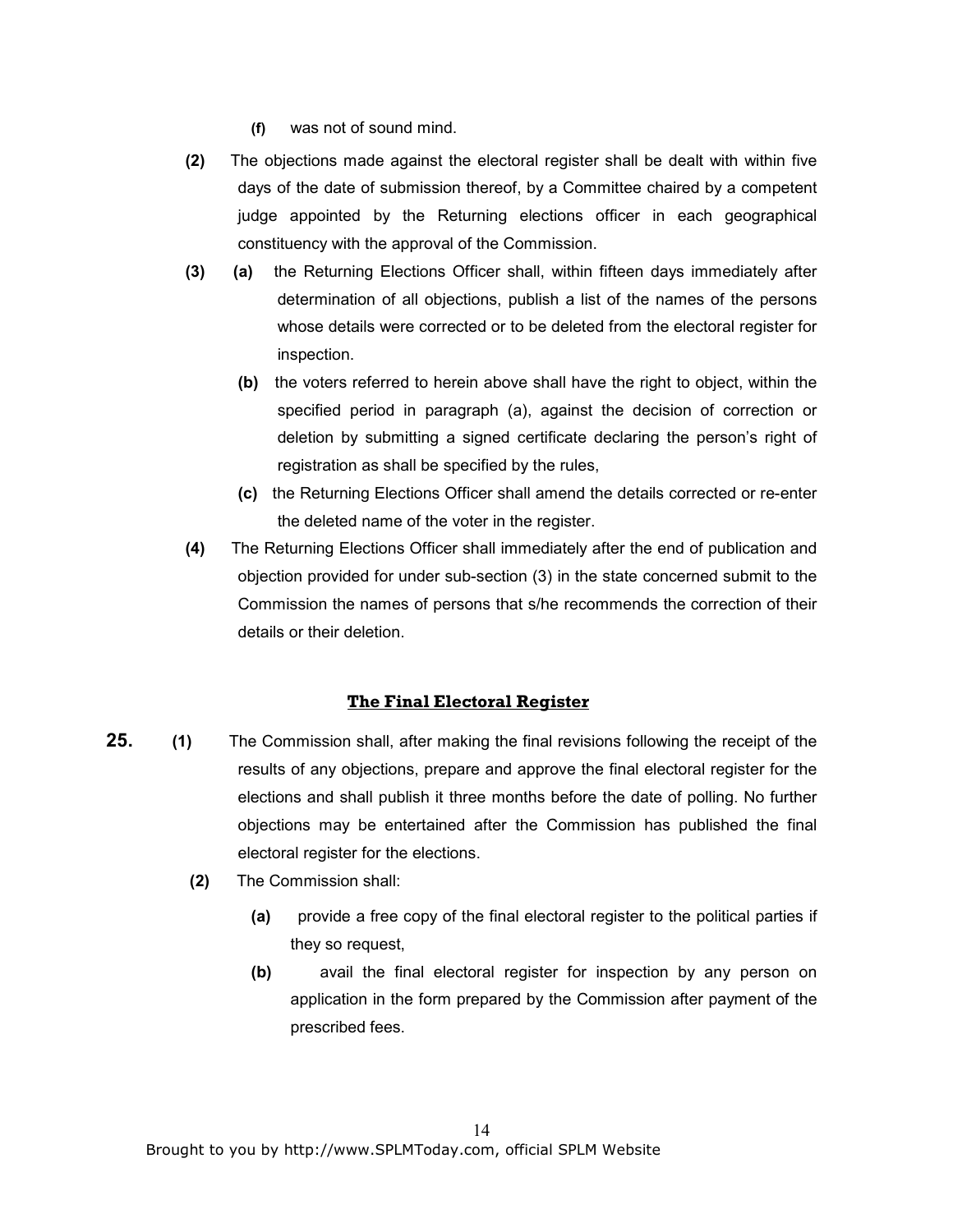# **Chapter Four** Electoral Systems

### Section one

# Electoral System for the Election of the President of the Republic, the President of the Government of Southern Sudan, and the Governors

### Election of the President of the Republic, President of Government of Southern Sudan, and the Governor

26. (1) The President of the Republic or the President of the Government of Southern Sudan shall be elected by a voter who shall cast one vote for one candidate to the office of the President of the Republic or the President of the Government of Southern Sudan. A candidate shall be declared elected if he or she obtains fifty percent of the valid votes plus one vote or more, in accordance with Article 54 of the Constitution or Article 99 of the Interim Southern Sudan Constitution 2005, as the case may be.

- (2) In circumstances where no candidate according to sub-section (1) has secured the required number of votes, the Commission shall hold election between the two candidates with the highest number of valid votes within sixty days of the polling day. The candidate with the majority of votes shall be declared elected.
- (3) The Governor of the state shall be elected by the people in the state in accordance with the provisions of the Constitution, the Interim Constitution of Southern Sudan where applicable, the relevant state Constitution and this Act, where a voter shall cast one vote for one candidate to the office of the Governor. A candidate shall be declared elected if he or she obtains the highest number of valid votes.

# Postponement of the Elections of the President of the Republic, the President of Government of Southern Sudan and the Governor

27. (1) The Commission may postpone the elections of the President of the Republic, the President of the Government of Southern Sudan or the Governor by a decision made thereby if it becomes impossible to conduct the election by reason of the proved occurrence of an eminent danger that may threaten all the country, Southern Sudan or a State, or any part thereof, or in case of declaration of the state of emergency according to Article 210 of the Constitution in all the country,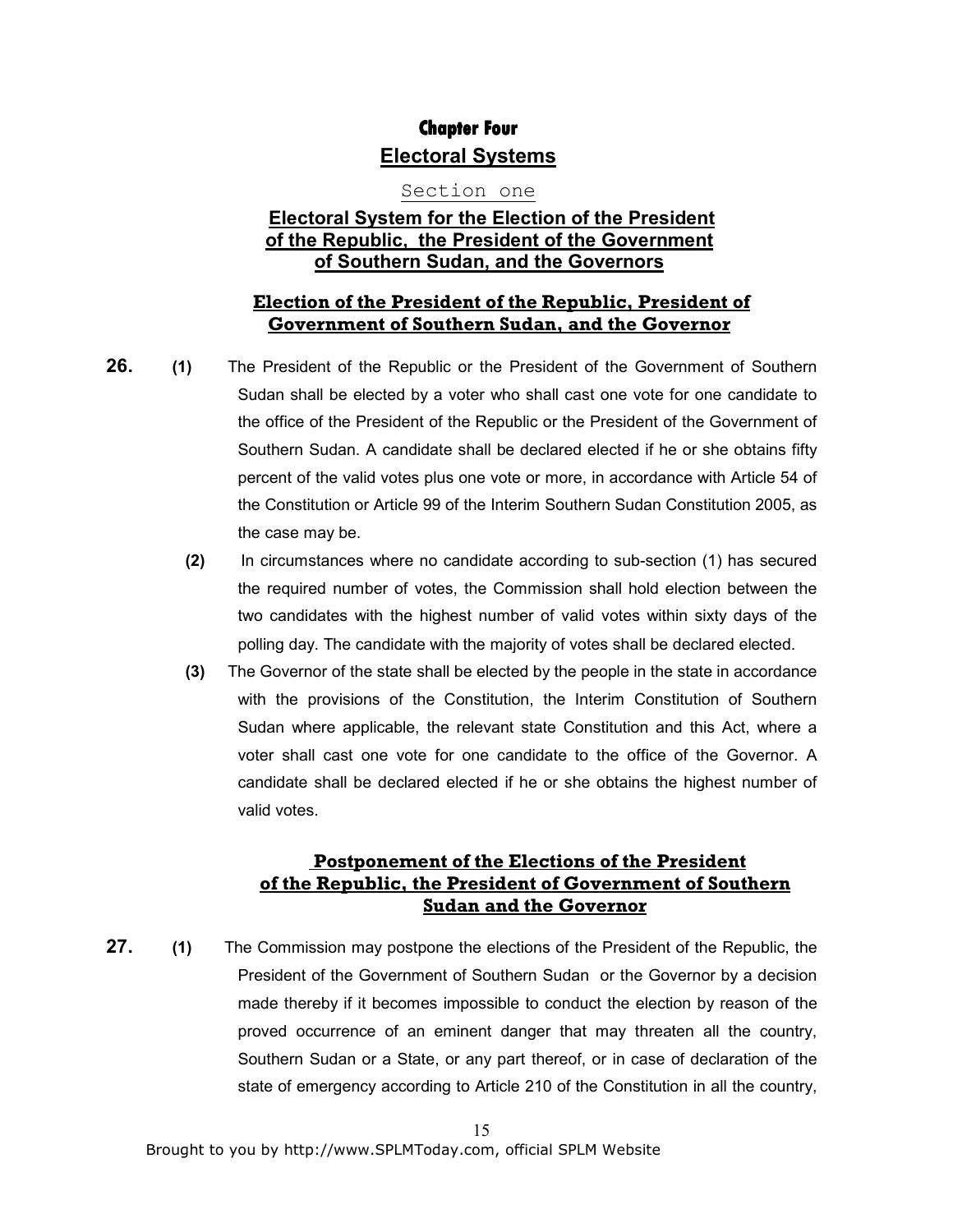Southern Sudan or a State, or in any part thereof, provided that the Commission shall fix a new date for elections, as soon as possible, which shall not exceed sixty days from the original date established for such elections.

 (2) Pending the holding of the postponed elections as provided for under sub section (1), the incumbent holder of the office shall continue in her/his office as caretaker, and her/his tenure shall automatically be extended until the elected successor takes the oath of office.

# Snap Elections to Elect a Governor following a Vote of No Confidence

- 28. (1) The state legislature may, in accordance with the state Constitution, adopt a vote of no confidence in the Governor by three quarters majority of all its members.
	- (2) Should the state legislature adopt a vote of no confidence in the Governor under sub-section (1) above, the President of the Republic shall call the electorate in the state for snap elections of the Governor within sixty days. If the concerned state is a Southern Sudan state, the President of the Republic shall act upon the request made by the President of the Government of Southern Sudan.
	- (3) Pending the election to be conducted as stipulated in subsection (2) above, the President of the Republic shall appoint the steering administration for Northern States, and the President of the Government of Southern Sudan shall appoint the steering administration for the Southern States concerned, as the case may be.
	- (4) The Governor elected in snap elections shall serve for the remainder of the original tenure, of the Governor who was subjected to a vote of no confidence.
	- (5) Should the Governor that was subjected to a vote of no confidence be re-elected, the state legislature shall be deemed to have been dissolved. A new state legislature shall be elected within three months to complete the tenure of the dissolved legislature.
	- (6) A vote of no confidence in the Governor shall not be passed unless s/he has been in office for twelve months.

# Section Two

# Composition of Legislative Assemblies and the System of Election of their Members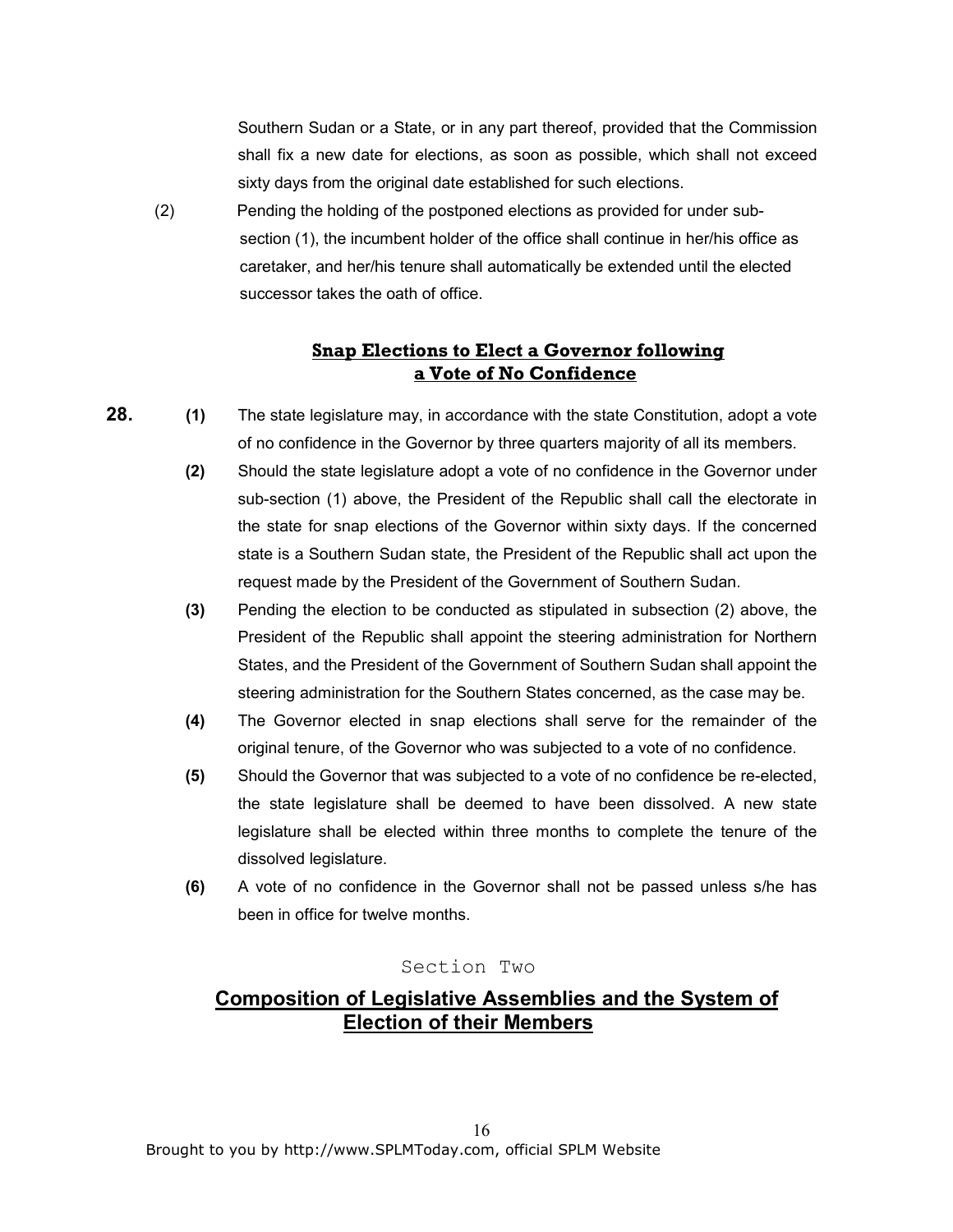# Composition of the National Legislature and Election of its Members

- 29. (1) The National Legislature shall be composed of the National Assembly and the Council of States in accordance with Article 83 of the Constitution.
	- (2) The National Assembly shall be composed of four hundred and fifty elected members, as follows:
		- (a) Sixty percent of the members of the National Assembly shall be elected to represent geographical constituencies in the Republic of Sudan;
		- (b) Twenty five percent of the women members shall be elected on the basis of proportional representation at the State level from separate and closed party lists; and
		- (c) Fifteen percent of members shall be elected on the basis of proportional representation at the State level from separate and closed party lists.
	- (3) (a) There shall be two representatives for each state in the Council of States, elected by the members of the State Legislative Assembly. Every member of the State Legislative Assembly shall cast two votes for two candidates to represent the state in the Council of Sates. The two candidates with the highest number of valid votes shall be declared elected.
		- (b) There shall be two observers to represent Abyei in the Council of States elected by the members of the Council of Abyei. Every member of the Council of Abyei shall cast two votes for two candidates as observers to the Council of States from Abyei. The two candidates with the highest number of valid votes shall be declared elected.
		- (c) The Commission shall establish the rules to organize all matters related to the procedures for the election of the members of the Council of States and the observers.

# Composition of the Southern Sudan Legislative Assembly and Election of its Members

**30.** In accordance with Article 58 of the Interim Constitution of Southern Sudan 2005, the Government of Southern Sudan shall determine, following the population census and in consultation with the Commission and the Presidency, the number of members of South Sudan Legislative Assembly to be elected as follows: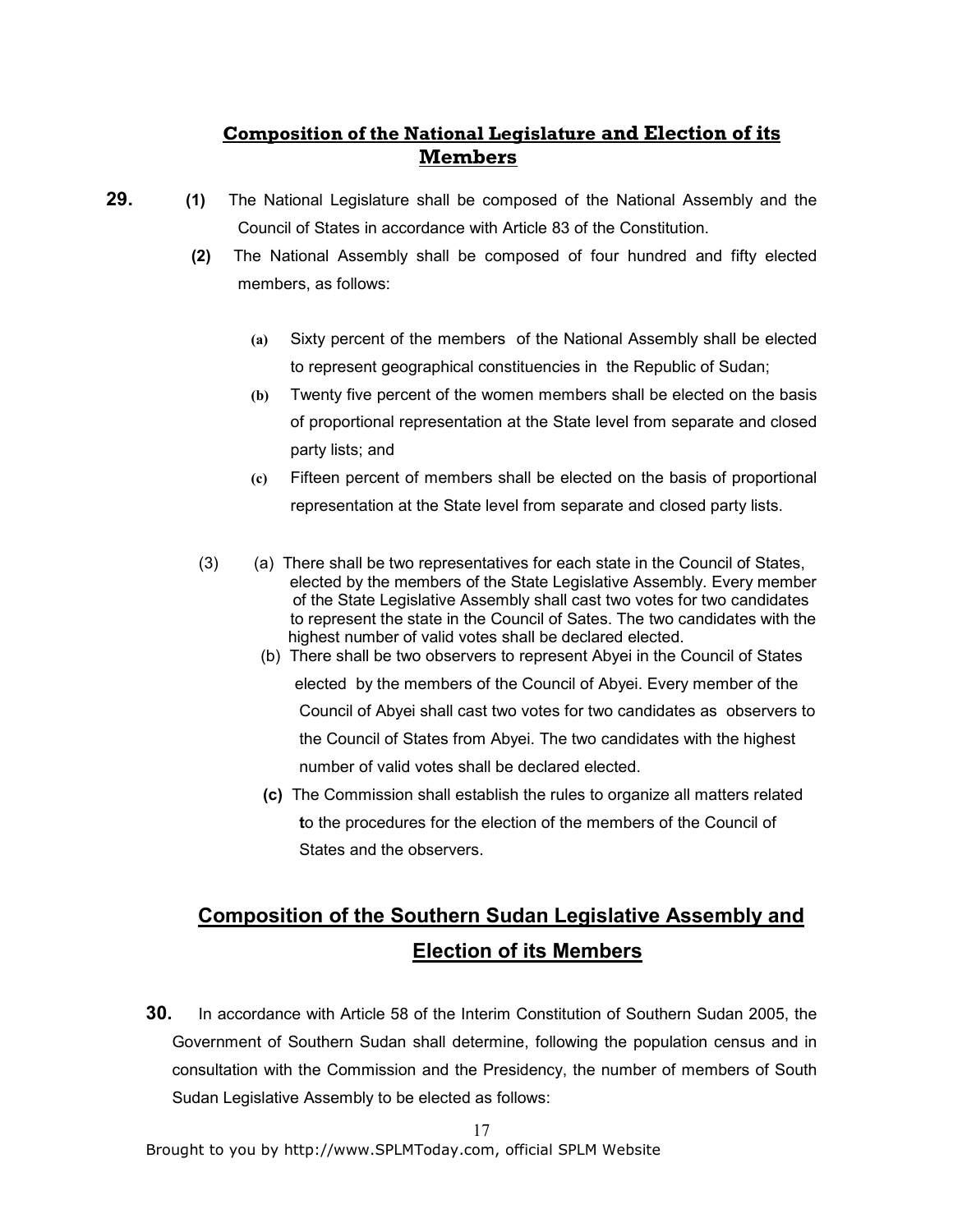- (a) Sixty percent of the members of South Sudan Legislative Assembly shall be elected to represent geographical constituencies at the level of Southern Sudan;
- (b) Twenty five percent of women members shall be elected on the basis of proportional representation at the State level from separate and closed party lists;
- (c) Fifteen percent of members shall be elected on the basis of proportional at the State level from separate and closed party lists.

# Composition of the State Legislative Assembly and Election of its Members

- **31.** The Legislative Assembly of each State shall be composed of the number of members specified in the Constitution of each State to be elected as follows:
	- (a) Sixty percent of the members shall be elected to represent geographical constituencies at the level of the State concerned;
	- (b) Twenty five percent of women members shall be elected on the basis of proportional representation at the State level from separate and closed party lists; and

 (c) Fifteen percent of the members shall be elected on the basis of proportional representation at the State level from separate and closed party lists.

# Method of Election of the Council of States

# Method of Electing Members of Legislative Assemblies to Represent Geographical Constituencies

- 32 (1) Without prejudice to the provisions of subsection 29(3), a voter shall cast one vote for one candidate of those listed on her/his geographical constituency ballot card.
	- (2) The candidate with the highest number of valid votes in the geographical constituency shall be declared the winner.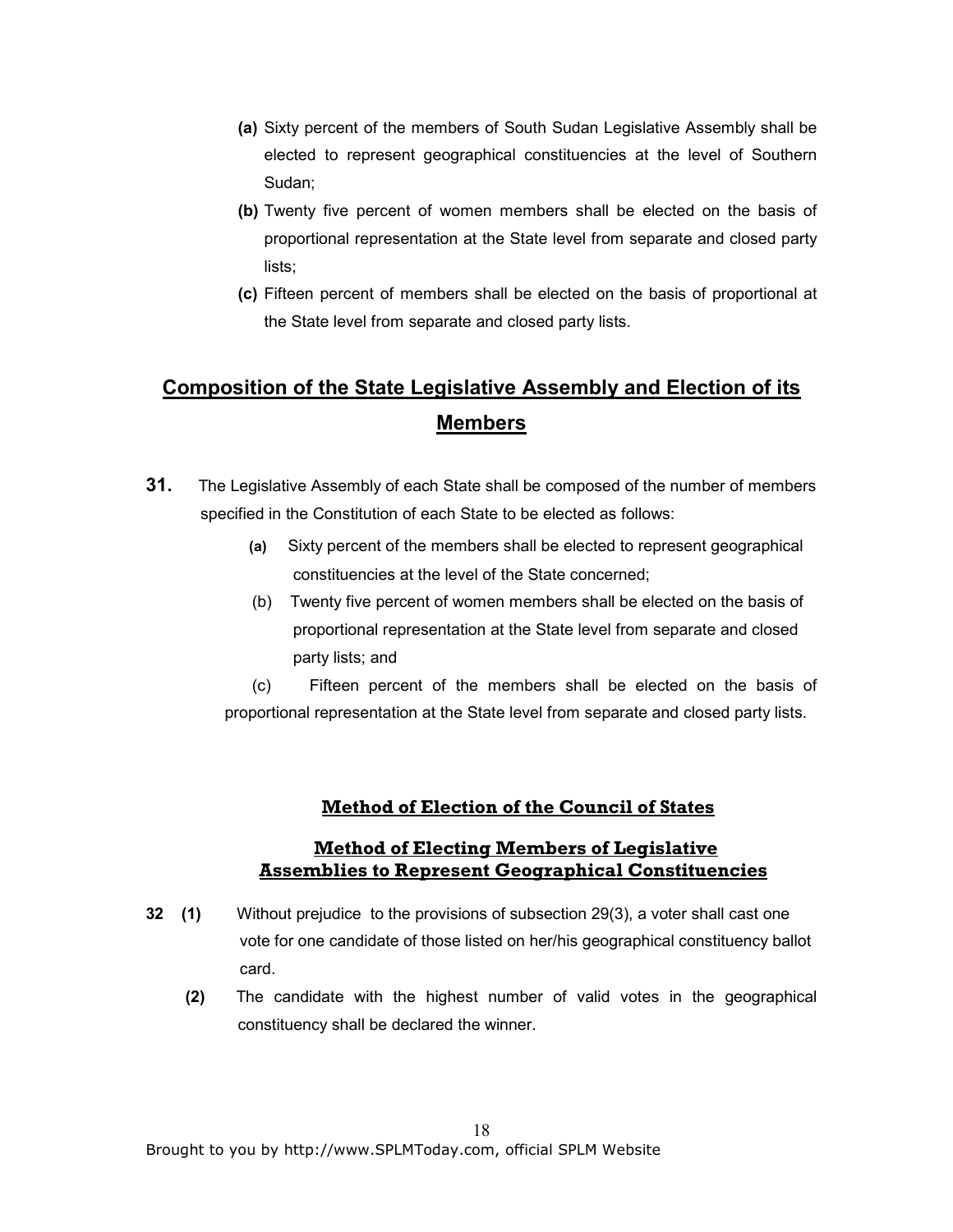# Method of Electing Members of the Legislative Assemblies to represent Party lists and Women lists

- 33 Without prejudice to the provisions of subsection 29(3), the method of electing (40%) of the members of the Legislative Assemblies by proportional representation shall be as follows:
	- (1) A voter shall cast one vote for one Party List of their choice of those listed on the Party Lists ballot card which contains the (15%) of the total seats of the Legislative Assembly concerned.
	- (2) A voter shall cast one vote for one Women List of their choice of those listed on the Women Lists ballot card which contains the (25%) of the total seats of the Legislative Assembly concerned.
	- (3) The Commission shall calculate the electoral dividend for each of the Party Lists and Women Lists in the Legislative Assembly concerned to determine the number of candidates to be elected from each list.
	- (4) The qualifying percentage to compete for a seat in the Legislative Assemblies shall be that the list gets a number of votes not less than four percent (4%) of the valid votes of the voters for the lists.
	- (5) The Commission shall divide the seats designated to the Party Lists or the Women Lists, as the case may be, on the basis of the number of votes obtained by each list related to the strength of the seat after excluding the lists that do not obtain the qualifying percentage set forth in subsection (4).
	- (6) Where the results of the divisions calculated in sub-section (5) do not lead to filling the total number of seats of the Legislative Assembly concerned, the Commission shall allocate the remaining seats on the basis of the largest divisors as detailed by the Rules.
	- (7) The seats designated to the Party lists and Women lists shall be won by the candidates of those lists in the order their names appear in the list concerned from top to bottom.

### **Chapter Five**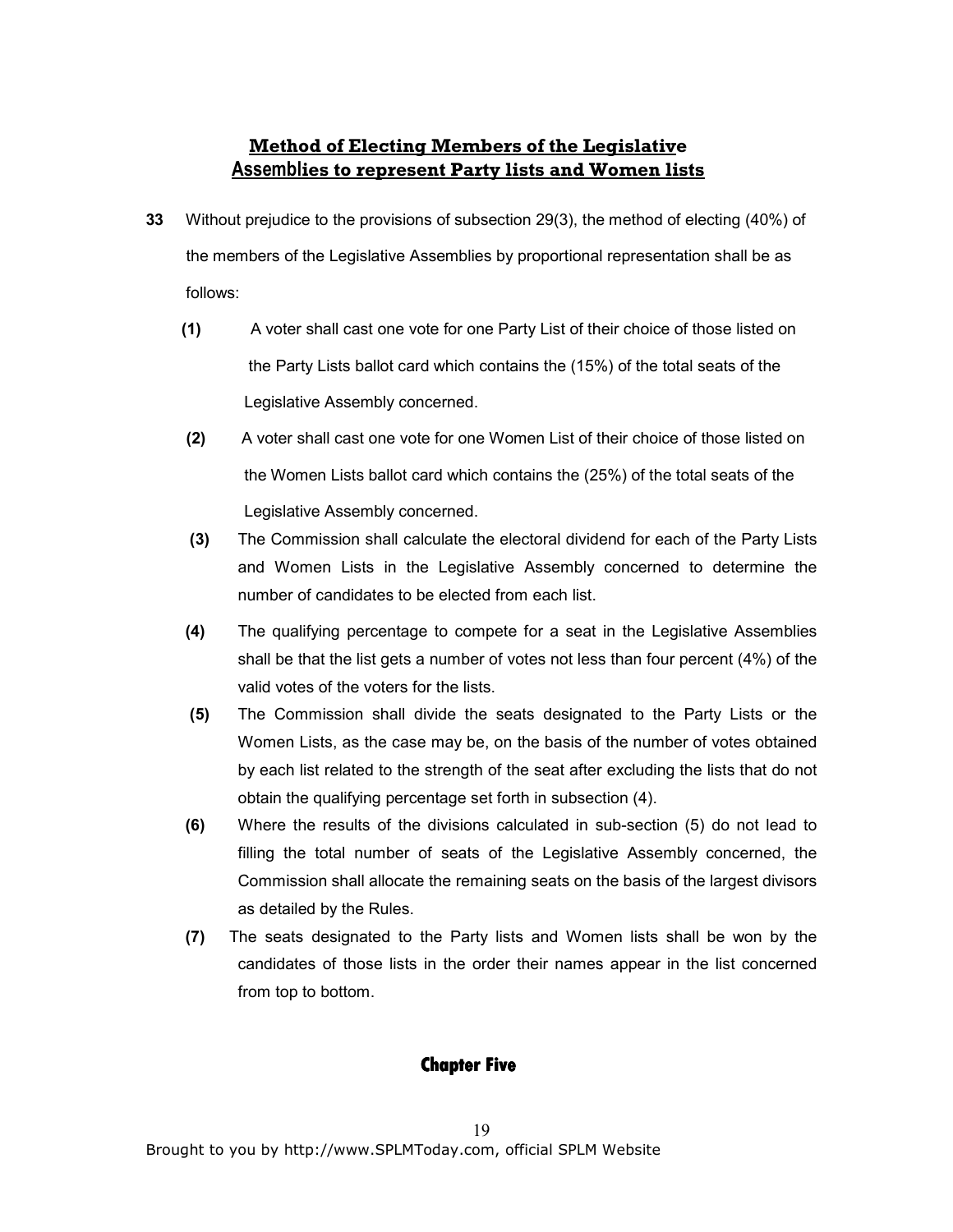# Demarcation of the Boundaries and Determination of the Number of Members Elected to Represent Geographical Constituencies in each State in the Legislative Assemblies

# Determination of the number of geographical constituencies for legislative assemblies in each State

- 34. Immediately following the publication of the results of the population census, and in accordance with the provisions of this Act and the Rules, and based on the population size , the Commission shall determine:
	- (a) the average population for geographical constituencies for each Legislative Assembly in accordance with the provisions of this Act and the Rules, and
	- (b) the boundaries of the geographical constituencies in each state for the election of members of each Legislative Assembly, as the case may be, in accordance with the provisions of this Act and the Rules.

# Calculation of the National Dividend and Determination of the number of the Geographical Constituencies in each State for the National Assembly Elections.

- 35. (1) The Commission shall calculate the national dividend by dividing the total population of Sudan by the figure (270) which represents (60%) of the members of the National Assembly which shall be elected through geographical Constituencies.
- (2) The Commission shall divide the total population of each state by the National Dividend specified in sub-section (1) to determine the number of National Assembly geographical constituencies in each state taking into consideration the conditions provided for in Section 38.

# Calculation of the Southern Sudan Electoral Dividend and Determination of the number of the Geographical Constituencies in each State For the Southern Sudan Legislative Assembly Elections

 36. (1) The Commission shall calculate the Southern Sudan electoral dividend to determine the number of geographical constituencies in each State in Southern Sudan for election to the Southern Sudan Legislative Assembly.

20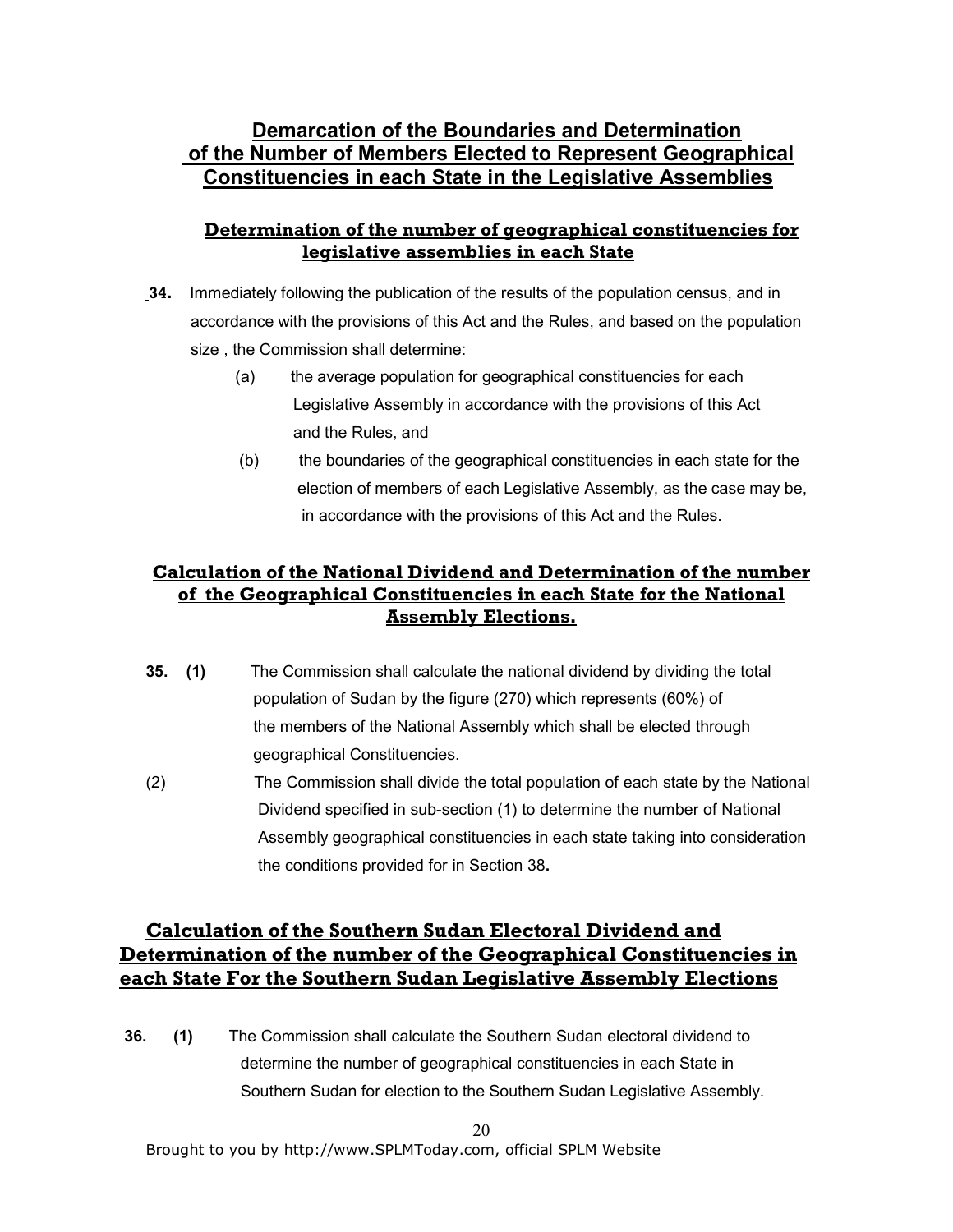The Southern Sudan electoral dividend for Geographical Constituencies for the Southern Sudan Legislative Assembly shall be calculated by dividing the total population of Southern Sudan by the number of seats to be elected from Geographical Constituencies in the Southern Sudan Legislative Assembly.

(2) The Commission shall divide the total population of each State in Southern Sudan by the Southern Sudan electoral dividend for the Legislative Assembly Geographical Constituency seats specified in sub-section (1) to arrive at the number of members to be elected to the Southern Sudan Legislative Assembly from Geographical Constituencies in each State.

# Calculation of the Electoral Dividend for each State and Determination of the Elected Seats in the Legislative Assembly of the State through Geographical Constituencies

- 37. (1) The Commission shall calculate the Electoral Dividend for each State by dividing the total population of the State concerned by the number of seats allocated for the Geographical Constituencies to determine the number of voters in each Geographical Constituency, and the Electoral Dividend for each State represents the average population required for a Geographical Constituency.
	- (2) The Commission shall determine the number of the Geographical Constituencies in the State to represent (60%) of the total number of seats in the State Legislative Assembly concerned as specified in its constitution.
	- (3) The Commission, in the determination of the Geographical Constituencies, shall take into consideration the conditions provided for in Section 38.

# Conditions for the Demarcation of the Boundaries of Geographical Constituencies.

- 38. The Commission shall demarcate the boundaries of geographical constituencies for the elections of the Legislative Assemblies. When so doing the Commission shall ensure that:
	- (a) no geographical constituency boundaries shall cross State boundaries,
	- (b) the total population in each geographical constituency shall not deviate from the electoral dividend or the national dividend applied in each case by more or less than fifteen percent,

#### 21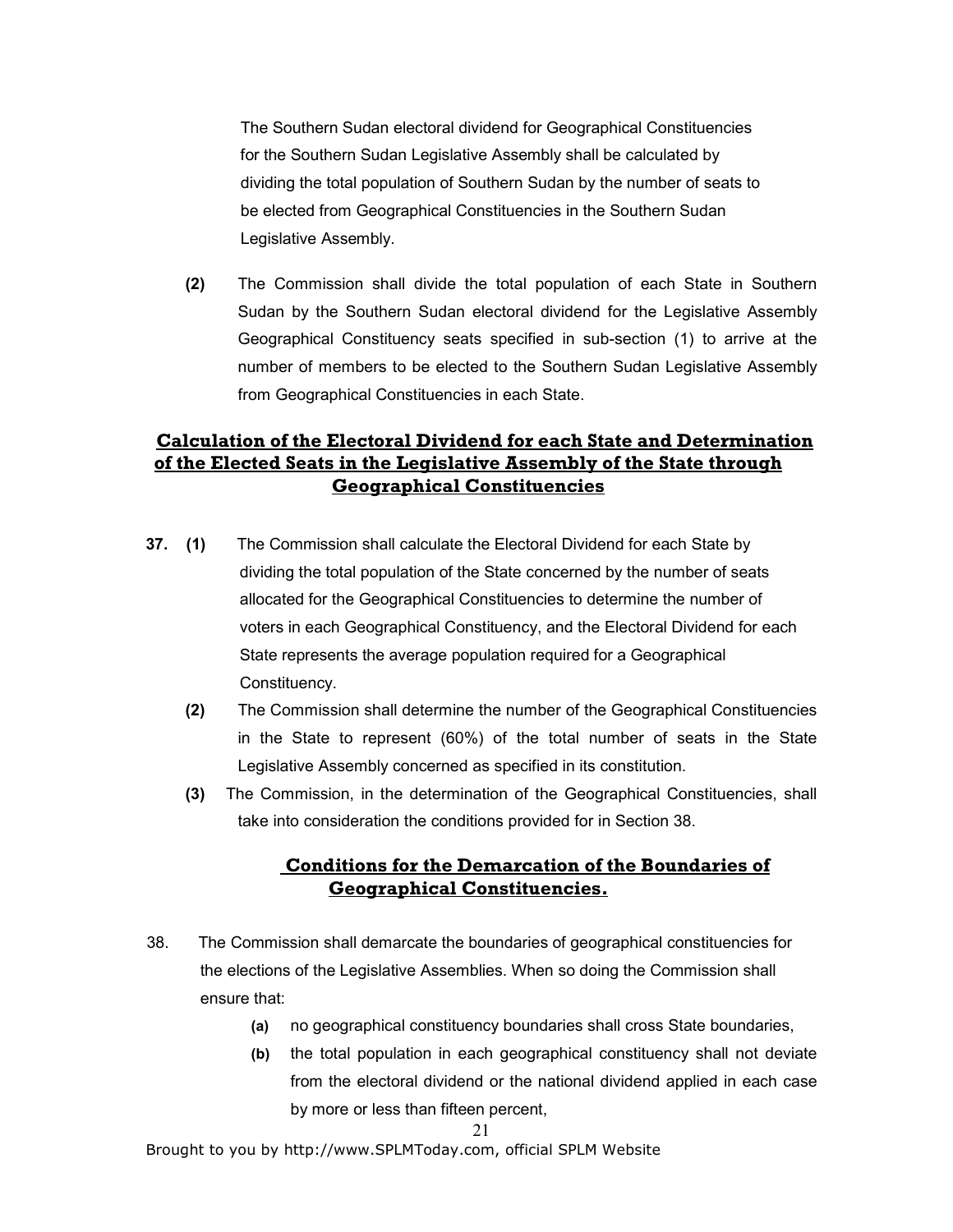(c) consideration be given to geographical features, population distribution, and physical movements, as well as local administrative boundaries.

### Publication of the Final Report of Boundaries of the Geographical Constituencies

- 39. (1) The Commission shall prepare a report of its review of the boundaries of the geographical constituencies in each State to be published promptly in the Gazette or the other mass media. The Commission shall submit this report immediately to the Presidency of the Republic, the President of the Government of Southern Sudan, Governors, members of the Legislative Assemblies and the political parties.
	- (2) The bodies mentioned in sub-section (1) may submit objections or alternative proposals in writing to the Commission within thirty days from the receipt of the report published in the Gazette.
	- (3) The Commission shall, after consideration of any objections and after incorporating any amendments as the Commission deems appropriate, publish in the Gazette the final geographical constituencies' boundaries report that shall include the number of seats to represent each State from geographical constituencies in the Legislative Assemblies, and the final boundaries of the geographical constituencies in all the States.

## Appeal Against the Final Report on the Demarcation of Geographical Constituencies Boundaries

40. Any appeal to the Commission's final report on the demarcation of geographical constituencies' boundaries published under section 39 shall be submitted to the Court within two weeks from the date of publication. The Court shall expeditiously decide on such appeal, and its decision shall be final.

# **Chapter Six**  Nominations, Withdrawal of Nominations and Appeals

### Section one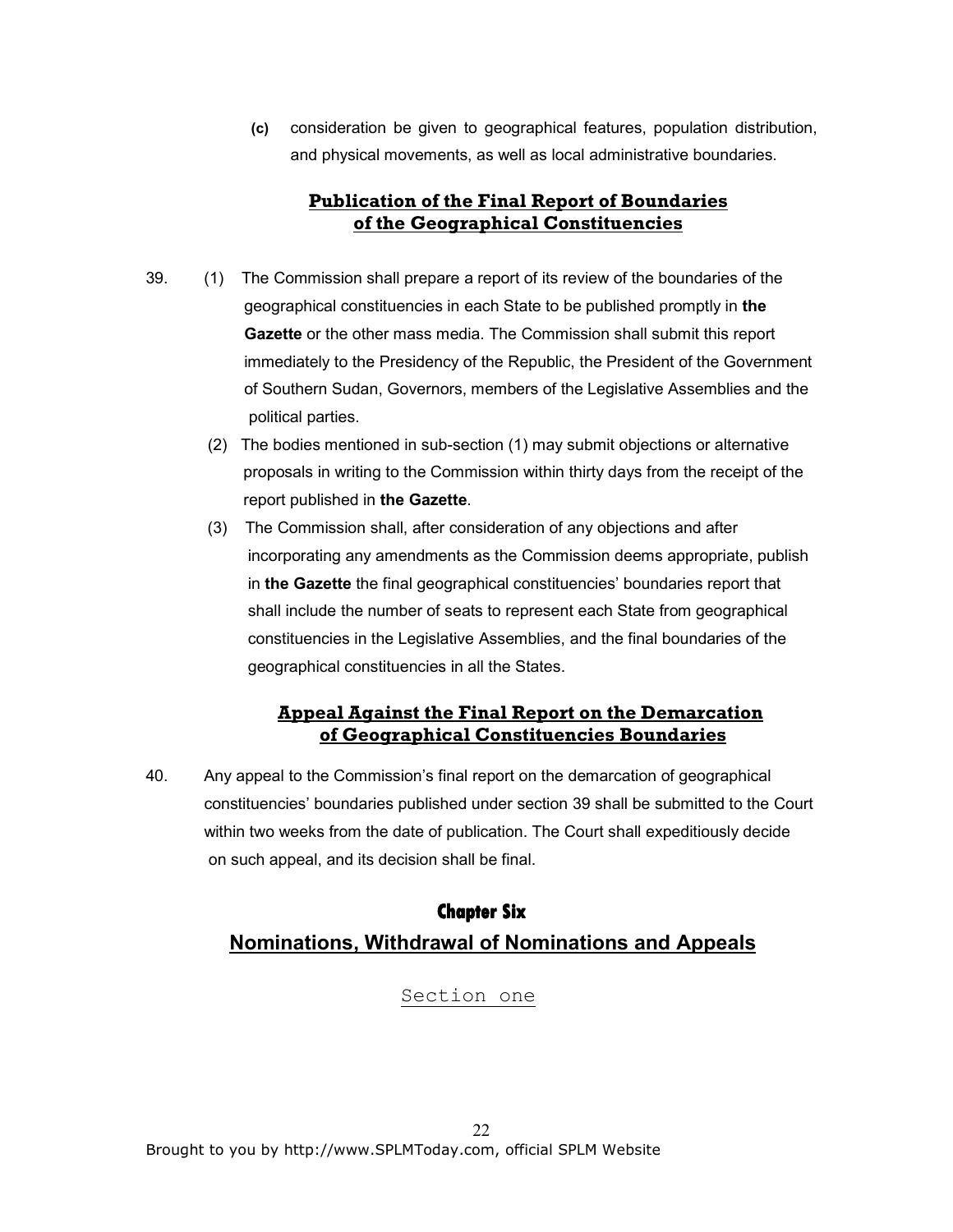# Nomination for Election of the President of the Republic, President of the Government of Southern Sudan and The Governor

# Eligibility and Conditions for Nomination

41. (1) A person to be eligible as candidate for election as President of the Republic, President of the Government of Southern Sudan or Governor, in furtherance of the provisions of the Constitution, shall meet the following qualifications:

- (a) be a Sudanese by birth;
- (b) be of sound mind;
- (c) be at least forty years of age;
- (d) be literate;
- (e) not have been convicted of an offence involving honesty or moral turpitude.
- (2) The Commission may request such evidence as it deems necessary of the qualifications specified in sub-section (1).
- (3) Any eligible voter may nominate whoever he or she deems fit for the office of the President of the Republic, President of the Government of Southern Sudan or Governor, in accordance with the provisions of the Constitution.
- (4) A person may only be nominated to one of the offices of the President of the Republic, President of the Government of Southern Sudan or Governor.

# Secondment of Nominations

- 42. (1) A person so nominated under section 41(3) for the office of the President of the Republic shall be seconded by fifteen thousand registered voters from at least eighteen of the States, with no less than two hundred voters from each State.
	- (2) A person so nominated under section 41(3) for the office of the President of the Government of Southern Sudan shall be seconded by ten thousand registered voters from at least seven of the Southern Sudan States, with no less than two hundred voters from each State.
	- (3) A person so nominated under section 41(3) for the office of the Governor shall be seconded by five thousand registered voters from at least half of the localities within the State concerned, with no less than one hundred voters from each Locality.
	- (4) The Commission shall publish and disseminate the forms for the collection of signatures according to the rules.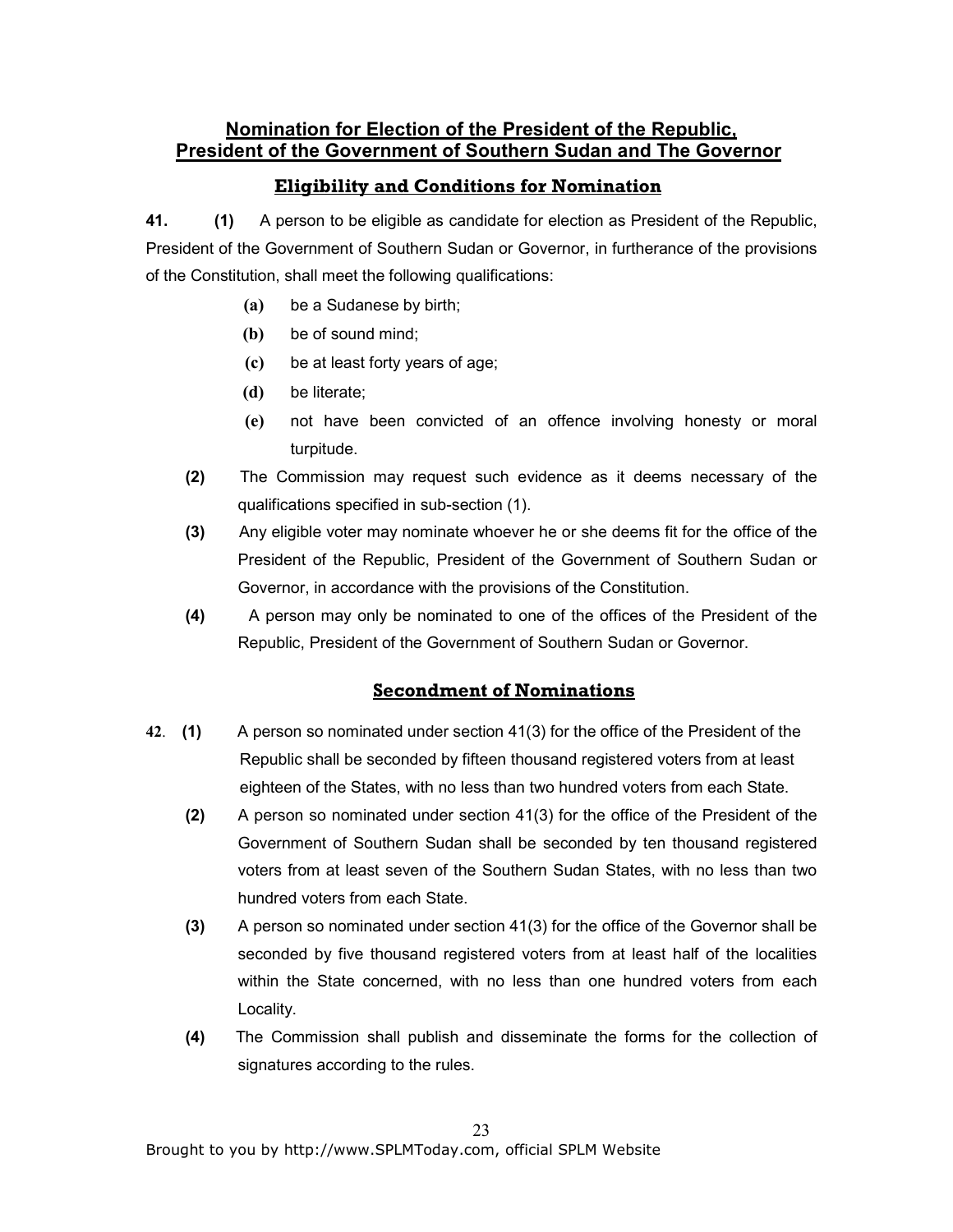# Application for Nomination to the Office of the President of the Republic, President of the Government of Southern Sudan or the Governor

- 43. (1) The application for nomination of a candidate for election as a President of the Republic, President of the Government of Southern Sudan, or Governor shall be submitted by a political party, the candidate or by any other person duly authorized by him or her, directly to the Commission, at the time, date and place specified thereby.
	- (2) The day or days appointed by the Commission for the submission of nomination applications shall be not more than ninety days and not less than sixty days before polling day. The Commission shall publish notice of nomination day(s) in the Official Gazette and/or by any other publication means at least fifteen days prior to the date of nomination.
	- (3) Subject to the provisions of the Constitution, the application for nomination shall be submitted on the form and in the format prepared by the Commission, which shall include the information as specified in the Rules, together with a deposit, to be made to the Commission, of ten thousand Sudanese Pounds for nomination to the office of the President of the Republic, five thousand Sudanese Pounds for nomination to the office of the President of the Government of Southern Sudan and two thousand Sudanese pounds for nomination to the office of the Governor, which shall be refunded if the candidate secures more than ten percent of the valid votes cast in the election, or if he or she withdraws at any time forty five days prior to polling day.
	- (4) Every candidate nominated under sub-section (1) shall submit a signed certificate of her/his assets and liabilities for the year prior to the date of nomination including the assets of his spouses and children in the form specified by the Commission.

# Invalidation of Nomination

44. The application submitted in accordance with section 43(1) shall be regarded as invalid if such person is not eligible to be a candidate for the relevant office and has not met the requirements laid down in sections 41 and 103, or any other requirements laid down in this Act.

### Inspection of Nominations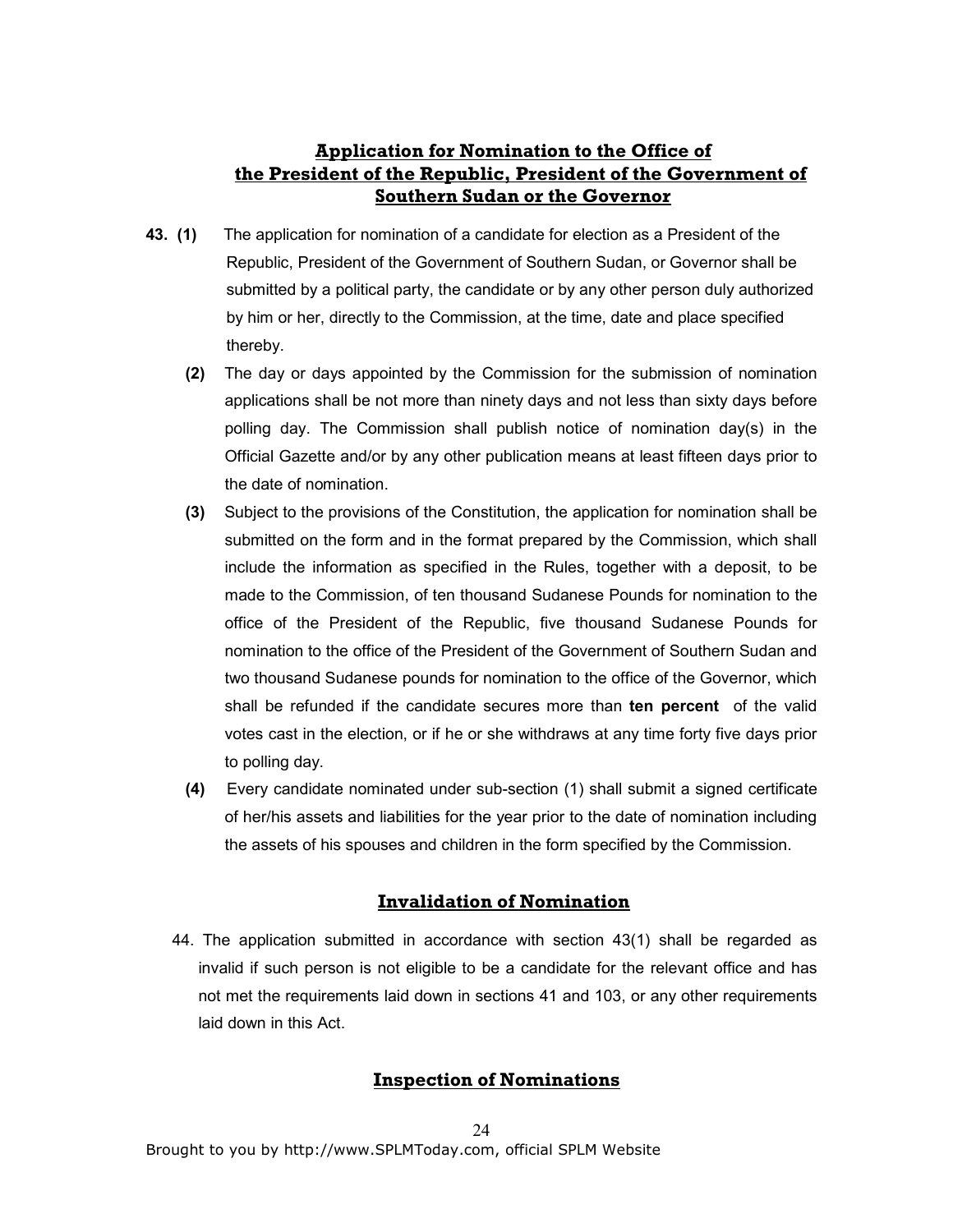45. (1) The Commission shall publish, after the close of nominations, a list of the names of the persons who have made applications to be nominated under section 43(1), including the names of the persons who proposed them, the name of the political party they are affiliated to, and whether they intend to contest as independent candidates. The above mentioned list shall be made public to all those persons and political parties mentioned in the list, to enable them to inspect the list and submit any objections thereto.

- (2) The Rules shall specify the periods for publication of the lists and submission of objections, mentioned in sub-section (1), and the manner to rule on all objections expeditiously.
- (3) The Commission shall publish a list of nomination applications that have been accepted and those that have been rejected, detailing the reasons for which such applications have been rejected, on the day immediately after the close of the period for ruling on the objections as determined by the Commission.

### Appeals Against the Nomination Application

46. (1) A person whose application to be a candidate under section 43(1) has been rejected, or the persons or political party that proposed her/his nomination may appeal against the decision of the Commission to reject her/his application to the Court within seven days from the publication of the Commission's decision under section 45 (3).

(2) The Court shall decide on any appeal within a period of seven days from the date of receipt of the appeal and make public its decision. The Court may for this purpose issue any order on any related matter pending before it.

## Publication of the Final List of Candidates for the Office of the President of the Republic, President of the Government of Southern Sudan or the Governor

47. The Commission shall publish in the Official Gazette and/ or in the available mass media or any other manner that it deems appropriate the final list of candidates nominated under section 43(1) immediately after all appeals to the Court have been decided, and ensure that the published final list of candidates is disseminated widely across the Republic of Sudan and abroad for the elections to the office of the President of the Republic, and across Southern Sudan for the office of the President of the Government of Southern Sudan, and across the State for the office of the Governor.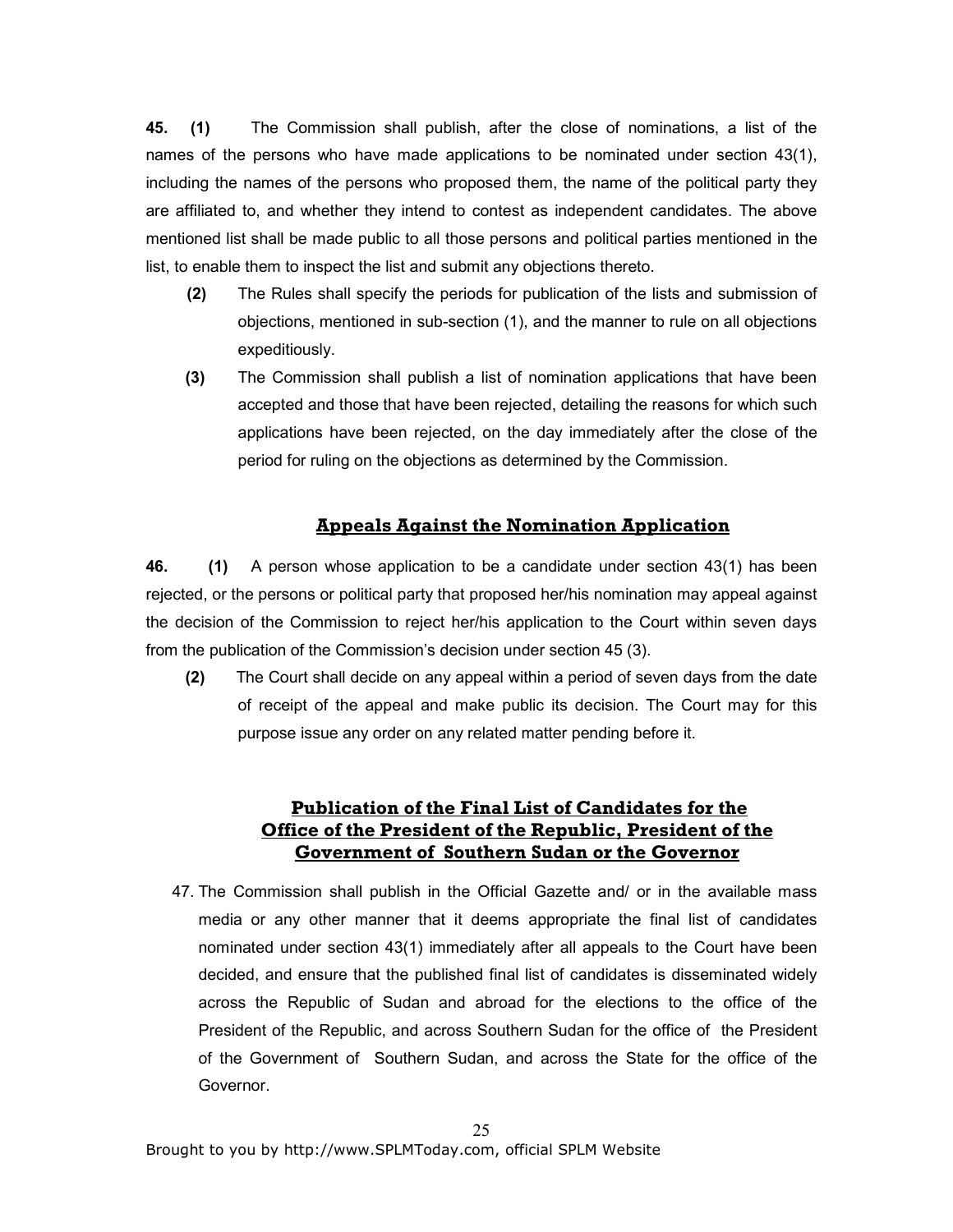# Allocation of Electoral Symbols

48. (1) For the purpose of elections a candidate on behalf of a particular party shall use the symbol proposed by that party and approved thereto by the Commission, and the independent candidates have the right to choose symbols from the symbols provided by the Commission, which shall be allocated according to the order of completing their nomination applications as prescribed by law.

- (2) Any symbol approved or proposed by the Commission shall not:
	- (a) be similarl to the name, abbreviated name, distinguishing mark, logo or symbol of any other political party or any other candidate,
	- (b) contain anything which portrays the propagation of or incitement to violence or hatred or discrimination against any group of the population.
- (3) The Party Lists and Women Lists shall use the symbol of the party that nominated them.

### Section Two

# Withdrawal of Nomination, Death and Declaration of Elected Unopposed

### Withdrawal of Nomination

49. (1) Any duly nominated and accepted candidate under section 42(1) may withdraw her/his nomination within a period not less than forty five days prior to polling day, provided that s/he shall notify the Commission of his or her withdrawal in a signed written form that shall be legally authenticated.

- (2) A candidate that withdraws her/his nomination in accordance with sub-section (1) shall be refunded the deposit made at the time of submission of his/her nomination application.
- (3) The candidate shall not withdraw her/his nomination after the period specified in sub-section (1), and his name shall be included on the ballot card and any vote cast for him on polling day shall be deemed valid.

# Death of the Candidate

 50. (1) If a candidate, after the declaration and publication of the final list of candidates, dies before or during polling day, the Commission shall postpone polling and appoint a new date for nominations.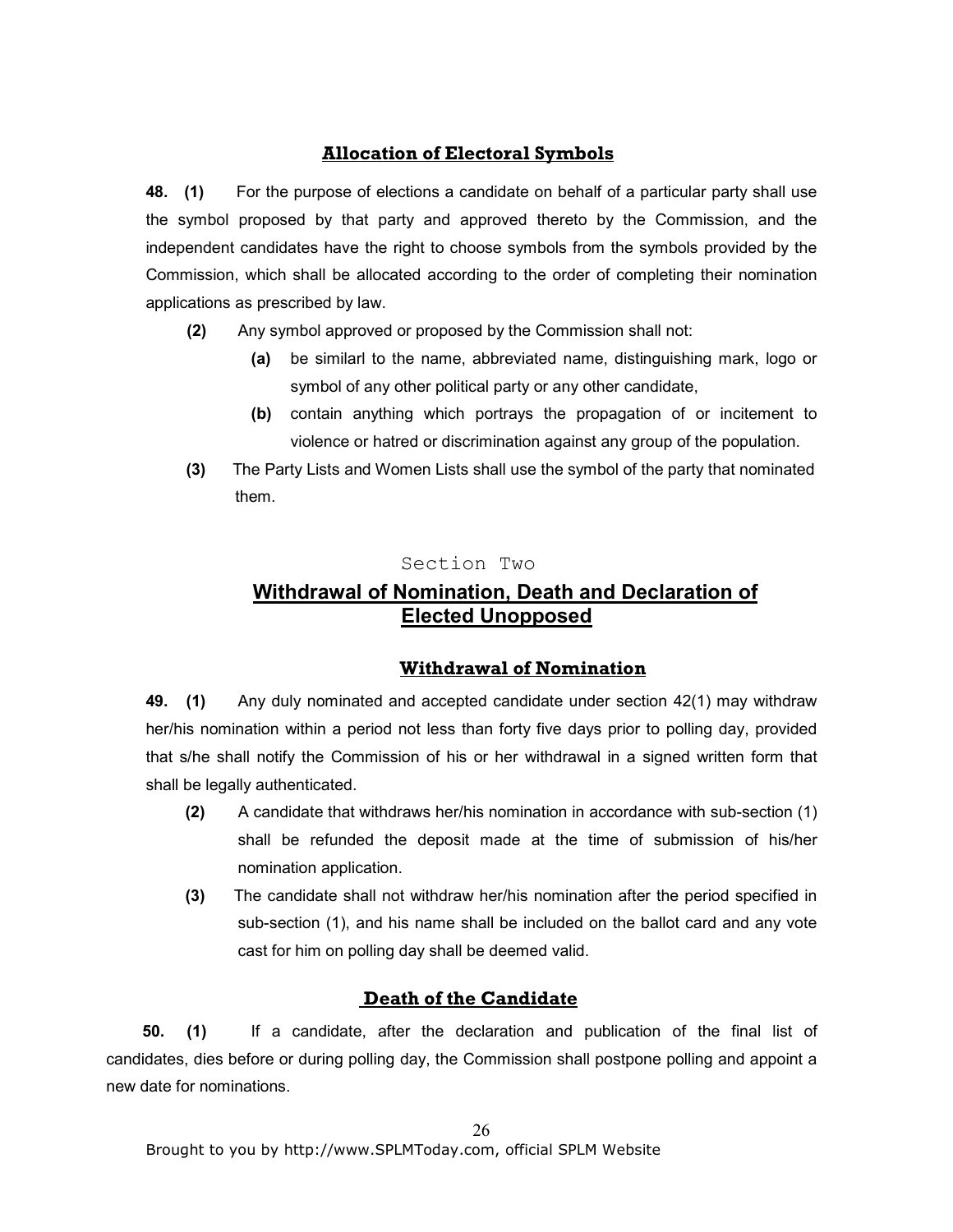- (2) Where new nominations are to be held under sub-section (1) the previous nomination applications shall continue to be valid.
- (3) Where new dates for nomination are appointed under sub-section (1) the Commission shall appoint a new date for polling within sixty days of the last day of nominations.

## Declaration of Unopposed Candidate

51. Where a candidate on the close of nominations is the sole candidate nominated and duly accepted by the Commission, or is the sole candidate nominated and duly accepted after the withdrawal of all other candidates, the Commission shall declare that candidate elected unopposed within forty eight hours from the closing date and time of the nominations period.

# **Chapter Seven** Nomination for the Membership of Legislative Assemblies

## Section One Nomination for the Membership of the Council of States

## Eligibility for Nomination as Member of the Council of States

52. A person to be eligible to be a Candidate for election as member of the Council of States shall meet the following qualifications:-

- (a) be a Sudanese;
- (b) be at least twenty one years of age;
- (c) be of sound mind;
- (d) be literate;
- (e) not have been convicted during the seven years prior to nomination of an offence involving honesty or moral turpitude;
- (f) is not a member of the National Assembly or Southern Sudan Legislative Assembly or its Government, or a member of a State Legislative Assembly or its Government, or a member of the National Council of Ministers, provided that the nomination of any such person may be accepted if she/he submits her/his resignation of office before submitting the nomination application to the Commission in accordance with this Act and the Rules.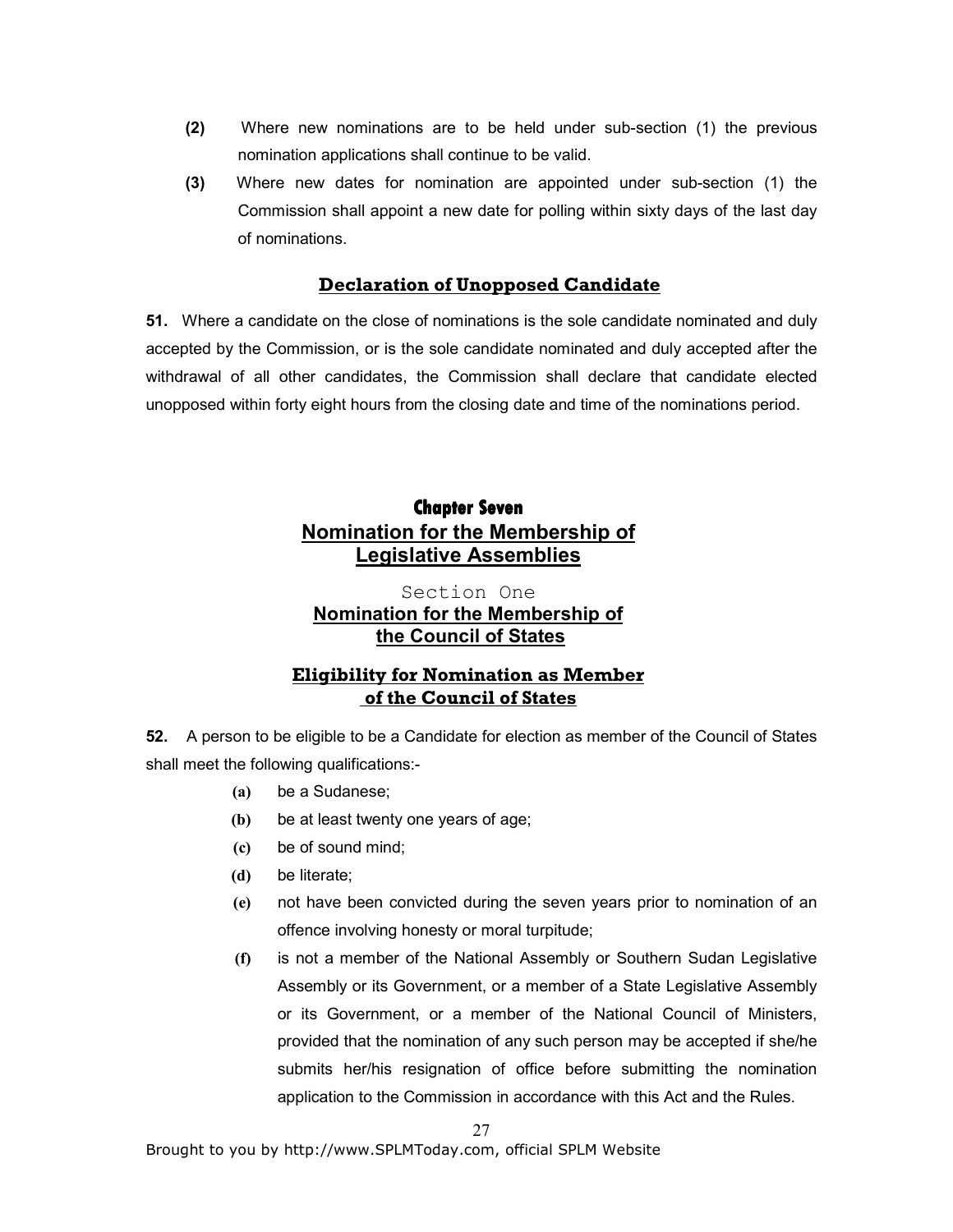#### Section Two

# Nominations of Candidates for Election as Members of Legislative Assemblies to be Elected from Geographical Constituencies, and Party Lists

## Eligibility for Election as a Member of Legislative Assemblies

- 53. (1) Any person to be eligible as a candidate for election as a member of any of the Legislative Assemblies, shall meet the following qualifications :
	- (a) be a Sudanese;
	- (b) be of sound mind;
	- (c) be at least twenty one years of age;
	- (d) be literate;
	- (e) not have been convicted during the seven years prior to nomination of an offence involving honesty or moral turpitude.
	- (2) Members of the Southern Sudan Legislative Assembly or its Government, Governors, or members of the State Legislative Assemblies and their Governments, who are willing to be nominated as a member of the National Assembly shall resign from such positions before submitting the nomination applications for membership of the National Assembly.
	- (3) The Commission may request such evidence as it deems necessary of the qualifications and requirements provided for in sub-section (1).

### Requirements for Nomination for Geographical Constituencies

54. (1) Any political party or registered voter in a geographical constituency may nominate any person who is eligible in that constituency to be a candidate for membership of the Assembly to be elected, provided that she/he is qualified for nomination according to the provisions of this Act.

 (2) A candidate affiliated to a political party shall be seconded by that party through its endorsement of his/her candidature signed by the party official approved by the Commission, and the candidature of the independent candidates shall be seconded as follows: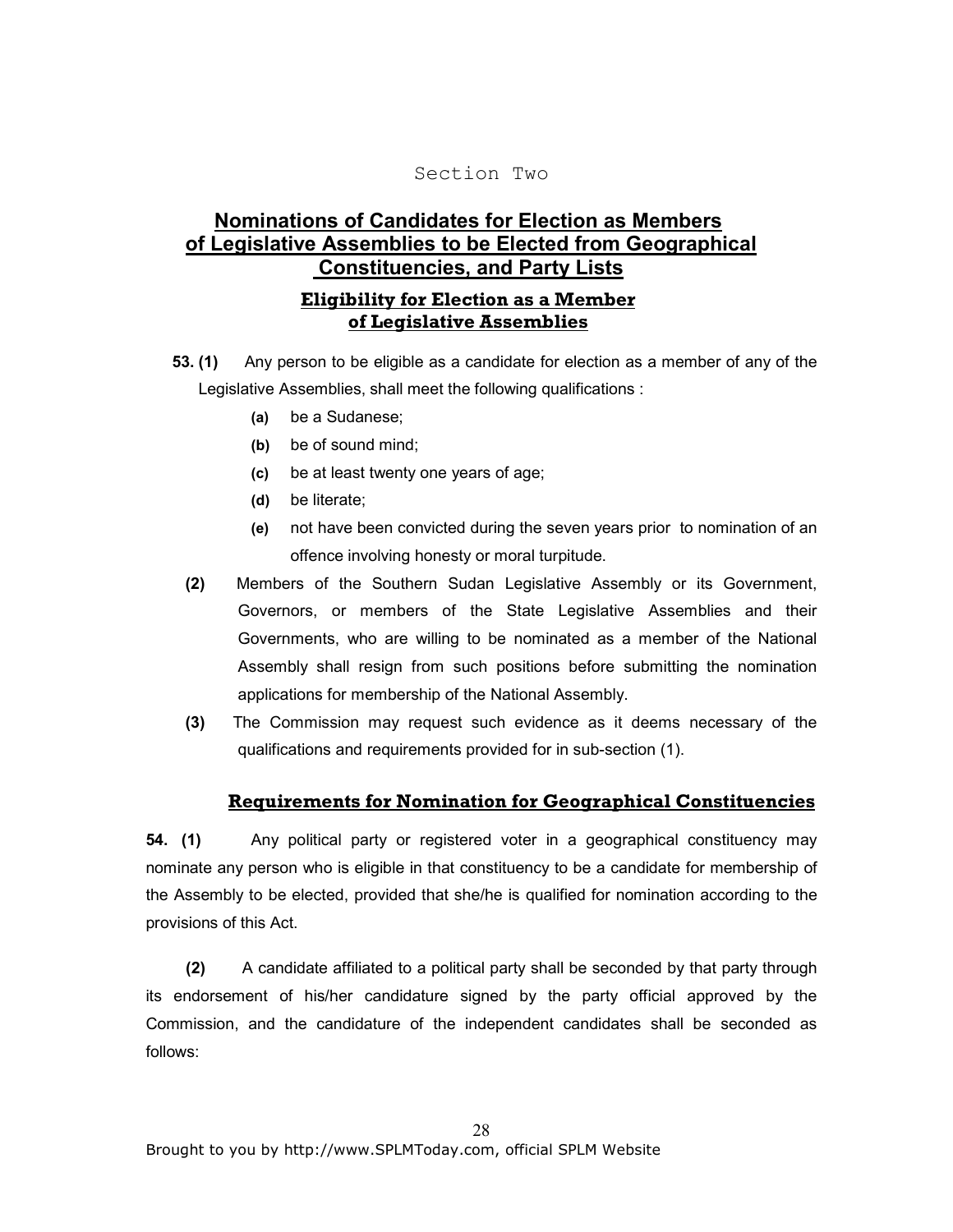- (a) A candidate for the National Assembly, by not less than one hundred voters registered in the geographical constituency;
- (b) A candidate for the Southern Sudan Legislative Assembly, by not less than fifty voters registered in the geographical constituency; or
- (c) A candidate for the State Legislative Assembly, by not less than twenty five voters registered in the geographical constituency.
- (3) The Commission shall design and disseminate the forms for the collection of signatures that shall include:
	- (a) the full name of the seconded candidate,
	- (b) the full name of the registered voter,
	- (c) the address of residence of the voter,
	- (d) the date and place of birth of the voter,
	- (e) the signature of the voter.
- (4) The Commission shall, during the period for inspection and objections to nominations provided for in this Act, verify the number of registered voters that have seconded each independent candidate.

# Submission of Application for Nomination To the Membership of the Legislative Assemblies through Geographical Constituencies

55. (1) The application for nomination of a candidate for election as a member of any of the Legislative Assemblies for a geographical constituency in any state shall be submitted by the political party or the candidate or by anyone duly authorized by him or her to the Commission directly at the time, date and place specified by the Commission.

- (2) The day or days appointed by the Commission for submission of nominations shall be not more than sixty five days and not less than fifty days before polling day. The Commission shall publish notice to that effect in the Official Gazette and/or any other public means at least fifteen days prior to start of nomination period.
- (3) The nomination applications shall be submitted on the forms and in the format prepared by the Commission, which shall include the information and annexes as specified in the Rules.
- (4) A person applying for nomination to the geographical constituencies shall submit to the Commission a deposit of:
	- (a) one hundred Sudanese Pounds for membership of the National Assembly,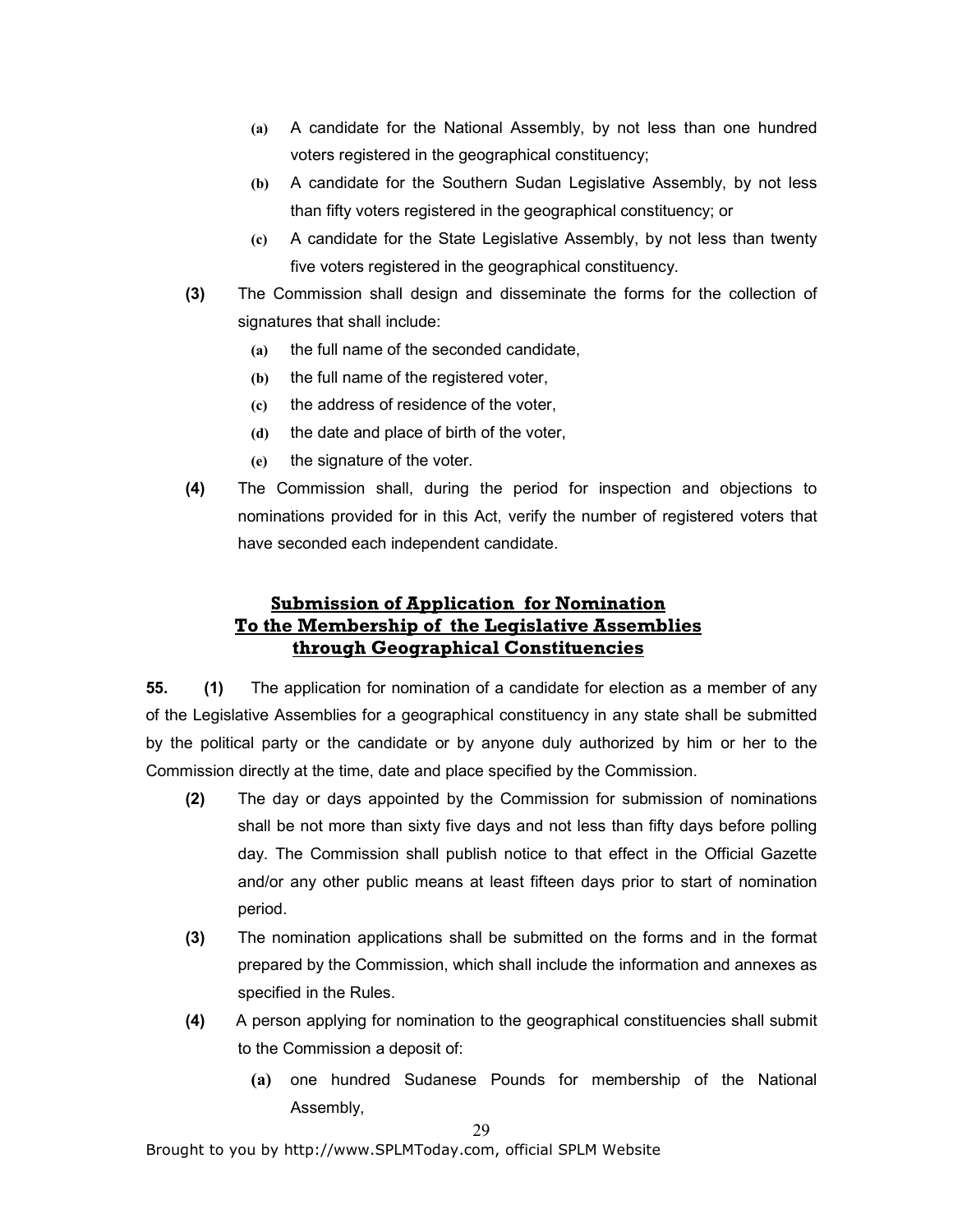- (b) fifty Sudanese Pounds for membership of the Southern Sudan Legislative Assembly, or
- (c) twenty-five Sudanese Pounds for membership of a State Legislative Assembly.
- (5) The deposit provided for under this section shall be refunded if the candidate secures more than ten percent (10%) of the valid votes cast in the election or if he or she withdraws at any time thirty days prior to polling day.
- (6) Where a person applying for nomination as a candidate for election from a geographical constituency has been endorsed by a political party, the person shall include with his or her application a certificate signed by that political party confirming its secondment of his/her candidature.
- (7) A candidate may not be nominated on a party list and as a candidate for a geographical constituency at the same time.
- (8) A person may only be nominated to contest an election to any of the Legislative Assemblies in one geographical constituency.

# Application for Nomination to Membership of the Legislative Assemblies by the Political Parties through Parties Lists or Women Lists on the basis of Proportional Representation

56. (1) Any political party may submit an application for nomination of a party list or Women list for election as members of any of the Legislative Assemblies on the basis of proportional representation. An application for nomination of a party list or Women list shall be submitted by a person so authorised by that political party at the time, date and place specified by the Commission.

- (2) The day or days appointed by the Commission for nominations shall be not more than sixty five days and not less than fifty days before polling day. The Commission shall publish notice of nomination day(s) in the Official Gazette and/or any other means of publication at least fifteen days prior to the start of nominations.
- (3) The two lists referred to in subsection (1) that are nominated by a political party shall include as many candidate names as there are seats to be elected from party lists and Women lists by proportional representation for the Legislative Assembly concerned so that the party list nominated by the party represents 15% from the total membership and the Women list nominated by the party represents 25% of total membership.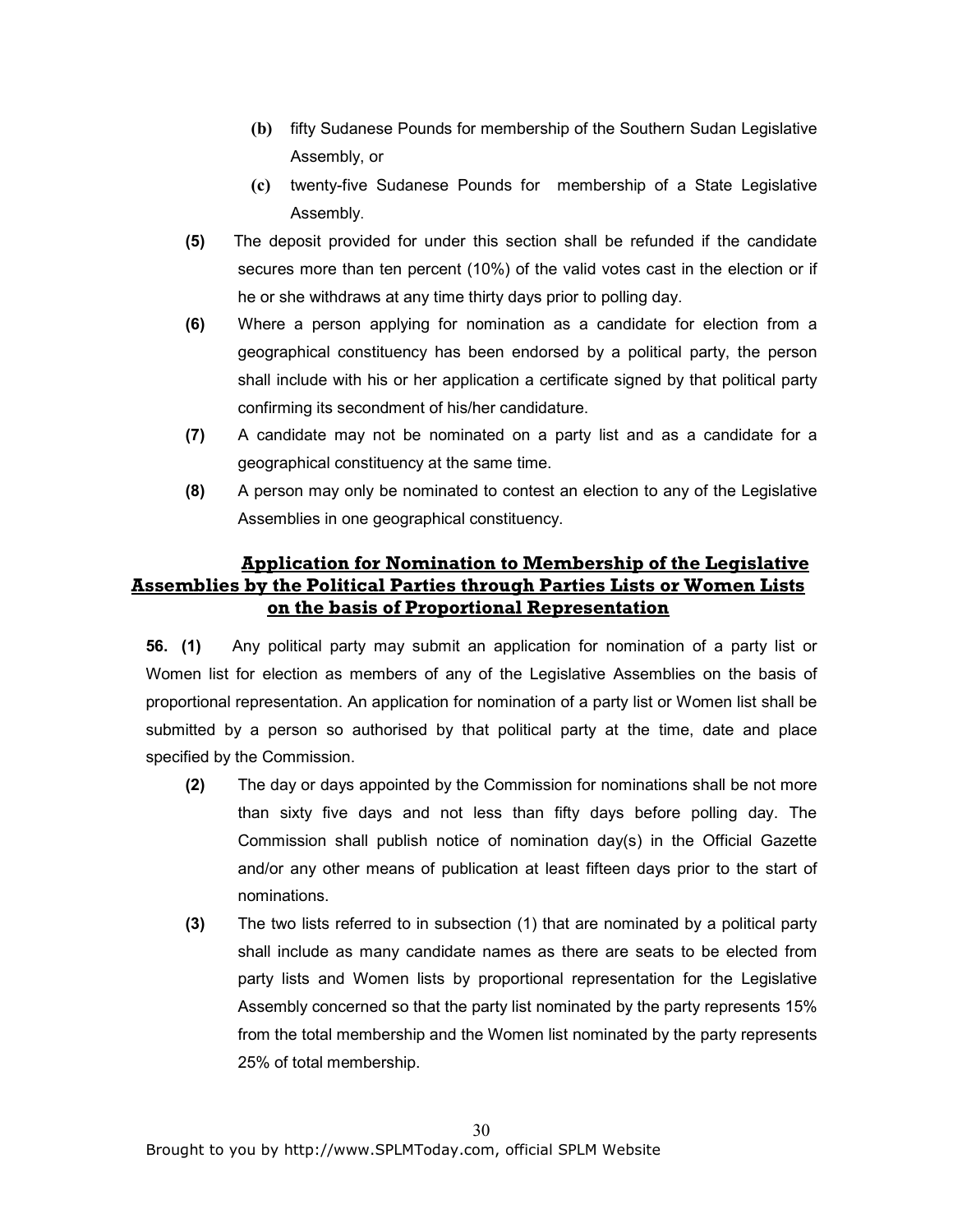- (4) The application for nomination provided for under this section shall be submitted on the forms and in the format prepared by the Commission, which shall include the information and annexes as specified in the Rules.
- (5) A political party that applies to nominate a party list or Women list under this section shall deposit an amount payable to the Commission of:
	- (a) one hundred Sudanese Pounds for each candidate on the proposed party list or Women list for the National Assembly;
	- (b) fifty Sudanese Pounds for each candidate on the proposed party list or Women list for Southern Sudan Legislative Assembly; or
	- (c) twenty five Sudanese Pounds for each candidate on the proposed party list or Women list in the State for State Legislative Assembly.
- (6) The financial deposit provided for under this section shall be refunded if the party's list or Women list secures not less than four percent of the total valid votes cast for the party lists or Women lists in the election, or if the political party withdraws the list at any time thirty days prior to polling day.

# Invalidation of the Nomination for the Legislative Assemblies

57. An application for nomination to the membership of any of the Legislative Assemblies shall be regarded as invalid if the person is not eligible to be a candidate for election as a member of the Legislative Assembly to which he seeks nomination and has not met the criteria laid down in section 53 (1), paragraphs (a) to (e) inclusive, or any of the other requirements laid down in this Act.

# Inspection of Nomination Application for Membership of the Legislative Assemblies

58. The Commission shall inspect the applications for nominations for election to the Legislative Assemblies in accordance with the procedures laid down in section 45 of this Act. If an application is not made in accordance with this Act in full, then the Commission shall reject the application giving its reasons and shall inform the relevant independent candidate or political party.

# Appeals Against the Decision of the Commission to reject the Nomination Applications

Brought to you by http://www.SPLMToday.com, official SPLM Website 31 59. (1) A candidate or a political party may appeal against the decision of the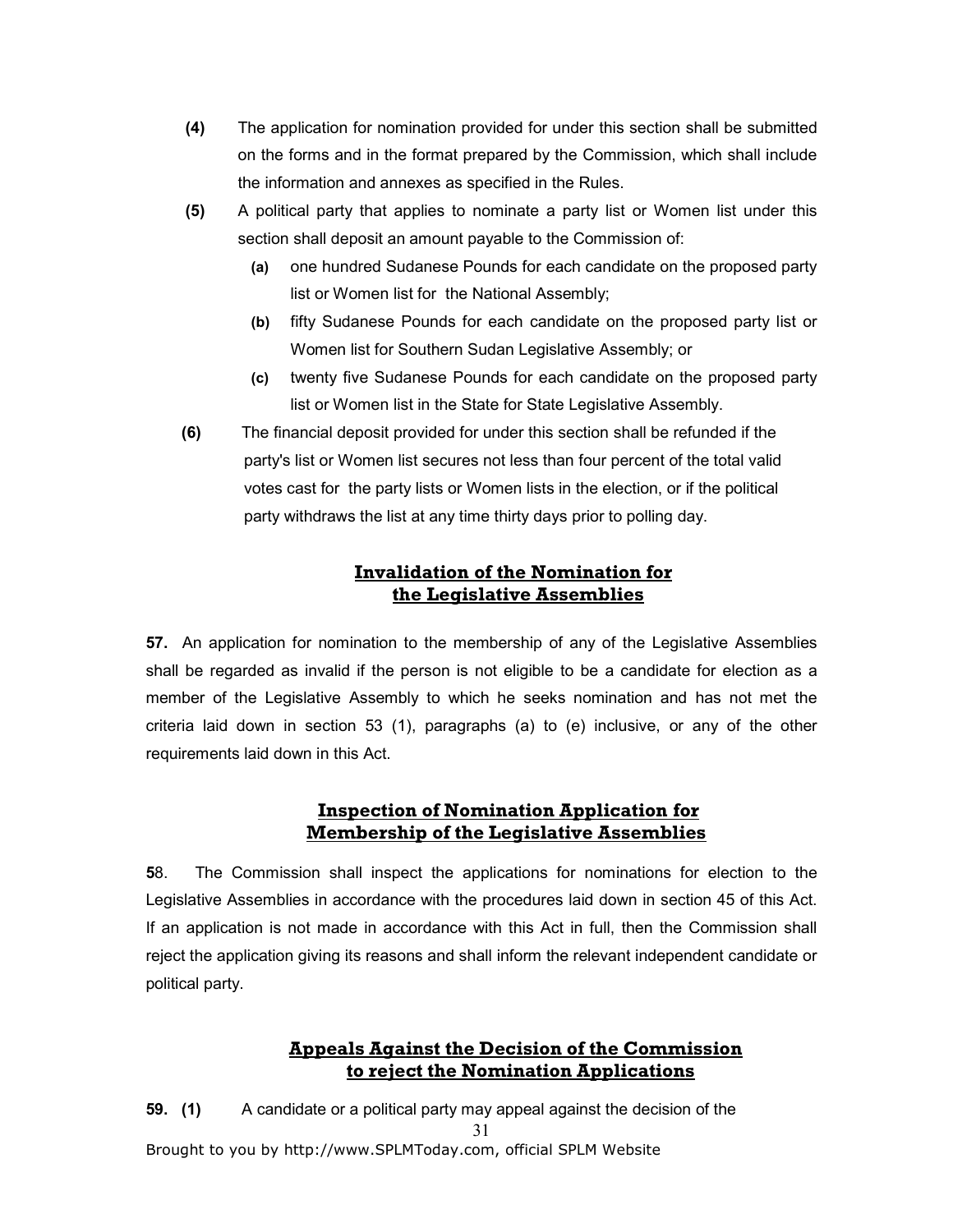Commission to reject or accept a nomination to the Competent Court.

- (2) Any appeal under sub-section (1) shall be made within seven days from the date of publication of the Commission's decision to reject or accept a nomination.
- (3) The Competent Court shall decide on any appeal submitted thereto according to sub-section (2) within a period of seven days from the date of receipt of the appeal and make public its decision. The Competent Court may for this purpose issue any order in any related matter pending before it in this respect. The decision of the Competent Court shall be final.

## Publication of the Final List of Candidates for the Membership of the Legislative Assemblies

60. (1) The Commission shall publish in the official gazette and/or in the mass media the final list of candidates for Geographical Constituencies and Party Lists and Women Lists for Election to any of the Legislative Assemblies immediately after all appeals to the Competent Court have been decided upon.

- (2) The Commission shall ensure that the published final list of candidates under sub-section (1) is disseminated widely in each state by whatever means it deems appropriate.
- (3) The Commission shall at the same time and date declare and publish in the Official Gazette and/or other available means of publications the period for electoral campaigns, which shall be for a period of no more than fifty days and no less than thirty (30) days and shall end one day prior to polling day.
- (4) The Commission shall at the same time and date declare and publish in the official gazette and/or the mass media the times and date of polling for Elections to a Legislative Assembly and shall ensure that this information is disseminated widely across the Republic of Sudan, Southern Sudan and the States concerned where the election is held, provided that the date of polling shall not exceed sixty days from the end of the nominations process.

# Withdrawal of Nominations for Election to a Legislative Assembly

 61. (1) Any duly nominated candidate in a Geographical Constituency may withdraw his nomination no later than thirty (30) days prior to polling day.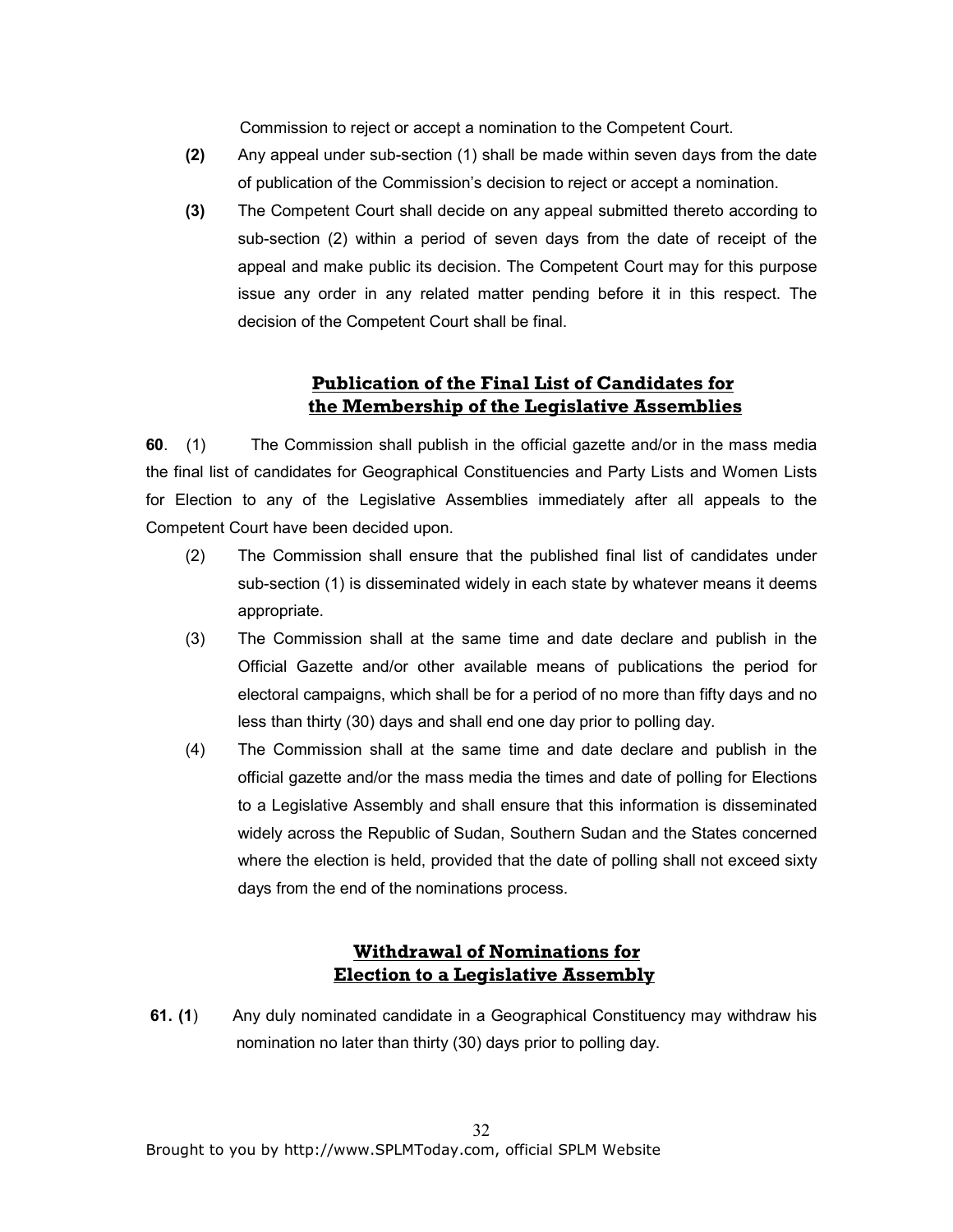- (2) Where a person decides to withdraw under sub-section (1), he or she must inform the Commission by a written notice signed by the candidate personally and legally authenticated.
- (3) Any Political Party that submitted an application for nomination of a Party List or a Women List and such nomination has been accepted as correct, may withdraw that list no later than thirty (30) days prior to polling day.
- (4) Where any candidate on a Party List or Women List for election to a Legislative Assembly nominated by a political party dies or withdraws at any time prior to the close of polling, the political party shall inform the Commission of the name of the candidate to replace him or her on the list, provided that the so named candidate must be eligible and meets the requirements in accordance with the provisions of this Act. A candidate that withdraws shall inform the Commission and the political party of their withdrawal by a written notice signed by her/him personally and legally authenticated.
- (5) Any candidate or political party that withdraw their nomination thirty days prior to polling day shall be refunded the financial deposit made at the time of nomination.
- (6) Candidates and political parties may not withdraw their nomination after the end of the period provided for in this section. The names of all candidates and Lists duly nominated and accepted who have not withdrawn during that period shall be included on the ballot card and any vote cast for any of them on polling day shall be deemed valid.

# Death of a Candidate for Membership of any of the Legislative Assemblies in a Geographical Constituency

62. (1) If any candidate in a geographical constituency who is on the final list of candidates dies before the close of polling, the Commission shall postpone the polling in that constituency and appoint a new date for nominations.

- (2) Where new nominations are to be held under sub-section (1) the remaining candidates' previous applications for nomination shall continue in force.
- (3) Where new dates for nomination are appointed under sub-section (1) the Commission shall appoint a new date for polling within sixty days of the last day set for the new nominations.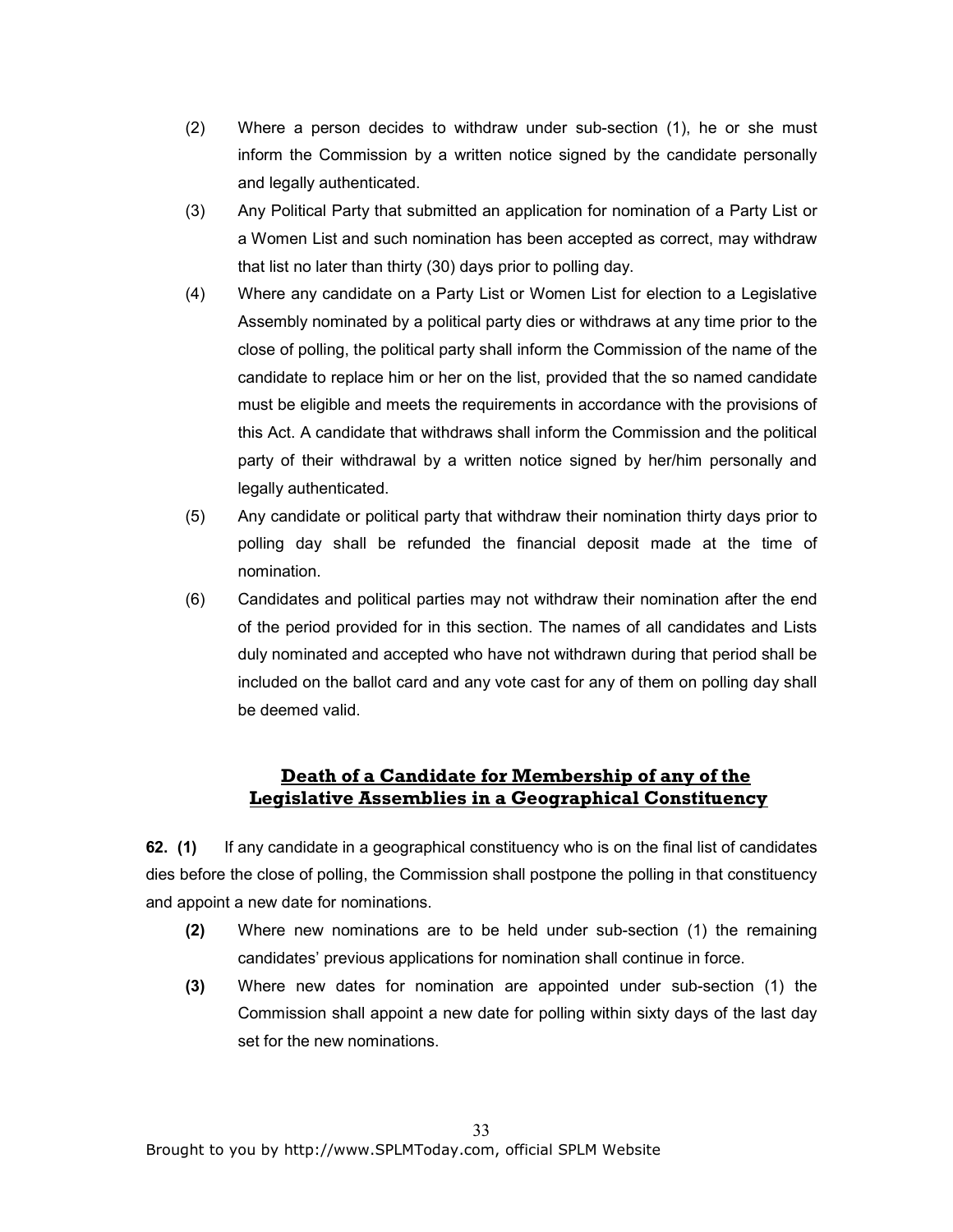# Declaration of Elected Unopposed Candidate for Election to the Legislative Assemblies in the Geographical Constituencies

63. Where a candidate at the time of close of nominations is the sole candidate nominated and duly accepted by the Commission to contest a geographical constituency, or is the sole candidate following the withdrawal of all other candidates, the Commission shall declare that candidate unopposed within forty eight hours from the close of the period for nominations.

# **Chapter Eight**

# Electoral Campaign, Polling, Postponement of Elections and Referendum and Announcement of Results

# Section One Electoral Campaign

## Electoral Campaign Programme

64. (1) The Commission, shall announce at the same time and date in the Official Gazette and/or the available mass media, the period during which electoral campaigns shall take place in accordance with this Act, provided that such period shall not be more than seventy days and not less than thirty days, as the case may be, and shall end one day prior to polling day.

- (2) Subject to the provisions of sub-section (1), the Commission shall determine the period and the manner of the electoral campaign and make public that information widely. The Commission shall forward copies thereof to each of the Higher Committees in accordance with the Rules.
- (3) Campaign activities shall not be held within the last twenty four hours before polling date, or during polling day or days according to the Rules.

# Rights and Duties of Candidates and Political Parties During the Electoral Campaign

65. (1) During the electoral campaign period, every public officer or public authority shall provide equal treatment to all candidates and political parties, in an impartial manner and without favour to any of them, in order to guarantee the principle of equal opportunities between them.

(2) Subject to the provisions of any other law, every candidate or political party shall enjoy complete and unrestricted freedom of expression and presentation of campaign programmes, and access to information in the exercise of their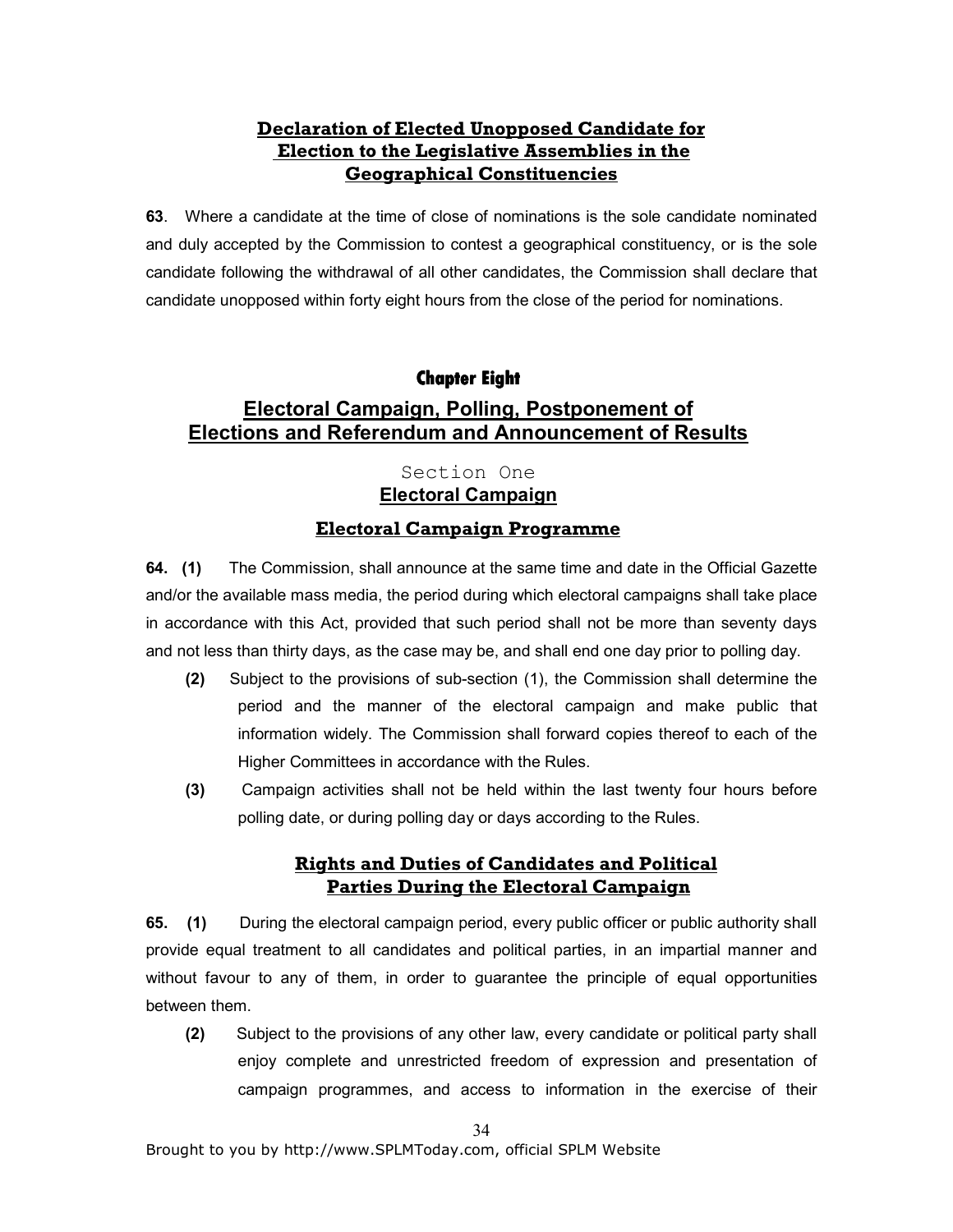campaigning rights through any means in accordance with this Act and the Rules.

 (3) No Person shall, while campaigning for election, use any expressions that constitute incitement to public disorder, insurrection or violence, or threaten with the resort to any such actions or to war, or that constitute incitement to hatred and discrimination.

#### Regulations for the Electoral Campaign

66. (1) A candidate or political party in an election shall be afforded access to and use of all means of communication media of all forms for the purposes of their electoral campaign activities.

- (2) The Rules shall specify the measures to guarantee the rights of all candidates and political parties participating in an election in the use of public media on the basis of equality and equal opportunities, and to prevent any kind of discrimination between them in the coverage of the electoral campaign news.
- (3) The Commission shall, together with the public media means and in consultation with all political parties participating in the elections, prepare a comprehensive programme to guarantee the equal use of such means by all parties for the purposes of their electoral campaign.
- (4) Subject to any other law, during the campaign period all candidates and political parties may, either alone or jointly with others, publish campaign materials in the form of booklets, pamphlets, leaflets, magazines, newspapers, or in any other form, provided that such publications shall specify the particulars to identify the candidate or candidates concerned and shall include the name and address of the publisher of such material.
- (5) Candidates and political parties may use all electronic media for their campaign activities, including audio visual, internet, e-mail and any other similar means, provided that they shall not use these means to hinder or obstruct other candidates' campaigns.
- (6) Candidates or political parties may not act or use statements that are intended to obstruct the electoral campaigns of other candidates or political parties.

#### Funding of Electoral Campaigns and its Sources

 67. (1) Candidates and political parties shall not finance their election campaign activities from any financial and material support, donations or other means of support from foreign countries or any foreign body.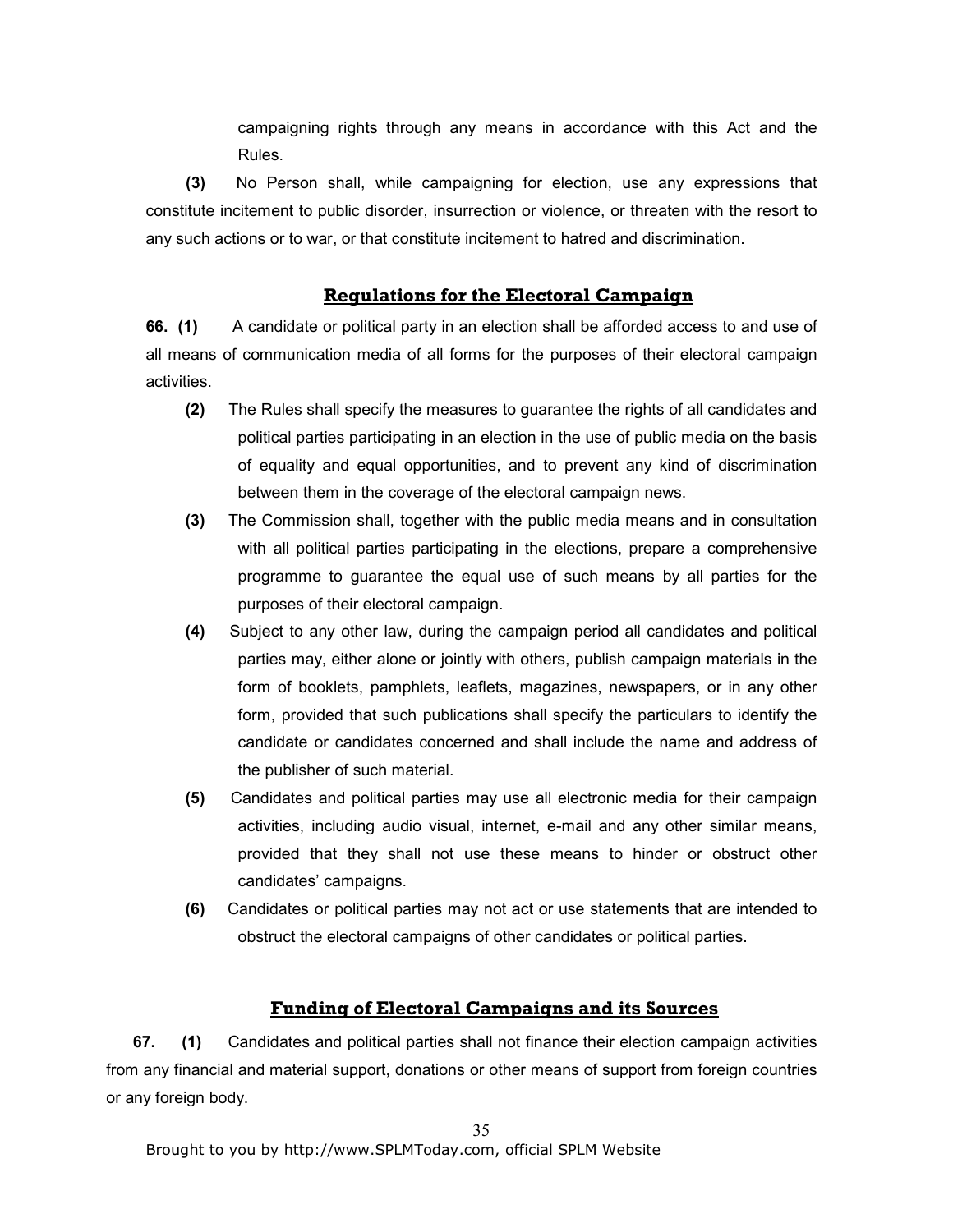(2) Candidates and political parties may finance their election campaign activities from the following sources:

- (a) financial support provided by the members of the political party,
- (b) financial contributions made by the candidates,
- (c) financial support that may be provided by the National Government, the Government of Southern Sudan, or the States Governments to all political parties and candidates on equal basis,
- (d) donations and contributions that the political parties and individual candidate may collect from other Sudanese sources approved by the Commission.
- (3) The Commission shall fix a ceiling for expenditure by the political parties and individual candidates on their electoral campaign activities, taking into account:-
	- (a) the geographical size of the area to be contested by the political parties and candidates and any geographic impediments on movement in that area,
	- (b) the ease of access to communities in the area and available transport and communication systems,
	- (c) the number and distribution of the population in the area, and
	- (d) any other reasonable circumstances that may affect the costs of the electoral campaign,

### Use of Electoral Campaigns' Funds

- 68. Funds collected for electoral campaign shall be used for the following fields, namely to:
	- (a) develop the means and technical capabilities that enable the political party or the individual candidate to prepare and disseminate their electoral campaign programs,
	- (b) cover the expenses incurred relating to the collection of the signatures of voters to endorse their nomination as provided for under this Act,
	- (c) design, produce and publish campaign materials, such as notices, posters, booklets and other materials, and their dissemination in any manner, including through electronic, written and audiovisual media means.
	- (d) pay the gratuities and salaries of the persons employed by the political or the individual candidate to carry out electoral campaign activities,
	- (e) pay the rent of headquarters and offices used for the electoral campaign purposes,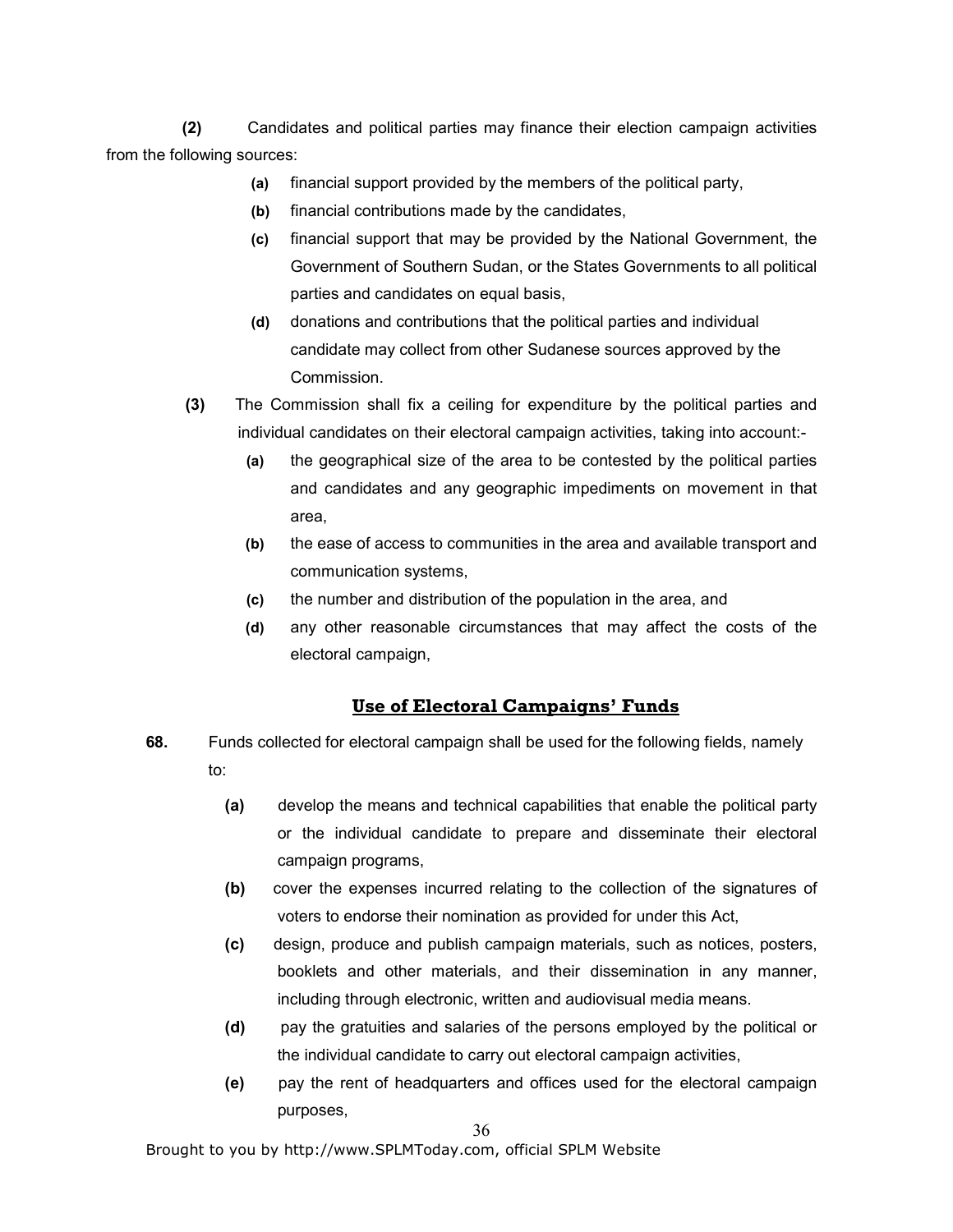- (f) payment for stationery, fuel, vehicle and transport means rent, and media coverage costs for the electoral campaign purposes,
- (g) any other reasonable expenses necessary for the implementation of electoral campaign activities.

# Prohibition of the Use of State Resources for Electoral Campaign

69. No candidate or political party contesting an election may use free of charge any State resources or any public material or human resources, except the public media, provided that any charge levied shall be proportionate to the services rendered and shall be applied to all political parties and candidates equally and without discrimination.

# Final Accounts of the Electoral Campaign

- 70. (1) Each candidate or political party shall submit to the Commission final accounts of their electoral campaigns' incomes and expenditures, within a period not exceeding thirty days from the official declaration of the final results of the elections or referendum.
	- (2) The final accounts to be submitted under sub-section (1) shall be detailed, and shall specify all funds and resources collected utilized, and used in the electoral campaign, and its sources and the methods of expenditure, provided that such accounts shall be legally audited according to professional auditing practices.

# Section Two Polling and its Procedures

# Distribution of Elections Materials

- 71. Within forty eight hours before polling day, every Returning elections officer shall furnish the High Committee in the State with:-
	- (a) sufficient number of ballot cards equal to the number of the registered voters in all the polling centres in the State plus ten percent as reserve;
	- (b) a statement showing the number of ballot cards supplied under paragraph (a) with the serial numbers indicated in the statement, and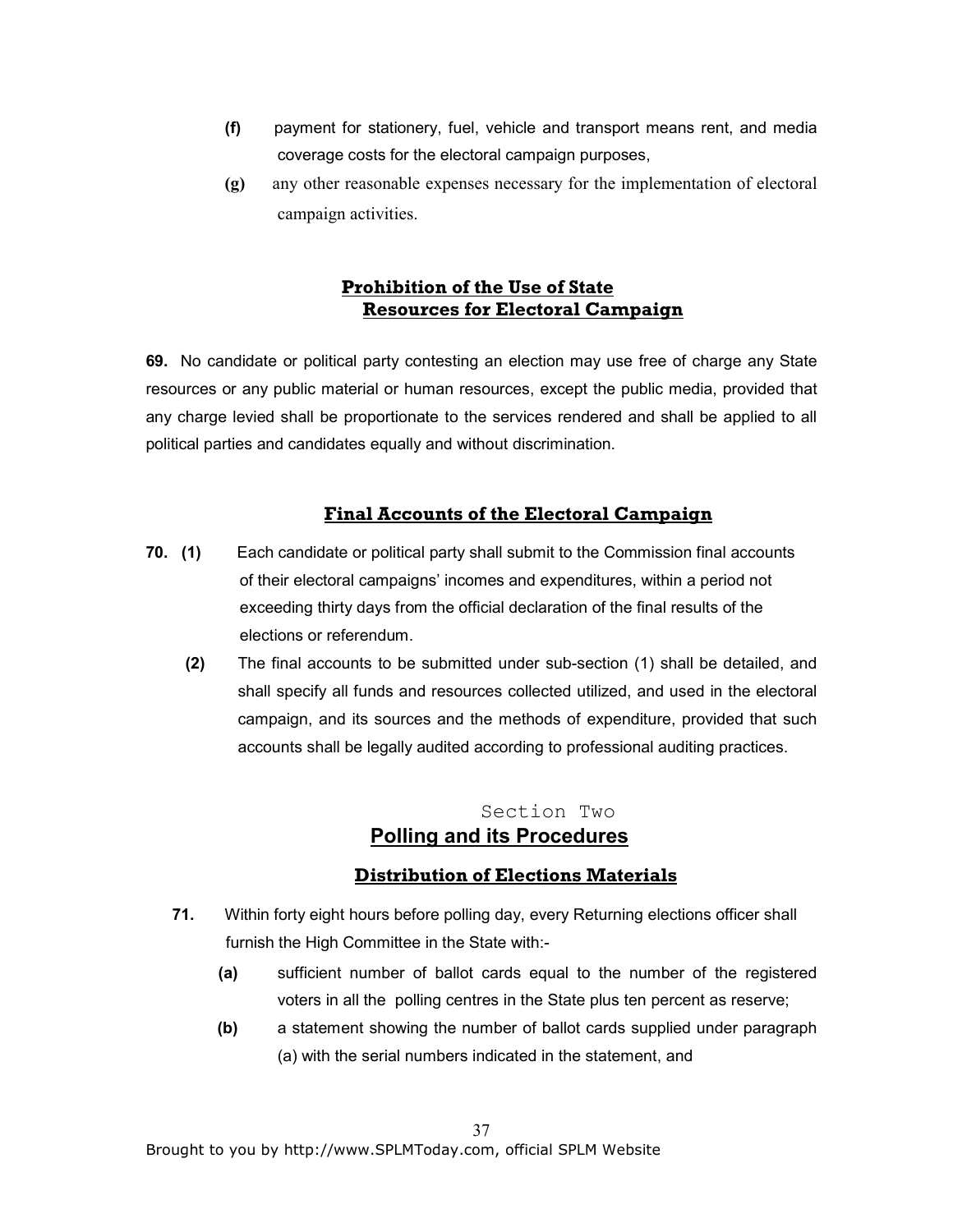(c) any other necessary materials for conducting the polling, including ballot boxes, secret polling booths, forms required for polling and counting, indelible ink, and stationery .

# Publication of the List of Polling Stations,Candidates and Lists

72. (1) The Commission shall announce, at the same date and time, in the Officinal Gazette and/or other available mass media the date and time of polling for the election of the office of the President of the Republic, President of Government of Southern Sudan and the Governor.

- (2) The Commission shall disseminate all the information about the candidates and the date and time of polling across the Sudan and abroad for the election of the President of the Republic, and across Southern Sudan for election of the President of Government of Southern Sudan, and across the state for election of the Governor.
- (3) Subject to the provisions of sub-section (1), the Commission shall publish, before polling day, a notice in the appropriate possible media or any other reasonable means including:-
	- (a) the list of polling centres in each of the geographical constituencies,
	- (b) the names of the candidates nominated for election in each geographical constituency, in the same order as they appear on the ballot papers, which is based on the order of submission of the nomination applications.
	- (c) The party lists and Women lists for the purposes of proportional representation.
- (4) The Commission shall provide copies of each list mentioned to in sub-section (3) to all election officers, who shall ensure that the lists are published widely in their geographical constituencies and in all the polling centres therein.

# Polling Centre and Voting Time

- 73. (1) Every polling centre shall, satisfy the following conditions namely to:-
	- (a) be located in an open ground, or otherwise in large premises that voters can have access to, and leave easily,
	- (b) be located in a place to facilitate access by persons with special needs and the elderly to exercise their right of voting.
	- (2) At every polling centre, polling shall commence at the time and date specified by the Commission and shall continue without interruption till the closing time.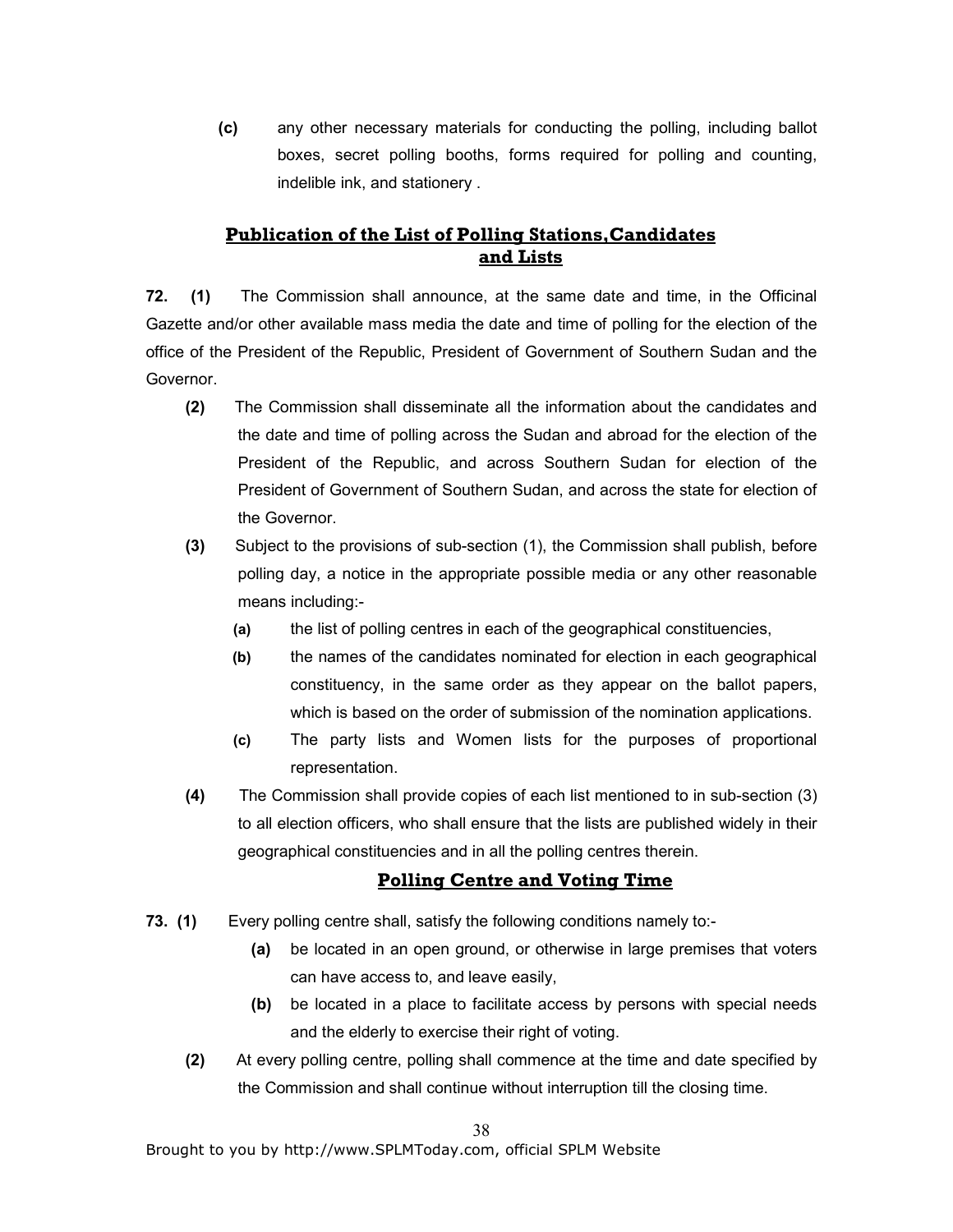- (3) If at the official time of closing the poll provided for in sub-section (2) there are voters queuing at the polling centre, who are qualified to vote and have not been able to do so, the polling centre shall be kept open to enable them to vote, provided that this measure shall only apply to those voters who are present at the polling centre at the closing time, and that no other voters who arrive at the polling centre after that time shall be allowed to vote.
- (4) The polling time shall not be extended except under the provisions of sub-section (3), save by permission of the Commission in accordance with the rules.

### Polling Procedures

- 74. (1) Subject to the provisions of this Act, the Commission shall lay down the necessary rules for the conduct of polling and the details of its procedures, provided that polling for any election or referendum shall take place in one day only except where the Commission decides to extend such period for substantive reasons, and in a manner that guarantees the free and secret vote for all voters.
	- (2) The rules mentioned under sub-section (1) shall detail all procedures relating to the opening and closing of polling, the verification of the fact that ballot boxes are empty from any papers before the start of polling, polling protocols, the rights and duties of observers and agents, polling procedures for the illiterate and those with special needs, the cases of error in filling the ballot paper, and any other necessary procedures.
	- (3) The confirmed candidates, agents, observers and representatives of the mass media, shall have the right to enter the polling centre and stay therein at any time during the polling process as shall be specified by the Rules.
	- (4) The persons mentioned in sub-section (3) shall not interfere with the functions of the polling officials or speak to any voter during her/his presence at the centre to vote.
	- (5) The Chief of the polling committee shall have the right to order the expulsion of any of the persons in sub-section (3) whenever he or she contravenes the provisions of this Act or commits any act that hinders the polling process.

#### Interruption and Postponement of Polling

75. Where polling at any of the polling centres is interrupted by riot or violence or any other occurrences that may obstruct the conduct of the poll, the Chief of the polling centre shall adjourn the polling in that centre to be completed at any other time during the same day or the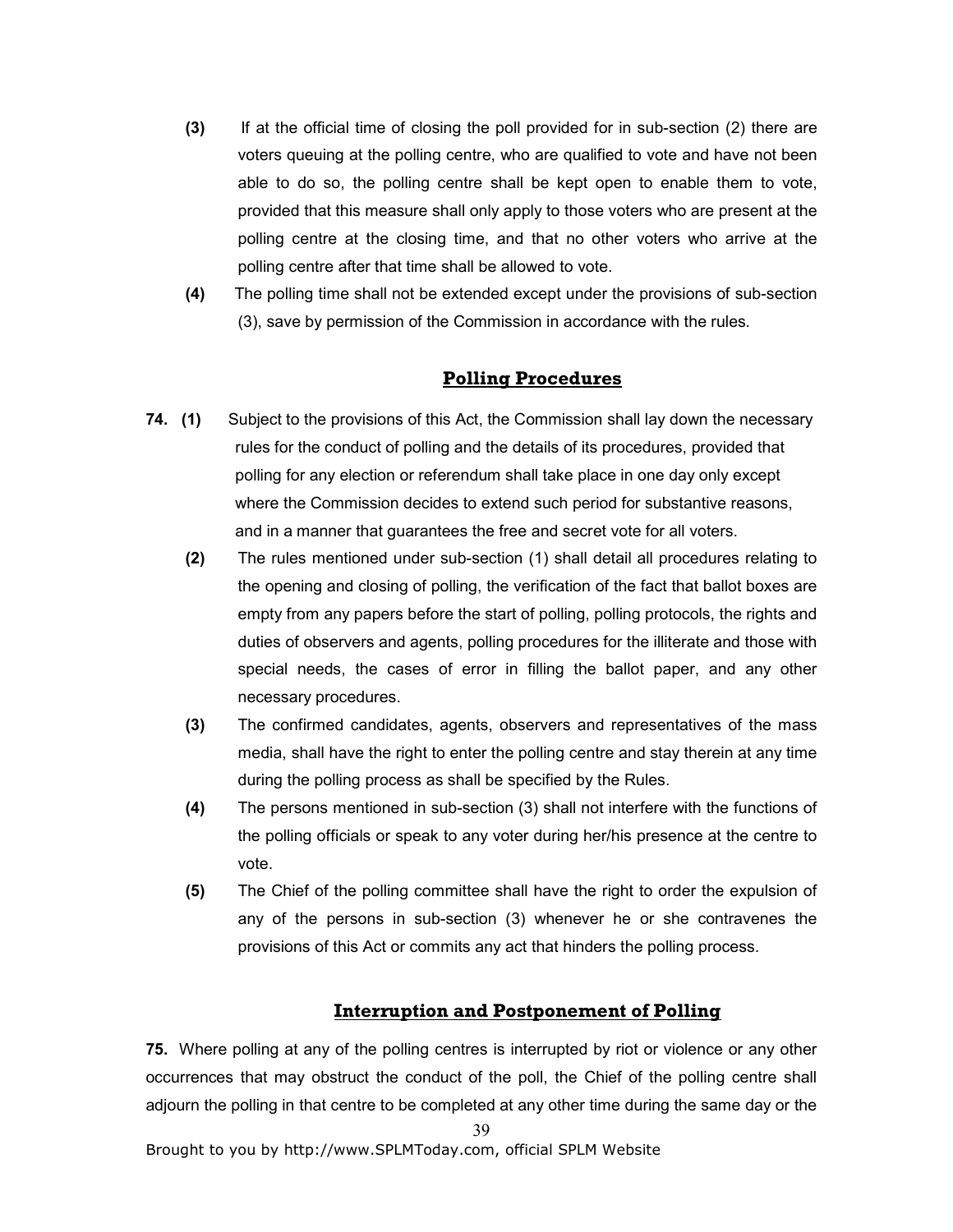next day, provided that she/he must inform the election officer of the geographical constituency and receive the necessary directions from her/him.

#### Section Three

# Sorting and Counting of Votes and Declaration of Results Sorting and Counting of the Votes at the Polling Station

- 76. (1) Votes shall be sorted and counted at the polling centre immediately after the Chief of the polling centre declares the polling closed.
	- (2) The process of sorting and counting the votes shall continue uninterrupted until the end of such process that shall not be stopped or postponed overnight before all votes in all ballot boxes have been sorted and counted. The election officer shall provide the necessary lighting and other requirements to ensure the completion of the votes' sorting and counting without interruption.
	- (3) The confirmed candidates, agents, observers and representatives of the mass media shall have the right to attend all the processes of vote sorting and counting in the centre until its end, without interference in the functions of the sorting and counting officers or try to influence them as shall be detailed by the Rules.
	- (4) The Chief of the polling centre shall have the right to order the expulsion of any person whenever she or he contravenes the provisions of this Act or the Rules or commit any act that hinders the sorting and counting process.
	- (5) The ballot boxes for a referendum shall be sorted first whenever the referendum is conducted simultaneously with any other elections. When more than one election process are conducted at the same day the sorting and counting of the ballot boxes for the different elections shall be made in the following sequential order, as the case may be:-
		- (a) the President of the republic,
		- (b) the National Assembly,
		- (c) the President of Government of Southern Sudan,
		- (d) the Legislative Assembly of Southern Sudan,
		- (e) the Governors,
		- (f) the State Legislative Assembly.
	- (6) The Chief of the polling committee shall, in the presence and under the supervision of the candidates, their agents and observers present, open the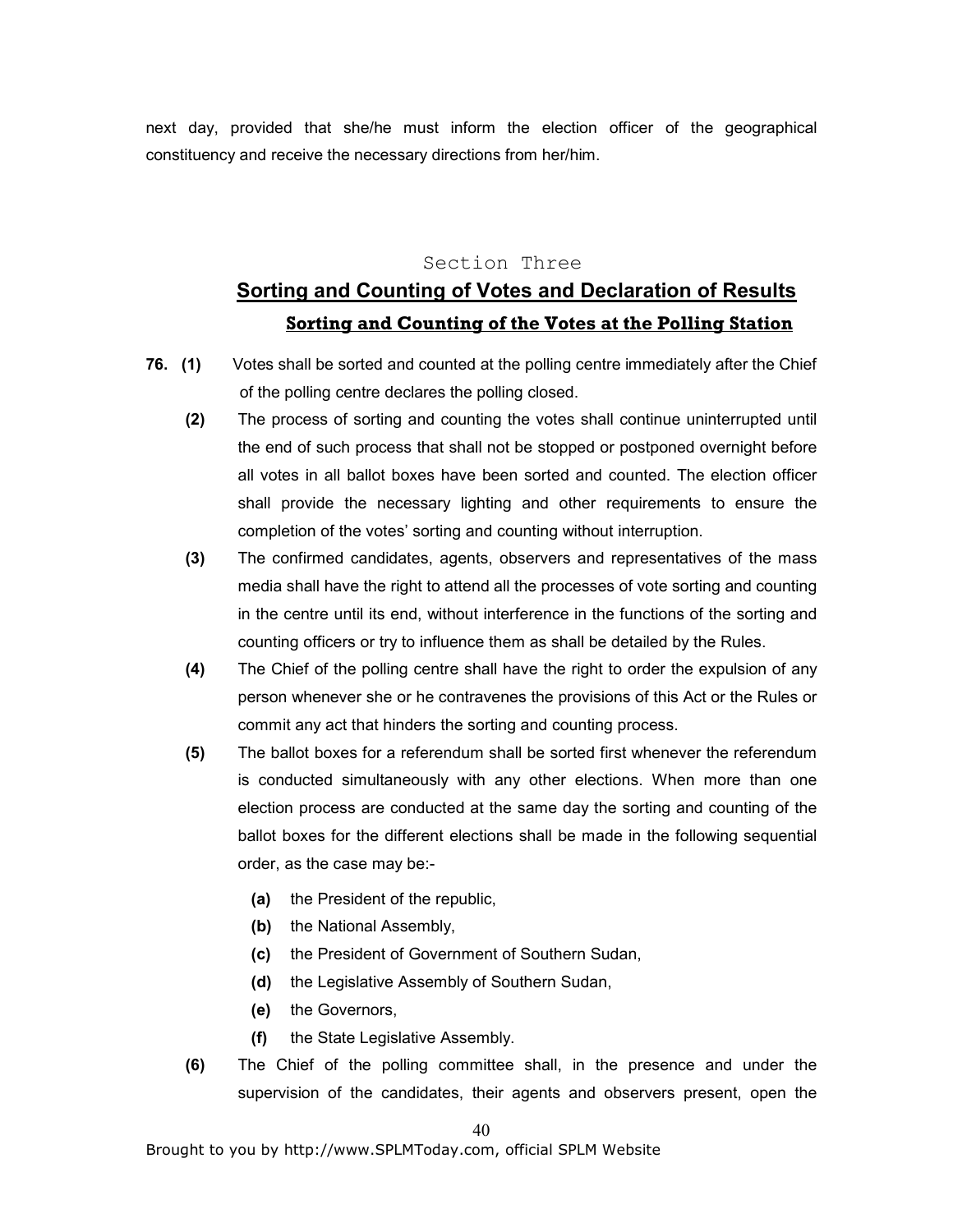ballot boxes one after the other and empty their contents onto the counting table, and shall sort out and count the votes in the manner detailed in the rules, assisted by the members of the polling committee.

- (7) The Chief of the polling committee shall prepare a report on the sorting and counting of each ballot box, to be signed by her/him personally and whoever is willing to do so from the candidates or their agents present, provided that such report shall include the following details:
	- (a) the name and number of the geographical constituency,
	- (b) the name and number of the polling centre,
	- (c) the number of registered voters in that polling centre, the number of voters who voted, the number of those who did not vote, the number of received ballot papers, the number of used and unused ballot papers, and the number of spoilt ballot papers,
	- (d) The total number of valid and invalid votes, the total number of valid votes cast for each candidate, political party or list, and the number of blank votes.
- (8) Votes cast for each candidate, political party or list shall be recorded in figures and words, and this shall be signed by the Chief of the polling committee and whoever is willing to sign from the candidates or their agents present before the declaration of the result. The rules shall specify the procedures to submit and record any complaint during the counting of votes and declaration of results.
- (9) The Chief of the polling committee shall declare the results at the polling centre before informing the Chief of the polling centre of those results, provided that a copy of the sorting and counting report shall be published at the polling centre, while the other copies thereof shall be sent to the elections officer in the geographical constituency.

#### Invalid Votes

- 77. (1) A vote shall be invalid and shall not be counted for any of the candidates or political parties if: -
	- (a) the ballot paper was torn or spoilt in any manner;
	- (b) the voter has marked the ballot paper in such a manner that her/his choice cannot be reasonably and clearly determined,
	- (2) A ballot card shall not be invalid as long as the voter's choice can be reasonably ascertained without any doubt.

#### 41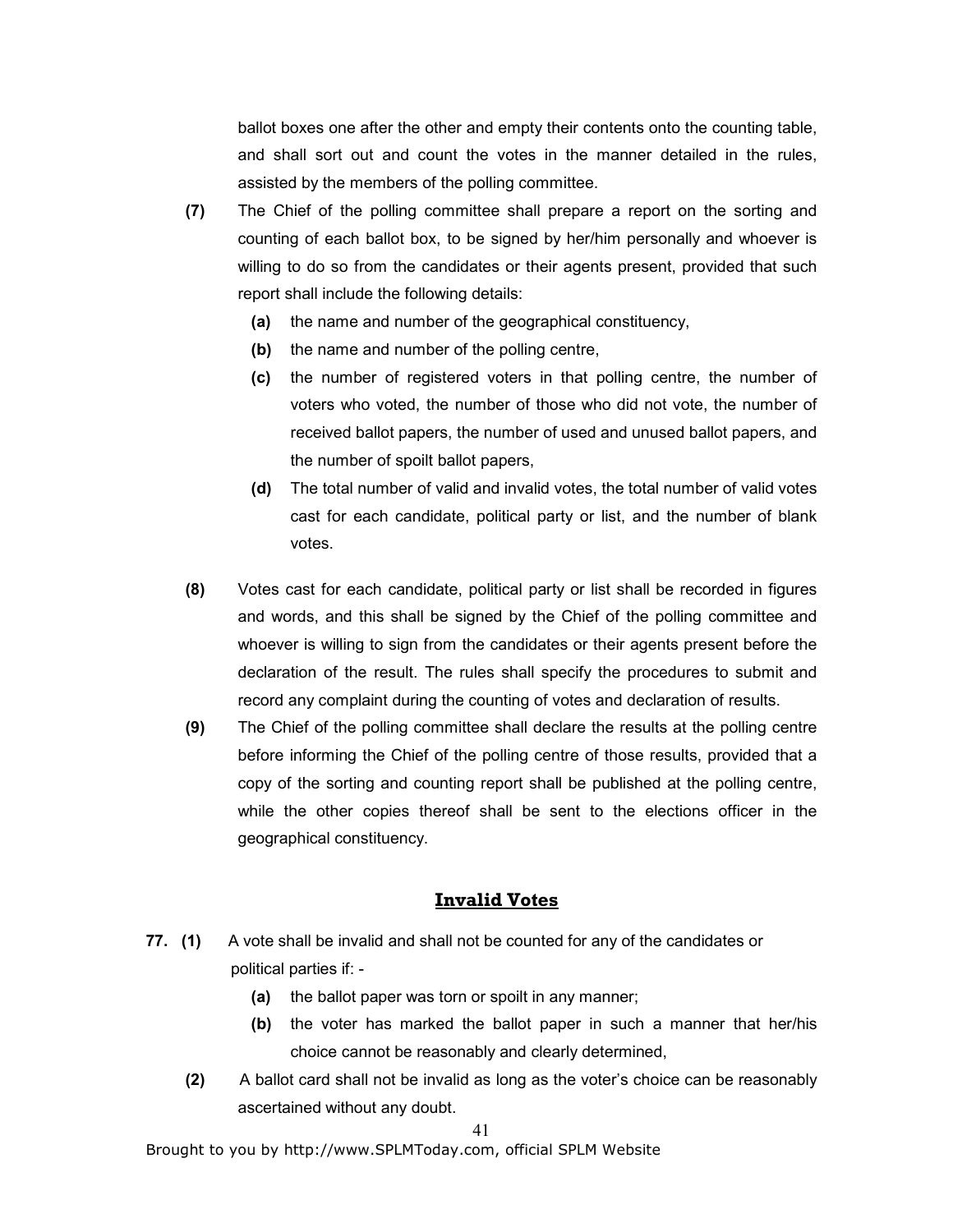# Declaration of the Sorting and Counting Results

- 78. (1) The Chief of the polling committee shall, immediately after the completion of the sorting and counting of votes cast in every ballot box or after the completion of the recount of votes, declare the results of the sorting and counting, and display a copy of the sorting and counting report at a conspicuous place in the polling centre.
	- (2) The Chief of the polling committee shall, personally and immediately after the completion of the tasks provided for under sub-section (1), submit the following documents to the Chief of the polling centre:
		- (a) copies of the sorting and counting report as shall be detailed by the rules,
		- (b) a report on the conduct of polling and sorting in her/his committee,
		- (c) all the forms used in the sorting and counting of votes and aggregation of results,
		- (d) the forms of the declaration of the sorting and counting results,
		- (e) all used and unused ballot papers, and all polling and sorting and counting materials as shall be detailed by the rules.
	- (3) The agent of a candidate or a political party may, before the polling committee declares the results, request from the Chief of the polling committee to implement a recount of the votes or a new aggregation of the results, and the Chief of the polling committee shall do so if:
		- (a) the difference in the number of votes between a candidate and another or any list and another is less than five percent,
		- (b) the total number of valid and invalid and blank votes cast is not equal to the number of the voters who have actually voted, or if there are any other differences in any other totals on the sorting and counting report according to the rules,
		- (c) the Chief of the polling committee has reasons to believe that the sorting and aggregation of votes have been interfered with, or that there was a mistake in the declaration of the results of sorting or counting, or that some ballot cards have been accounted for mistakably because they were misplaced into a different ballot box from the one that they should belong to.
	- (4) The agent whose request for aggregation or sorting or counting of the results is not accepted by the Chief of the polling committee shall have the right to submit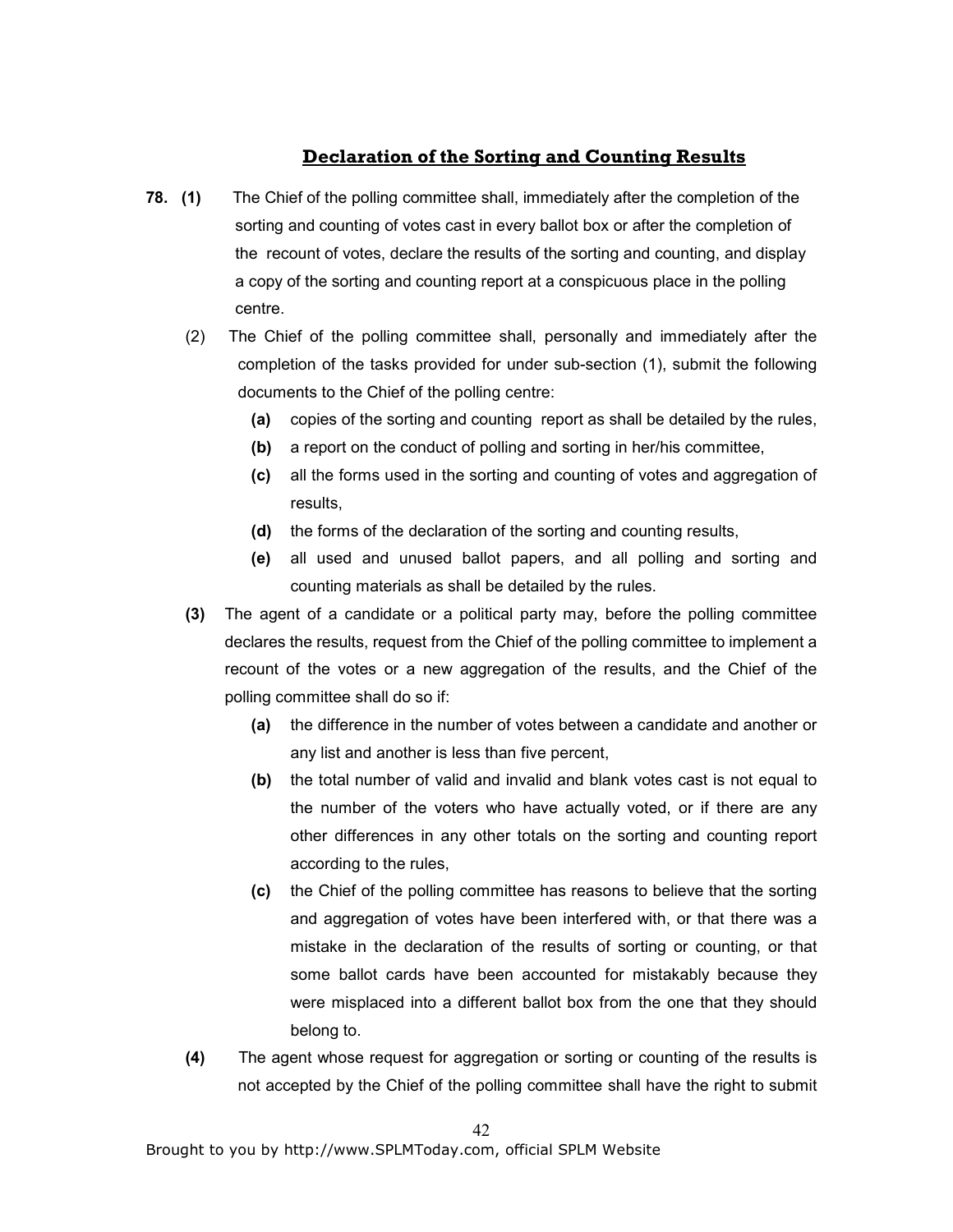a written objection to the Chief of the polling committee, who shall attach such objection to the sorting and counting report and the other documents to be submitted to the Chief of the polling centre.

### Aggregation and Declaration of Results

79. The Rules shall specify the procedures and the manner for the aggregation and declaration of results at the Polling Centre, the Geographical Constituency, the State, Southern Sudan or the Commission.

# Attendance of the Candidates, Agents, Observers and Representatives of the Mass Media at the Aggregation and Declaration of Results

80. The confirmed candidates, agents, observers and representatives of the mass media shall have the right to attend the aggregation and declaration of results at the polling centres, the geographical constituencies, the States or the Commission.

#### Appeals Against Elections and Referendum Results

- 81. (1) Every candidate or political party that participated in an election or referendum shall have the right to submit an appeal against the results of elections or referendum as declared by the Commission under this Act.
	- (2) The appeal provided for under sub-section (1) shall be submitted to the Court within seven days from the date of the declaration of the results by the Commission. The Court shall make its decision on the appeal within two weeks from its submission, and its decision shall be final.

### Declaration of the Final Results of Elections

82. (1) The Commission shall, immediately after the end of the period specified for submission of appeals and decision thereon under this Act, and after taking into consideration any decisions made in this respect by the Court, prepare and declare the final results of the elections, within a period not exceeding forty eight hours after the end of the decision period on the appeals, provided that such declaration shall be made no later than thirty days from the date of polling, and such declaration shall include all the details as specified in the Rules to be made according to the provisions of section 79.

43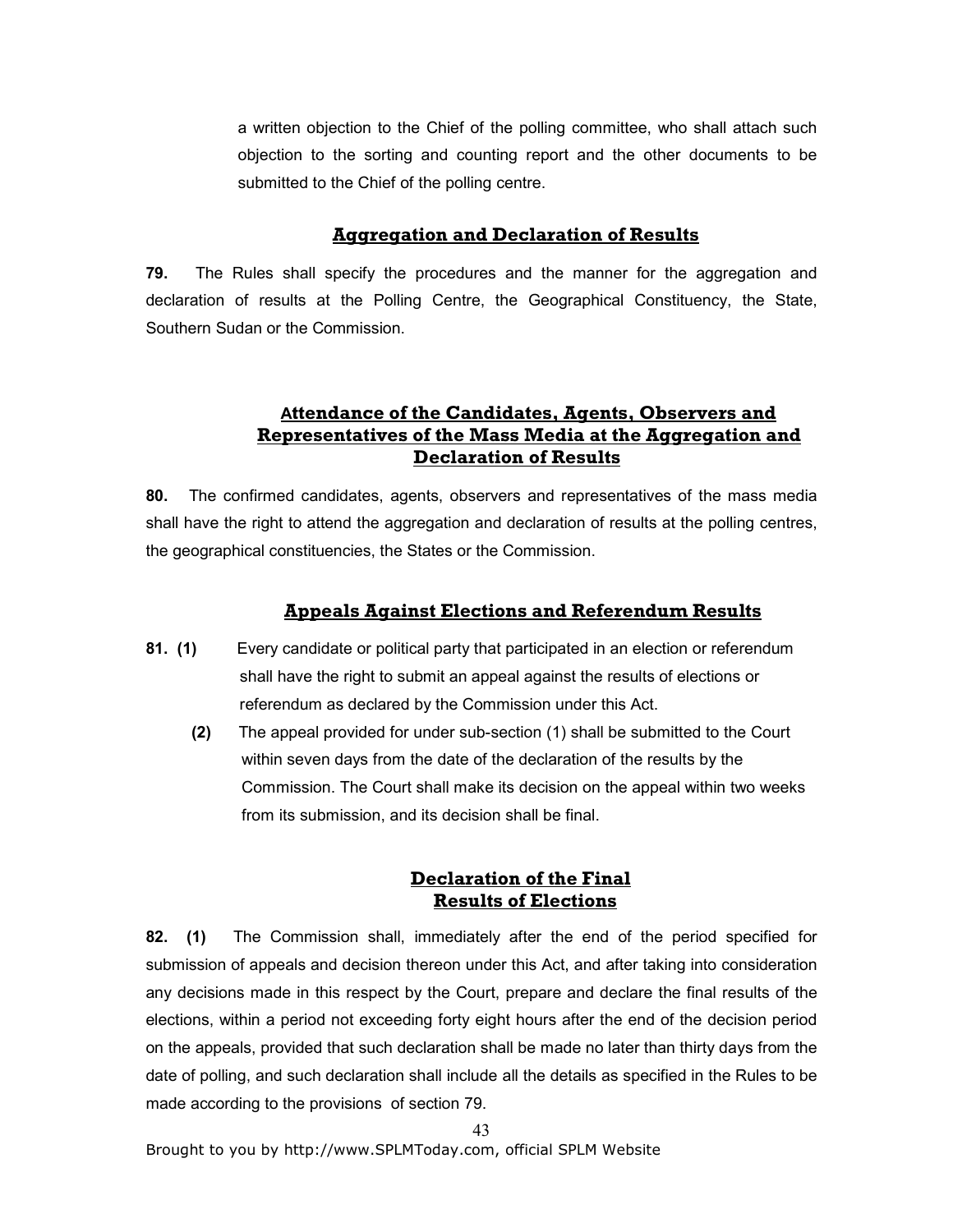(2) The Commission shall publish the final results in the Official Gazette and/or the available mass media, and shall ensure their widest possible dissemination.

### Grounds for Invalidation of the Election of a Candidate

- 83. The election of a candidate shall only be invalidated if the Commission is satisfied of any of the following circumstances:
	- (a) non compliance by the candidate with the provisions of this Act relating to the elections, in a manner that may affect the results of the elections.
	- (b) that the elected person is different from the one who won the election,
	- (c) that the candidate has, personally or through any other person with her/his knowledge and consent, committed any corrupt practice or any other offence under this Act.

### Appeal Against the Decision to Invalidate the Election

- 84. (1) Any person aggrieved by the decision of the Commission to invalidate the elections in Northern Sudan, may submit an appeal within seven days from being informed of the decision to the Court. The Court shall decide on the appeal within seven days from the date of submission of the appeal, and its decision shall be final.
	- (2) Any person aggrieved by the decision of the Commission to invalidate the election in Southern Sudan, may submit an appeal within seven days from being informed of the decision to the Supreme Court of Southern Sudan. The Supreme Court in Southern Sudan shall decide on the appeal within seven days from the date of submission of the appeal, and its decision shall be final.
	- (3) The submission of the appeals under sub-section (1) or (2) shall not prevent the winning candidate from taking the required oath for assuming the office she/he was elected for.

# **Chapter Chapter Nine** Referendum

#### Reference to Referendum

85. In accordance with the provisions of Article 217 of the Constitution, the Commission shall refer to the people for referendum any matter of national or public interest which is referred to it by the President of the Republic or the National Assembly by resolution passed by more than half of its members.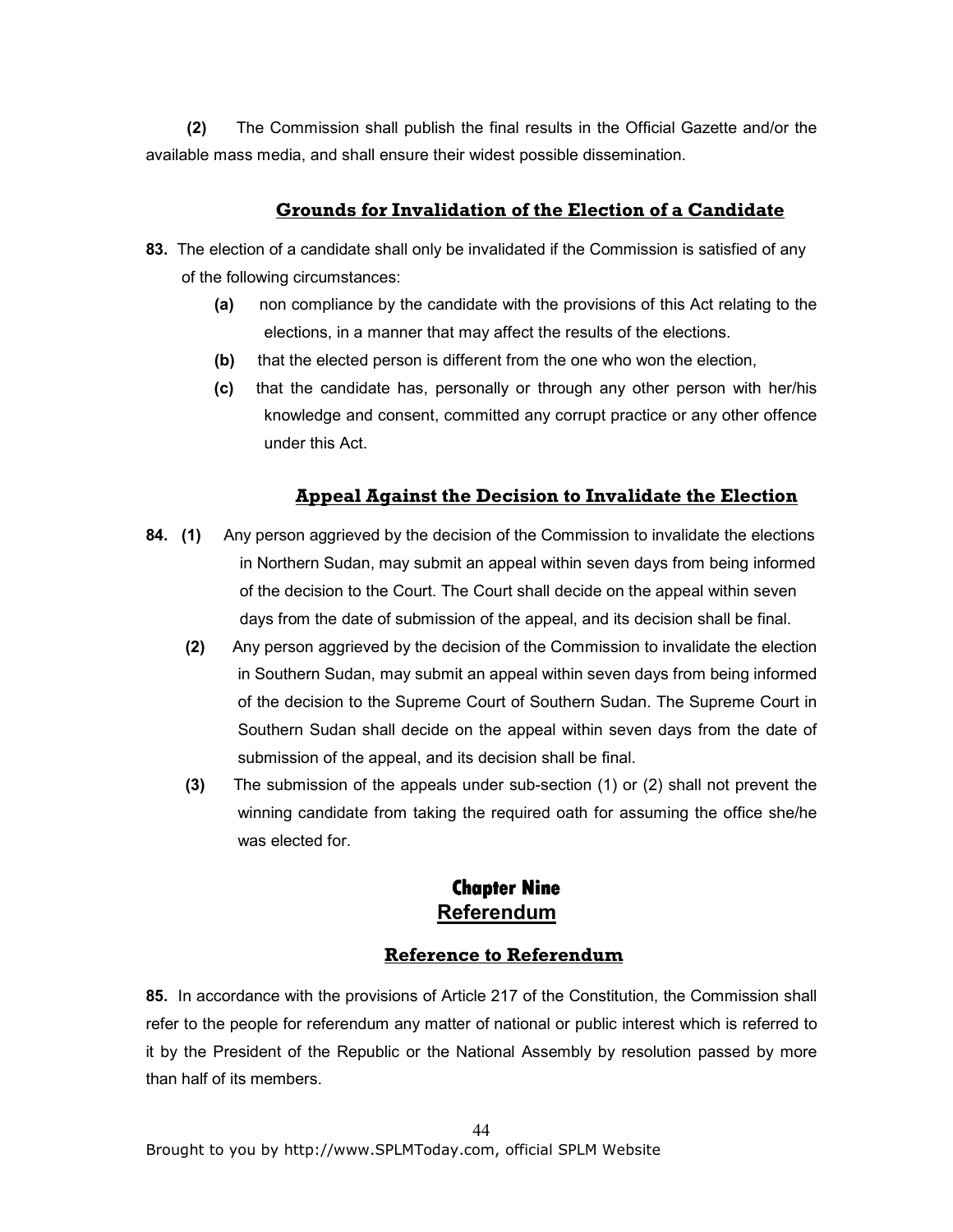# Procedure and Rules for the Referendum

- 86. (1) The Commission shall fix the date of referring a matter to referendum, allowing enough time to give the opportunity for the public to be acquainted with that matter, and within a period not less than one hundred and eighty days from the date when the matter was referred to the Commission.
	- (2) All registered voters inside and outside the Sudan in accordance with section 22 of this Act have the right to vote in the referendum process.
	- (3) The rules shall specify the details for the organization and conduct of a referendum, and the procedures for the collection of the opinions and declaration of the results.
	- (4) The matter submitted to referendum would achieve the confidence of the people by obtaining more than half of the number of the votes cast.
	- (5) Any resolution which has achieved the consent of the people by referendum shall have an authority above any other legislation. It shall not be annulled save by another referendum.

# **Chapter Ten**

# Corrupt and Illegal Practices and Election Offences

# Section one

# Corrupt Practices

# **Bribery**

- 87. (1) For the purpose of this Act, "the practice of bribery" means to give or offer to any person:
	- (a) money, gifts or financial inducements,
	- (b) employment, employment opportunities or preferential treatment in a person's employment;
	- (c) properties, bonds, securities or shares;
	- (d) contracts or preferential treatment in the award of contracts;
	- (e) any other material benefit.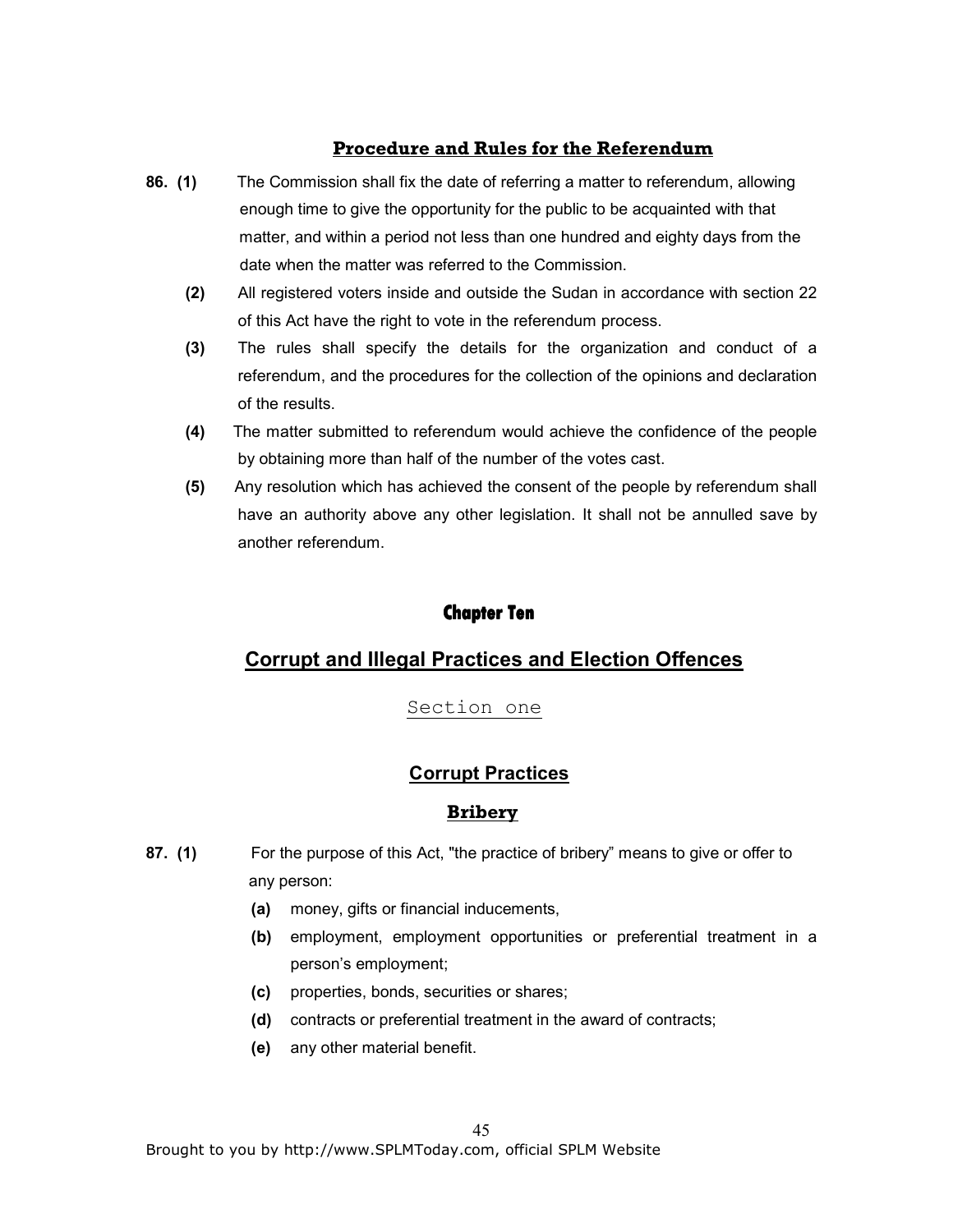- (2) Any person shall be deemed to have committed corrupt practice of bribery, directly or indirectly, if she/he:-
	- (a) bribes or attempts to bribe any other person in accordance with subsection (1), with the intention to influence the other person's electoral conduct and behaviour,
	- (b) solicits or demands a bribe, for her/his own benefit or for any other person, with the intention to influence any person's electoral conduct and behaviour.

#### Undue Influence

- 88. (1) For the purpose of this Act, "Undue Influence" shall mean:
	- (a) use of violence or the threat to use violence against any person or other persons;
	- (b) abduction or the threat of abduction;
	- (c) intimidation or the threat of intimidation against any person or other persons;
	- (d) destruction of or damage to the property or the threat of destroying or damaging the property;
	- (e) sexual harassment or the threat of sexual harassment .
	- (2) A person shall be deemed to have committed corrupt practice of undue influence if she/he employs undue influence to coerce any other person, or his family, directly or indirectly, with the intention to influence the other person's electoral conduct and behaviour.

## Other Corrupt Practices

89. A person shall be deemed to have committed other corrupt practice if she/he

intentionally:-

- (a) falsifies another person's details on the Electoral Register, or on the forms used to support an application for nomination for an election,
- (b) falsifies another person's details related to her/his appointment as an agent for a candidate or political party in an election or in a referendum,
- (c) publishes or prints the Electoral Register or any part thereof which contains false or incorrect information, or does so without the consent of the Commission,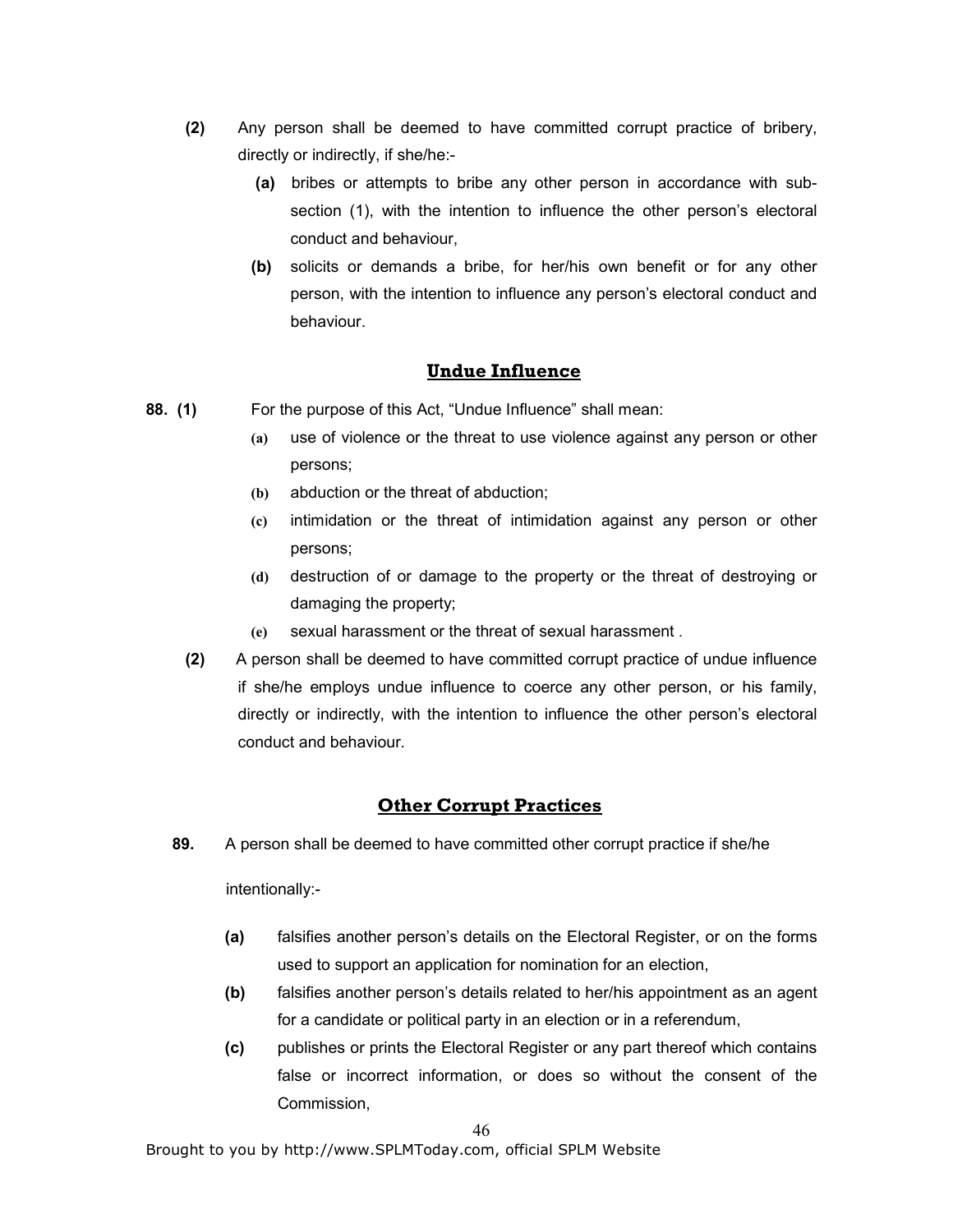- (d) falsifies the information recorded on any counting forms, statement of results, aggregation of results, preliminary declaration of results or final declaration of results with the intention to alter the outcome of an election or a referendum,
- (e) falsifies or directs other persons to falsify ballot cards,
- (f) produces or retains ballot papers without the consent of the Commission,
- (g) steals or procures or conspires with others to steal any ballot cards, ballot boxes, official seals, the Electoral Register or parts thereof, counting forms, statement of results, aggregation of results, preliminary or final declaration of results with the intention to affect the outcome of an election or a referendum,
- (h) includes any details, or destroys or defaces or changes any ballot card, counting forms, statement of results, aggregation of results, preliminary or final declaration of results, at any time before or during voting or counting and aggregation of votes, with the intention to affect the outcome of an election or a referendum, unless authorized to do so under this Act,
- (i) destroys or defaces a written complaint or objection or changes or replaces a written objection or complaint without the written consent of the objector or the complainant, or removes a complaint or objection attached to or included in a statement of results or counting forms or aggregation and declaration of results or a polling centre protocols.

### Obstruction of Election Officials

90. Whoever obstructs any election official while performing her/his duties under this Act by disrupting in any manner the registration of voters, display and inspection of the Electoral Register, nomination of candidates, polling, sorting and counting or any other activity shall be deemed to have committed corrupt practice of obstruction of an election official.

### Impersonation

91. Whoever impersonates or attempts to impersonate another person, whether living or dead or a fictitious person, applying to register in the Electoral Register or registering therein, or reporting to vote or voting in the name of another person shall be deemed to have committed corrupt practice of impersonation.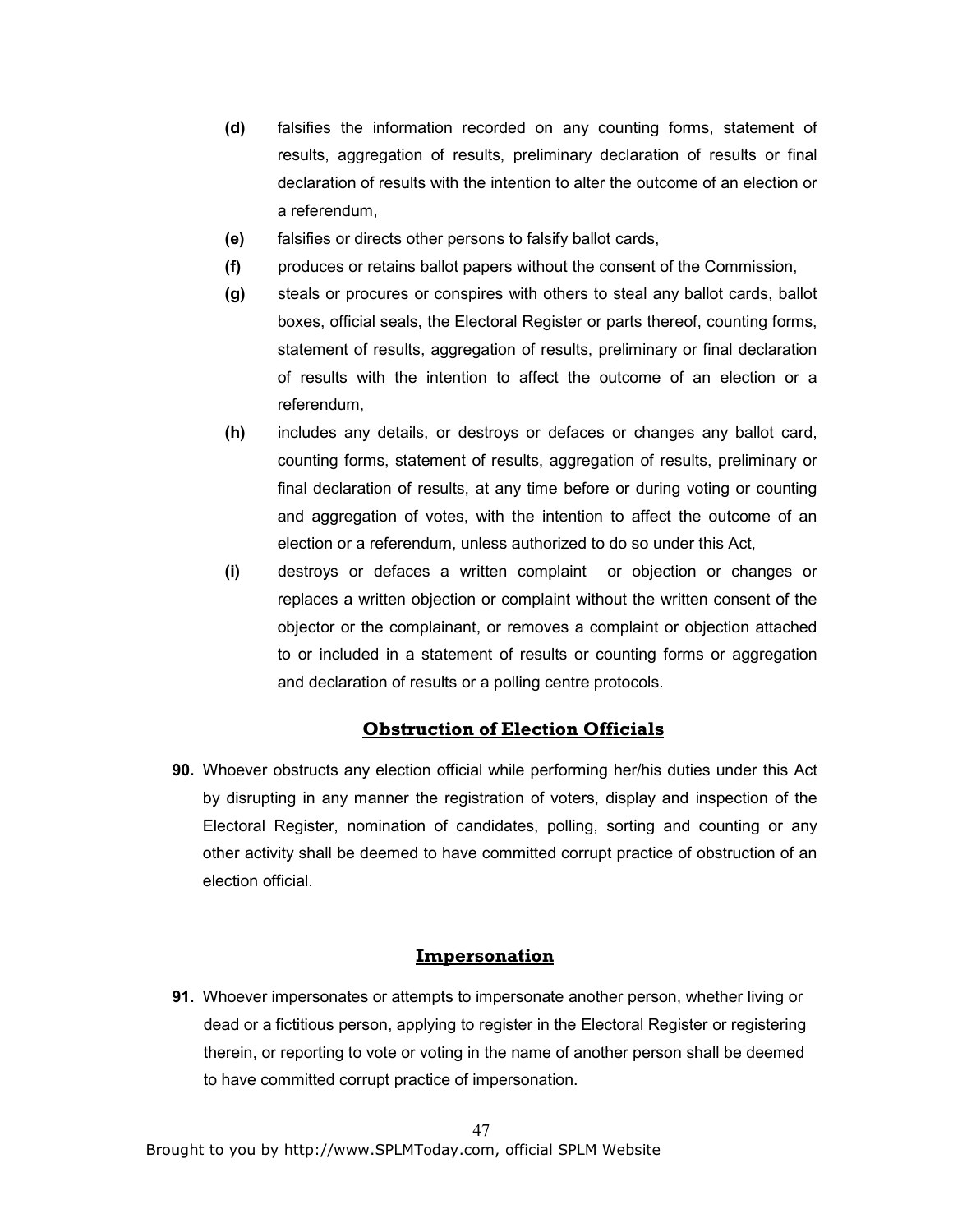#### Section Two

### Illegal Practices

#### Infringement of the Secrecy of the Ballot

92. A person shall be deemed to have committed illegal practice, unless authorized under this Act, if he asks another person about the way she/he has voted, or induces that person to reveal how she/he has voted, or attempts to see how another person has voted, or places any mark on the ballot card that reveals the identity of the voter, or asks or induces a companion of a voter to reveal how that person has voted.

## Obstruction of the Participants in an Election or a Referendum

- 93. A person shall be deemed to have committed illegal practice, unless authorized under this Act, if she/ he obstructs by whatever means:
	- (a) any person with the intention to prevent that person from registration in the Electoral Register, or from nomination, or from attending a campaign activity or rally, or from polling,
	- (b) any candidate or political party contesting an election or a referendum or their agents with the intention to prevent them from holding a public meeting or rally or any other campaign activities,
	- (c) any agent with the intention to prevent that agent from performing her/his legal responsibilities towards a candidate or political party to contribute in an election or referendum, according to the provisions of this Act.
	- (d) any bona fide journalist or representative of the media confirmed by the Commission in the legitimate fulfilment of their duties before, during or after an election or referendum,
	- (e) Any confirmed observer by the Commission in the legitimate fulfilment of her/his rights and responsibilities under this Act and the Rules, at any time before, during or after an election or referendum, and until the expiry date of their confirmation.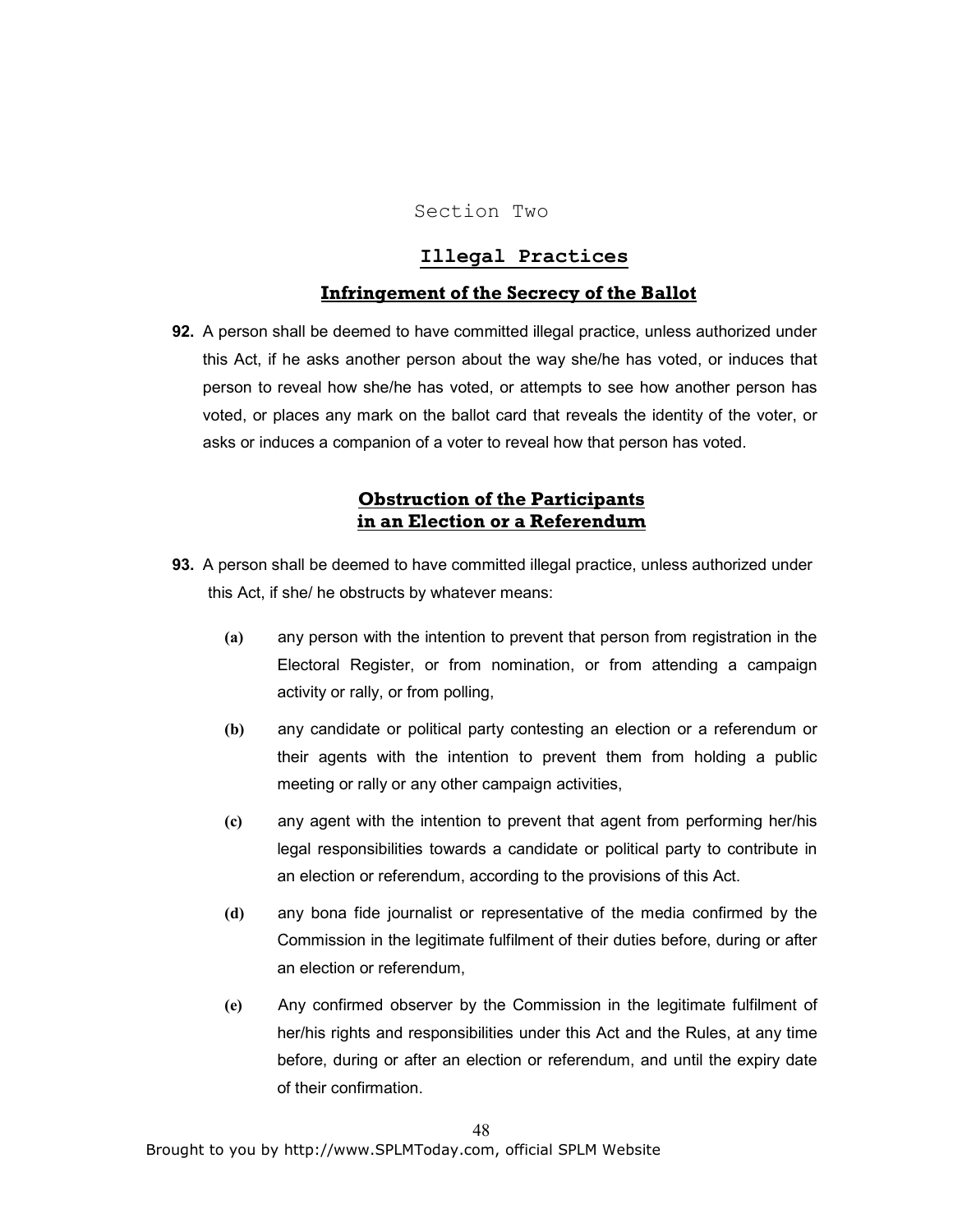### False Statements and Defamation

- 94. A person shall be deemed to have committed illegal practice by making false statement or defamation of another person if she/he:
	- (a) signs statements on a nomination form or in support of a nomination which the person knows to be false.
	- (b) submits an application to be registered in the Electoral Register which she/he knows either to be wholly false, or the details of which are false.
	- (c) makes statements, orally or in writing, that a political party or a candidate has withdrawn from an election or is dead, which she/he knows to be false or has reason to believe that is false, with the intention to mislead voters or election officials or the Commission,
	- (d) signs an oath of Identity which he knows to be either wholly false or the details of which are false,
	- (e) defames another person before, during or after the end of elections or referendum, in writing or orally, knowing that such statements are false or has reasons to believe that such statements are false, with the intention to mislead voters.

### Failure to Make a Return

94. An election official, who fails, without a lawful excuse, to furnish the results of an election or referendum in the specified manner and within the required time under this Act and the Rules, shall be deemed to have committed illegal practice.

#### Misuse of State Resources

95. Any Candidate shall be deemed to have committed illegal practice if he uses any State resources for the purpose to carry out his/her electoral campaign.

#### Prohibited Activities in an Election or Referendum

- 97. A person shall be deemed to have committed illegal practice if she/he :
	- i. breaches the obligation to treat all candidates and political parties in the elections or referendum equally,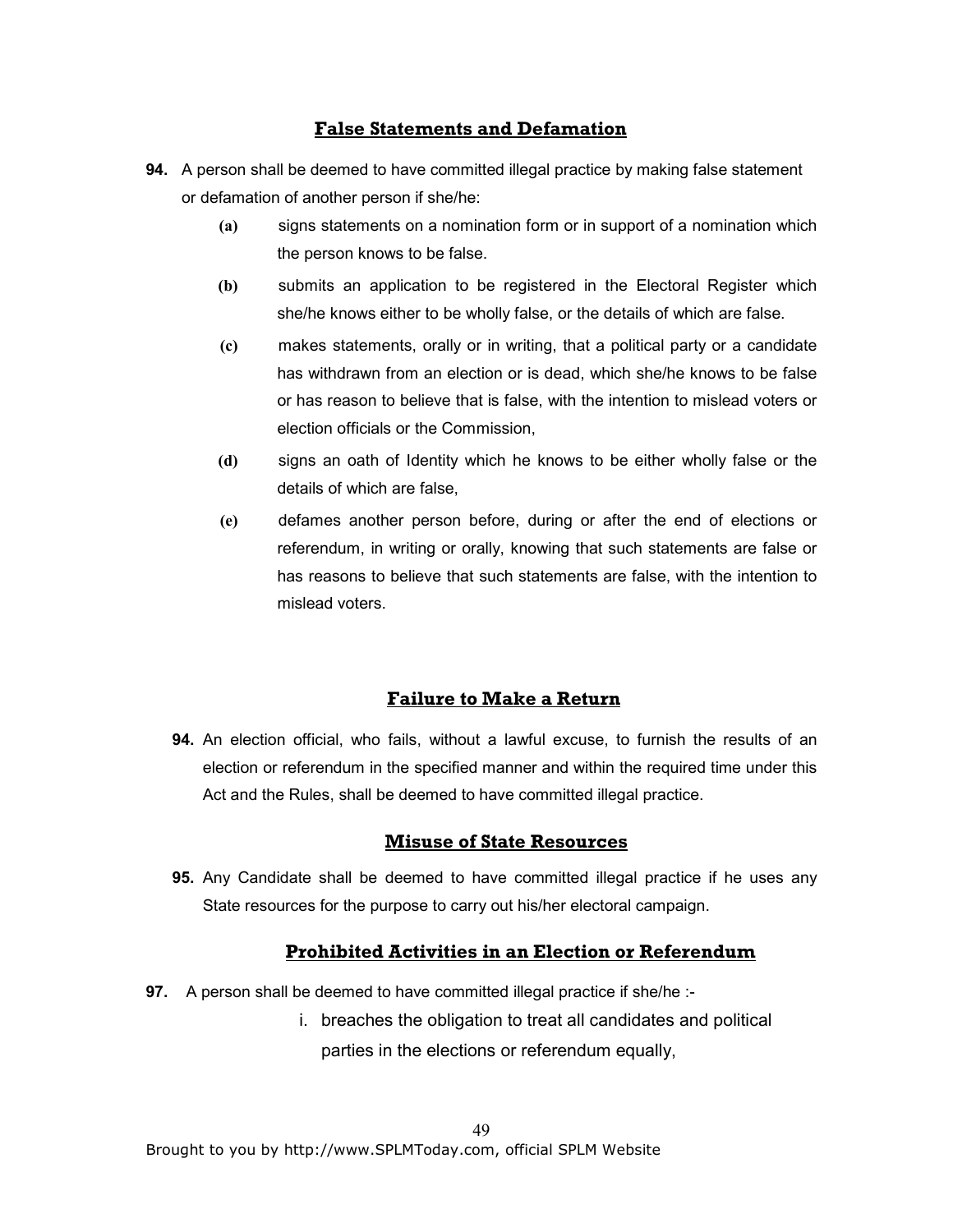- ii. uses electronic devices or any other means relating to the elections or referendum in any manner that contradicts the provisions of this Act or with the intention to affect the conduct of election process and its results,
- iii. being a confirmed agent or observer, refuses to produce a personal identity proof,
- iv. makes obstructions to voters in the exercise of their right to vote,
- v. does not enable the confirmed observers according to this Act to attend electoral activities and exercise their duties.

# Section Three Electoral Offences

# Limitation of the Freedom of Expression

- 98. (1) A media outlet that fails to inform the readers, listeners or viewers that the space or airtime used to publish electoral campaign materials has been paid for by the owners of such materials shall be deemed to have committed an electoral offence.
	- (2) Any state owned media outlet shall be deemed to have committed an electoral offence if it fails to provide all candidates and political parties with equal space or airtime to present their election campaign programmes.

# Failure to Abide by Campaign Funding Requirements

99. A candidate or political party shall be deemed to have committed electoral offence if they fail, without an acceptable excuse, to provide the Commission with full and thorough account of all incomes and expenditures during the campaign, on the form prepared by the Commission, within thirty days of the declaration of the final results of an election or referendum.

# Offences During Voting

- 100. A person shall be deemed to have committed an electoral offence where he/she:
	- (a) destroys or spoils the ballot card intentionally, or refuses to leave the polling station, or to obey the instructions of the polling officials,

50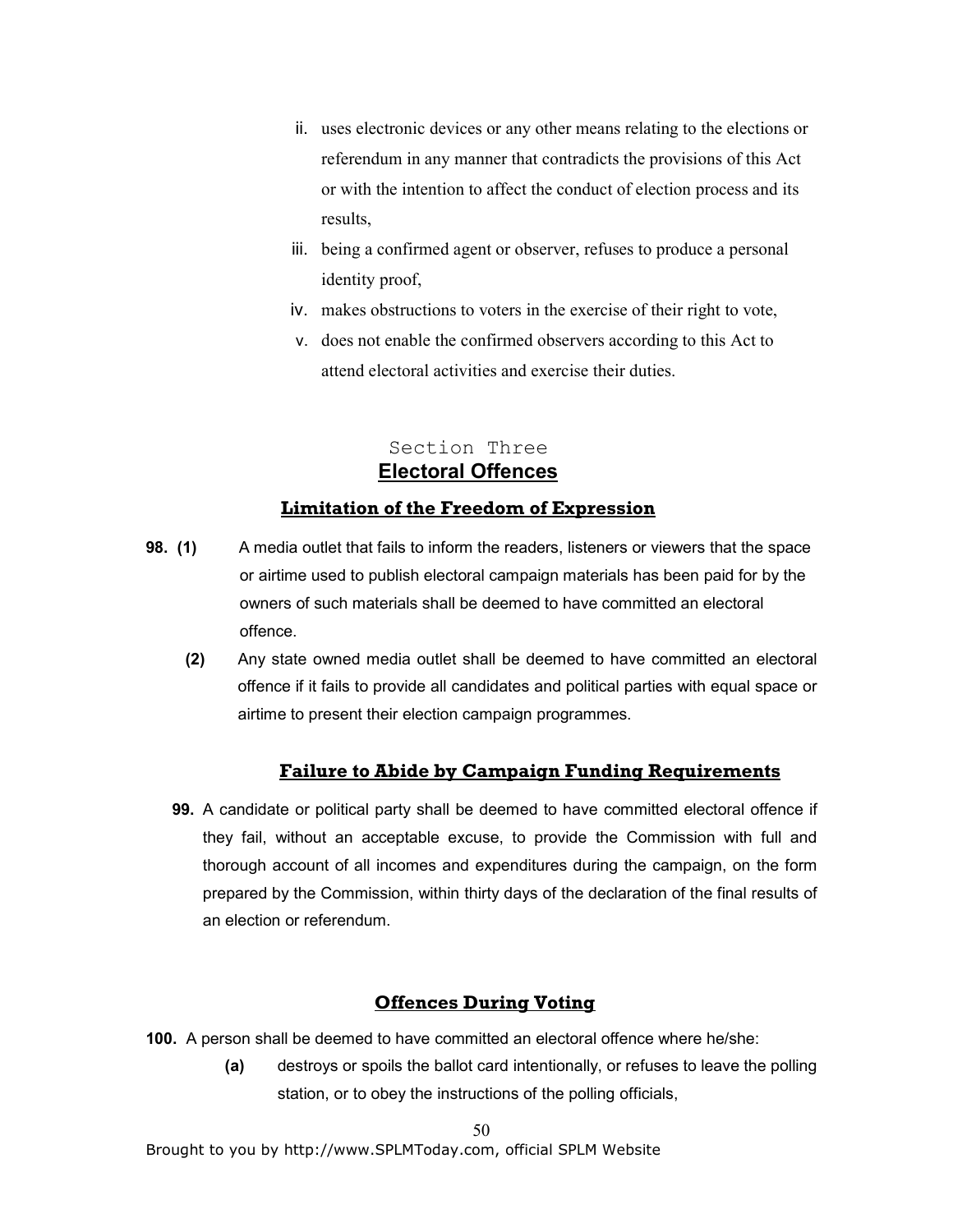- (b) continues to stay, without permission, inside the polling station during the election process,
- (c) defaces or destroys any public notice concerning the elections before, or during the polling process.

# Offences during the Sorting, Counting and Aggregation of Results

- 101. A person shall be deemed to have committed an electoral offence if he/she:-
	- (a) removes the results notice fixed at a polling centre before seven days from the date of remaining of such notice in its place,
	- (b) stays, without being authorized, in a polling centre during counting or in a location established for the aggregation of results under this Act and the Rules.

# Punishments Under this Chapter

102. Whoever contravenes the provisions of sections 87 to 101 inclusive shall, on conviction by the competent court, be punished with imprisonment for a term not less than six months and not more than two years or with fine to be determined by the competent court or with both.

# **Chapter Eleven Chapter Eleven Eleven**  General Provisions

# Commitment to the Comprehensive Peace Agreement

103. Whoever runs in any elections as a candidate, or a party that seconds a candidate or nominates a party list or Women list shall submit a certificate signed by her/him personally and legally authenticated stating that he or she shall respect, abide by and enforce the Comprehensive Peace Agreement.

# Agents and Observers

51 104. (1) Any candidate or political party may nominate an agent thereto to represent him at the polling centres and request her/his confirmation as specified by the Rules. Such agent shall have the right to attend all the processes of polling, sorting and counting of the votes, and to submit, verbally or in writing, any questions or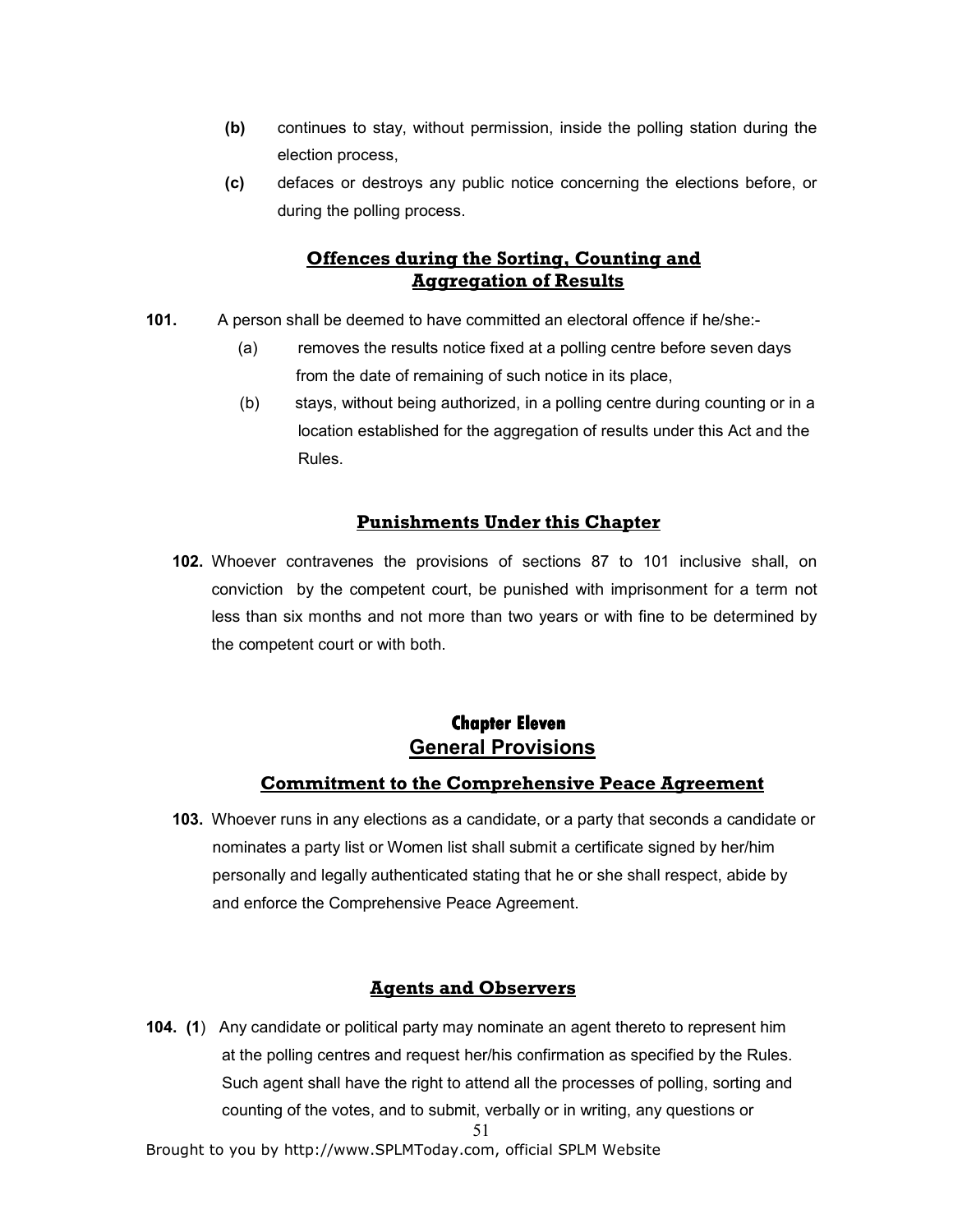objections to the polling and sorting committees.

- (2) The Commission shall invite or accept applications from, in addition to the countries sponsoring the Comprehensive Peace Agreement, foreign countries or International or Regional Organizations to attend and observe any elections or referendum provided for under the Constitution, and to propose their representatives, provided that the Commission shall officially confirm those representatives.
- (3) Committees may be formed for observation of the elections and referendum from:
	- (a) Judges,
	- (b) legal counsellors at the Ministry of Justice, and the Ministry of Legal Affairs and Constitutional Development,
	- (c) ex-public service employees or persons of the society, who are known for uprightness, truth and honesty.
	- (d) civil society organizations, press and the media ,
	- (e) political parties,
- (4) The polling and sorting committees shall assign suitable space for the observers in each polling and sorting centre, in order to allow them to perform their duties easily and safely.
- (5) The Commission shall make the necessary rules to regulate the confirmation of agents and observers.

# Functions of the Observers

- 105. (1) The observer confirmed by the Commission may personally exercise the following functions:
	- (a) observe the polling, sorting and counting of votes, to monitor the fairness of the polling, sorting and counting procedures,
	- (b) ensure the impartiality of the persons in charge of the polling, sorting and counting of votes, and their commitment to this Act and the regulations, rules and orders made hereunder,
	- (c) visit the geographical constituencies and polling, sorting and counting centres at any time without previous notice,
	- (d) attend all stages of the polling sorting and counting, and particularly be present at the opening and closing of the ballot boxes,
	- (e) ascertainment of the freedom and fairness of the elections and the

#### 52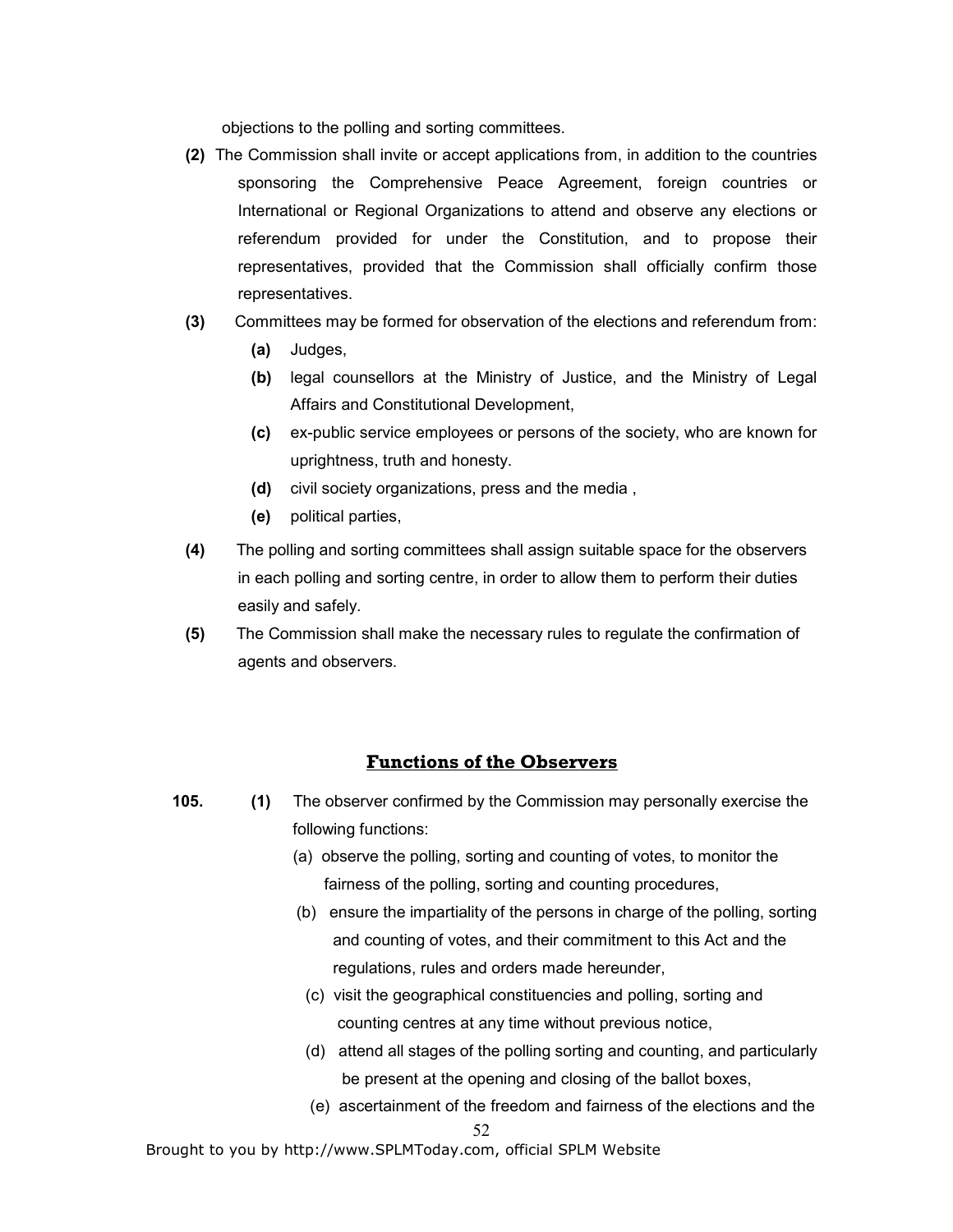secrecy of the polling, and write reports to that effect as shall be specified by the regulations and the rules.

 (2) Observation committees and individual observers shall not interfere in any manner in the work of the elections committees or their officials, provided that they may formulate questions verbally or in writing.

# Revocation of Observers' Confirmation

- 106. (1) The Commission with the consensus of the members may revoke the confirmation of the national or international observers at any time if it is satisfied that they have committed any act in breach of this Act and the Rules.
	- (2) If it becomes impossible to reach consensus according to sub-section (1), then the Commission shall decide on the revocation by absolute majority.

# Postponement of Elections in Some of the Geographical Constituencies

106. The Returning elections officer, with the approval of the Commission, may postpone the elections in some geographical constituencies in the State in case of riots or violence that hinder the elections, or for any other compelling reasons which make it impossible to conduct the elections on the fixed date. The Returning elections officer shall in this case, with the approval of the Commission, establish a new date for elections in such constituencies, provided that such date shall not be more than sixty days after the date originally designated for conducting the elections.

# Funding of the Elections and Referendum

- 108. (1) The Ministry of Finance and National Economy shall appropriate the necessary funds into the accounts of the Commission to fund its running costs and the costs of organizing and conducting the National, Southern Sudan and States elections and national referendum.
	- (2) The Government of Southern Sudan shall make available the financial resources necessary for the organization and conduct of any referendum at the level of Southern Sudan.
	- (3) The State Government shall make available the financial resources necessary for the organization and conduct of any referendum at the level of the State.